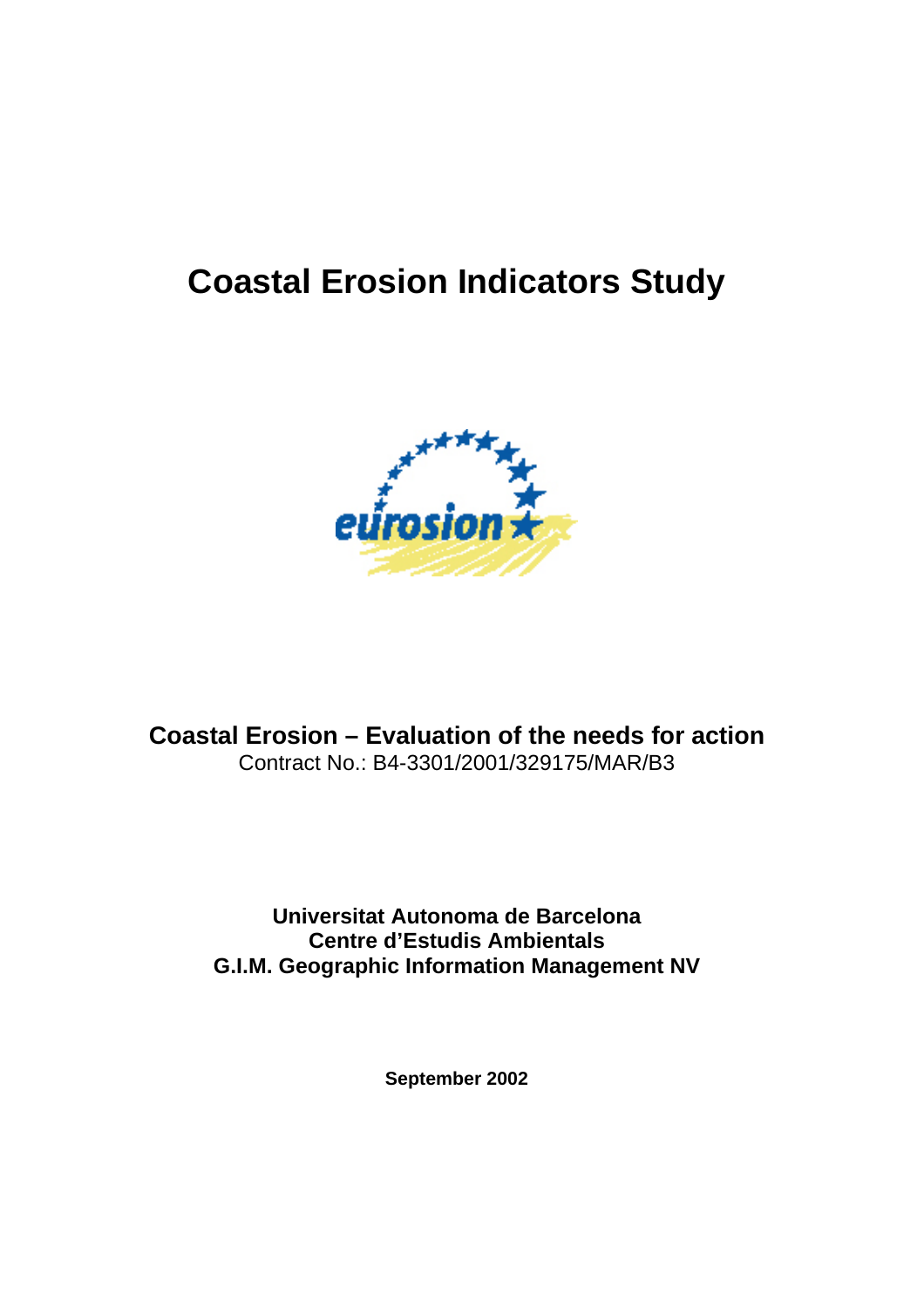# **TABLE OF CONTENTS**

| 1              |     |  |  |
|----------------|-----|--|--|
| $\overline{2}$ | 2.1 |  |  |
|                | 2.2 |  |  |
| 3              |     |  |  |
|                | 3.1 |  |  |
|                | 3.2 |  |  |
|                | 3.3 |  |  |
| 4              |     |  |  |
|                | 4.1 |  |  |
|                | 4.2 |  |  |
| 5              |     |  |  |
|                | 5.1 |  |  |
|                | 5.2 |  |  |
|                | 5.3 |  |  |
|                | 5.4 |  |  |
| 6              |     |  |  |
|                | 6.1 |  |  |
|                | 6.2 |  |  |
|                | 6.3 |  |  |
|                | 6.4 |  |  |
|                | 6.5 |  |  |
|                | 6.6 |  |  |
|                | 6.7 |  |  |
|                |     |  |  |

# **Annexes**

| Annex 1 - Trends in coastal erosion |
|-------------------------------------|
|-------------------------------------|

- Annex 2 Climate change storm surges<br>Annex 3 Erosion hotspots<br>Annex 4 Climate change sea level rise<br>Annex 5 Ideas for additional indicators
- 
- 
-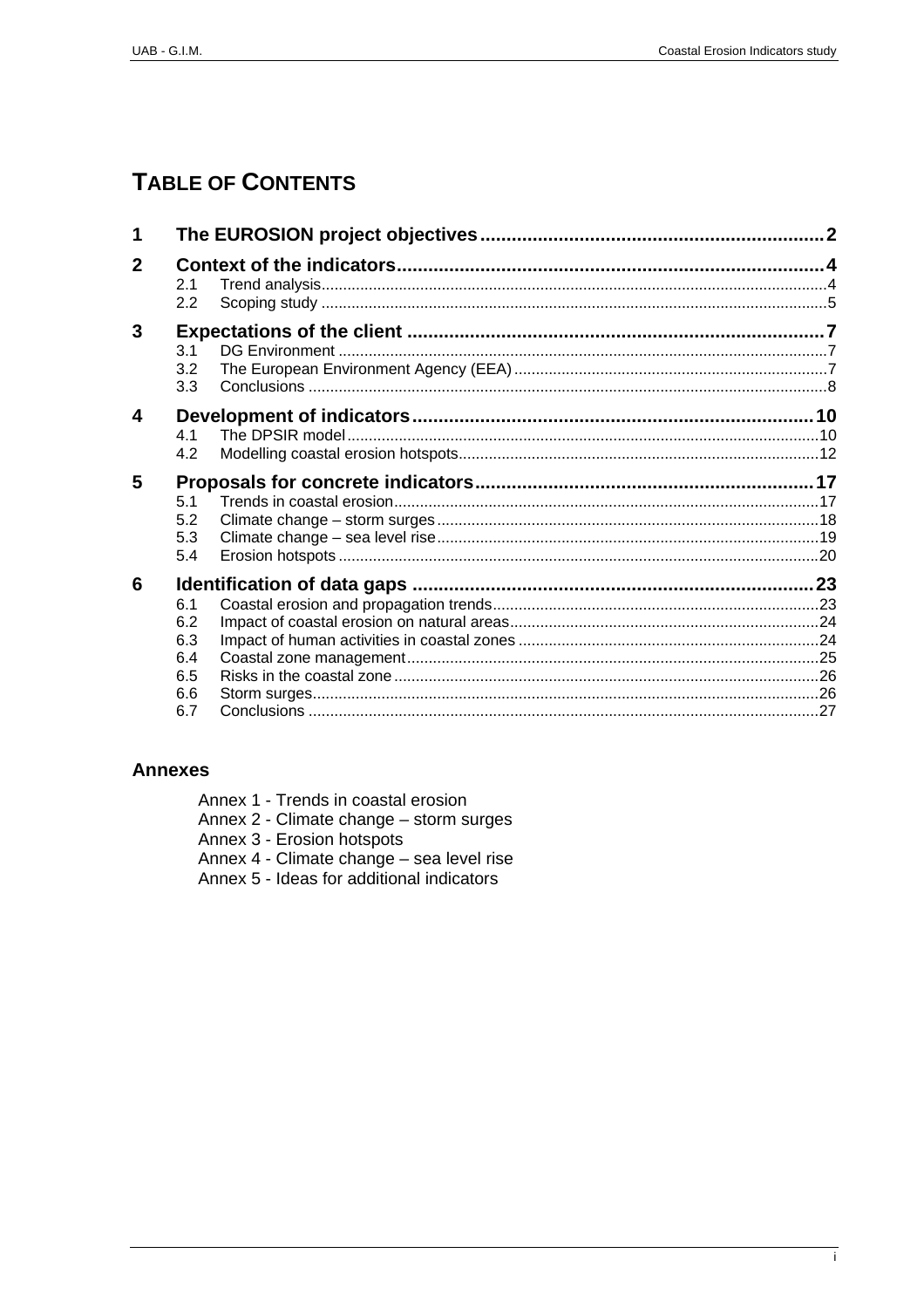# **MANAGEMENT SUMMARY**

The present report is an assessment study concerned with the feasibility of the development of a number of indicators in the coastal zone in the framework of the EUROSION project.

EUROSION aims at "providing the European Commission with a package of recommendations on policy and management measures to address coastal erosion in the EU, recommendations based on a thorough assessment of the state of coastline and of the response options available at each level of administration."

To this goal the project will establish a database with relevant data sets, provide information based on the analysis of this data and develop policy recommendations based on the assessments. While the data collection and the development of policy recommendations have been foreseen in the work plan of the project from the beginning, the need for assessment has been identified during the course of the project. GIM has been asked by the consortium to analyse the needs of the main European level clients of the EUROSION project and to define a series of indicators which illustrate the impact of coastal erosion on natural assets in the coastal zone and vice versa.

An important characteristic in the development of potential indicators is the relevance of the indicator at European level for the assessment of European policy questions. Therefore the proposed indicators are not able to provide answers to complex local or regional issues, except that they may identify regions in which more detailed studies at the local level should be started, using more detailed information sources than the ones available to the EUROSION project.

Based on documentation from European Commission services and the European Environment Agency, the requirements for information about processes in the coastal zone have been identified. During this work the focus has always been on coastal erosion and its impact on assets or the impact of a specific process on coastal erosion. This focus is necessary to define a clear boundary line for the objectives of the indicators and to avoid an overlap with other organisations looking to other processes than erosion in the coastal zone, such as land cover changes or the overuse of natural resources.

As a result of the assessment study GIM proposes the development of indicators for the following topics:

- Coastal erosion presence and changes
- Identification of erosion hotspots
- Climate change storm surges
- Climate change sea level rise

The indicators will be integrated in the DPSIR assessment framework and for each of the topics, a series of indicators is proposed which illustrate the impact of erosion on human, economic and ecological values at risk. The necessary processing steps for the creation of the various indicators are presented in technical summary sheets in the annex.

In addition to relevant indicators for coastal erosion, the assessment study has also identified a number of data gaps which currently impede the development of other relevant indicators.

The required resources for the implementation are estimated in the technical indicator sheets (in annex). The estimation includes the processing of the data, the filling of the meta database and a simple illustration of the results in map format.

Not included in the estimate is the production of indicators fact sheets and the design of complex posters.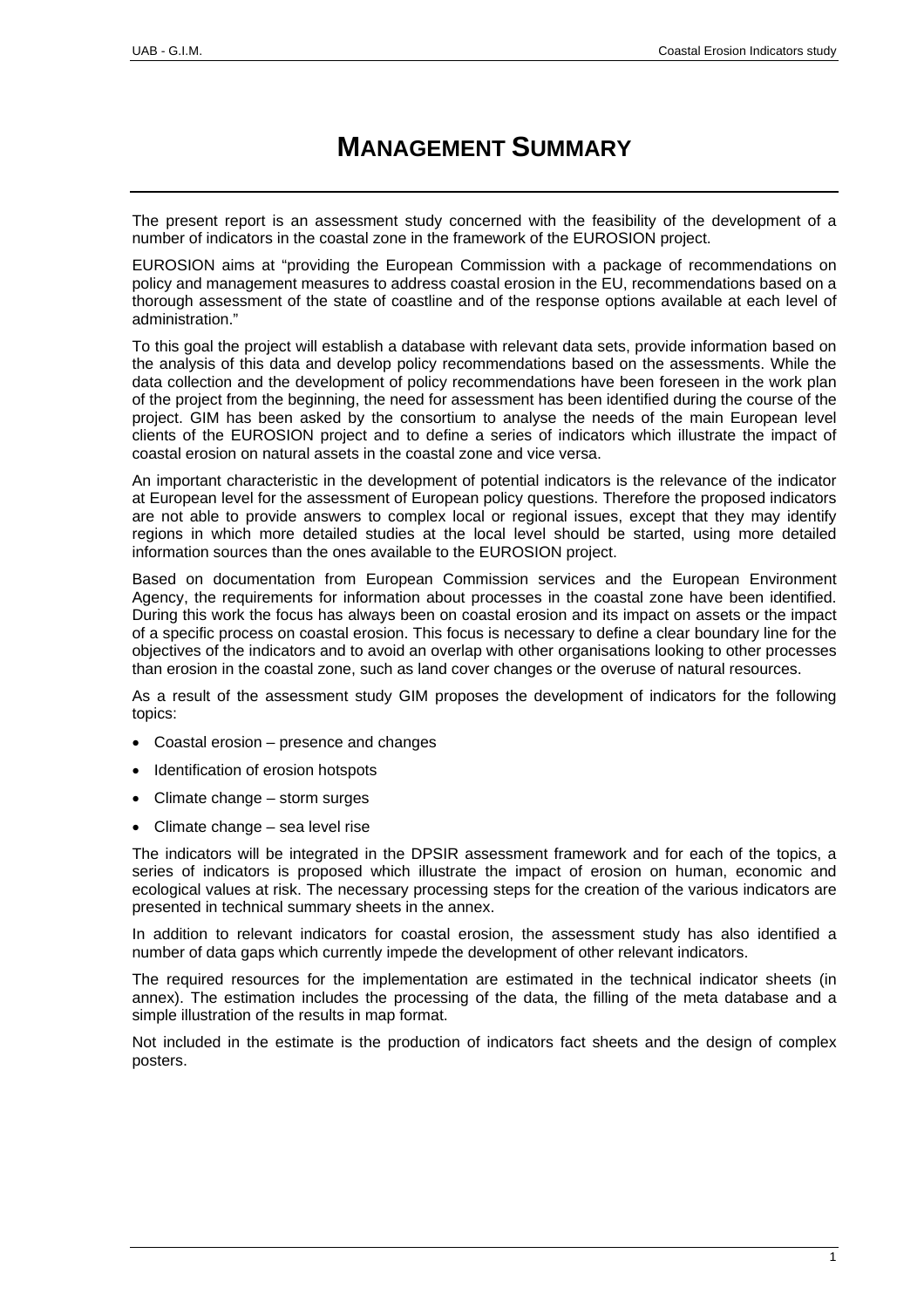# **1 THE EUROSION PROJECT OBJECTIVES**

<span id="page-3-0"></span>EUROSION aims at "providing the European Commission with a package of recommendations on policy and management measures to address coastal erosion in the EU, recommendations based on a thorough assessment of the state of coastline and of the response options available at each level of administration."

These main objectives of the project can be summarised in two points:

- Data collection and provision of information
- Development of policy recommendations

A huge amount of Europe-wide data are expected to be collected within the framework of EUROSION. These data are expected to be organised in a single database featuring 2 groups of layers: (i) basic layers, and (ii) thematic layers. While basic layers aim at providing the database with a geometrical reference, thematic layers are expected to provide information on features which have directly or indirectly an impact on coastal erosion processes.

While some of these data layers will be retrieved from existing data sources (e.g. administrative boundaries, land cover, land cover changes since 1975, infrastructure, etc.) with a limited added value from the project, most of the other layers will consist of EUROSION self-made processing works meant:

- to fill geographical gaps (e.g. Elevation, land cover changes in the accession countries since 1975),
- update obsolete databases (e.g. Geomorphology, Erosion trends, coastal defence works),
- geo-reference non geographical data (e.g. maritime boundaries, sea level rise, laws and decrees), or
- provide synthesised statistical parameters consistent at the European level (e.g. hydrodynamics, sediment discharges from river basins)

Nevertheless and in spite of this huge amount of data collected by the project, the EUROSION implementation plan does not give a clear picture how these different data will be put together in order to document coastal erosion status and trends in Europe, and thus orient policy recommendations expected from the project. This step – one may call it the "assessment" step – is currently missing and may have a negative impact on the project perception by the members of the Advisory Board, by members of the Steering Group, and finally by the Client.



**Figure 1: The missing link**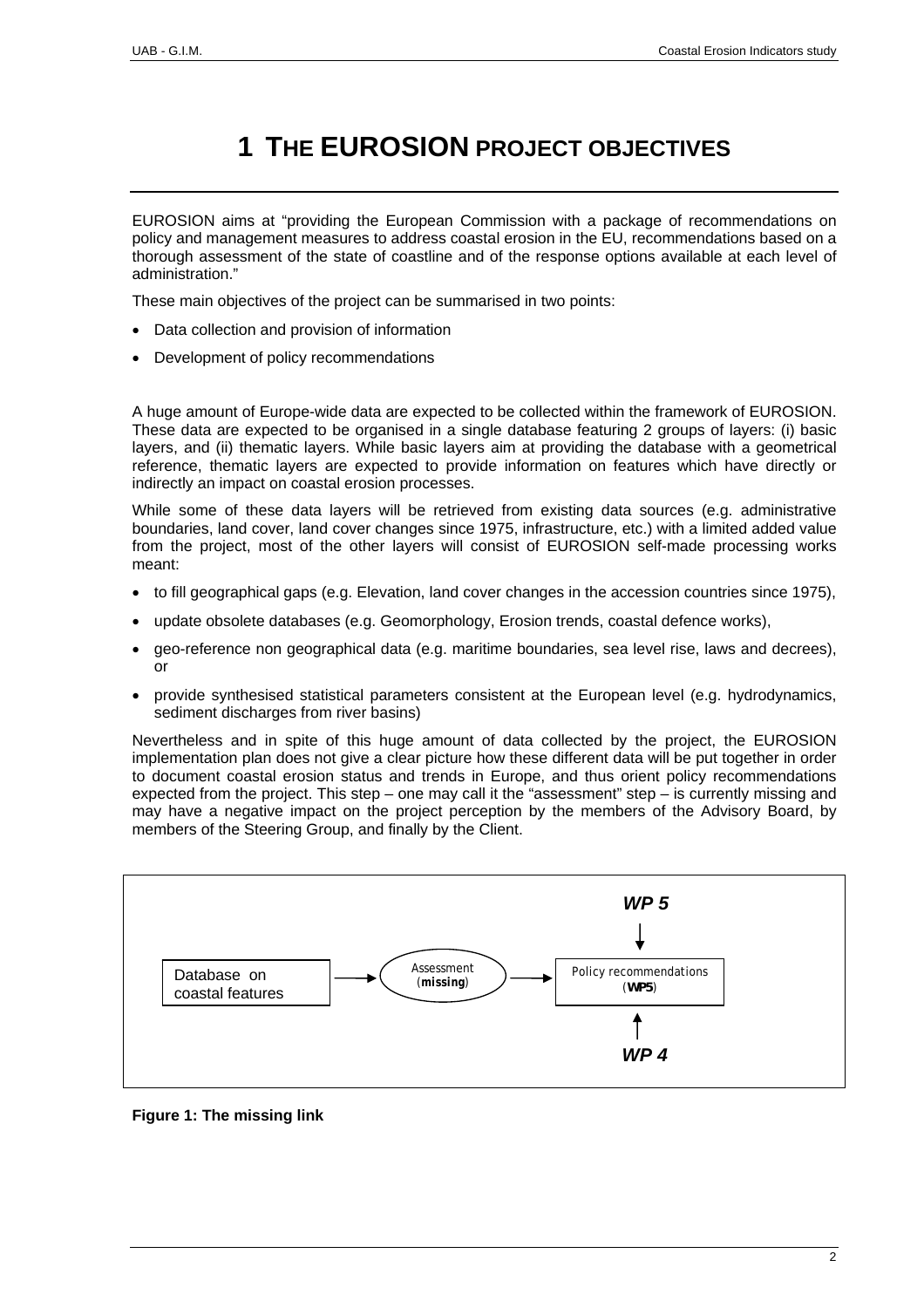Therefore the EUROSION consortium has asked GIM to carry out an assessment of indicators which are relevant for the coastal zone to fill this existing assessment gap. The aim of the indicators is that they

- 1. can be provided in the framework of EUROSION, i.e. are linked to coastal erosion issues,
- 2. will assist the policy assessment of the EEA and
- 3. will eventually lead to the formulation of policy recommendations.

For this goal, GIM has assessed how the different data sets collected by EUROSION and provided in a spatial database can be put together for the analysis of coastal erosion status and trends in Europe and thereby orient the policy recommendations expected from the project.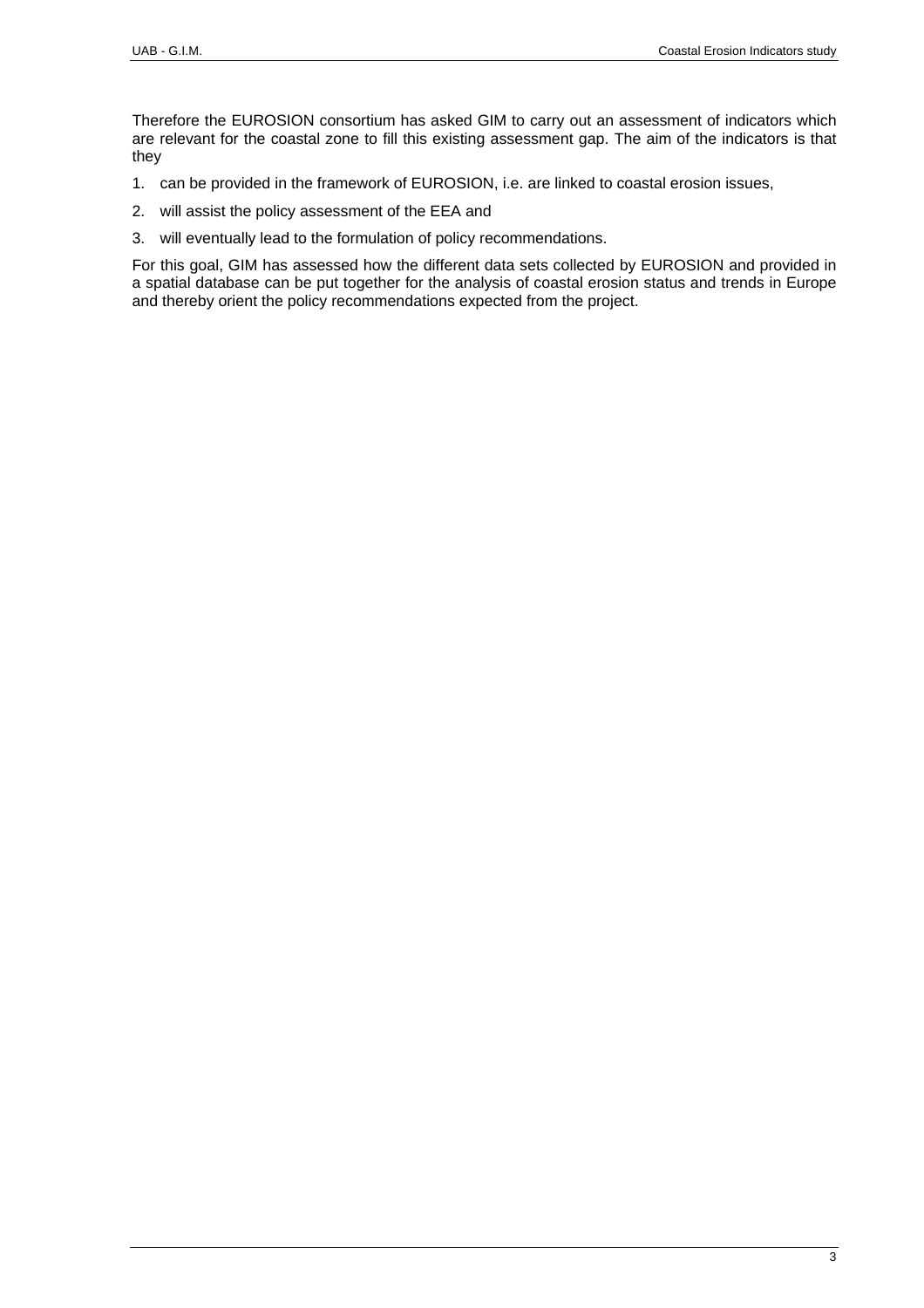# **2 CONTEXT OF THE INDICATORS**

<span id="page-5-0"></span>In order to assess the general directions and needs for indicators in the coastal zone, GIM has studied a number of documents provided by the consortium itself (e.g. trend analysis, scoping study) or by the EEA which is a main client for the results of the project.

# **2.1 TREND ANALYSIS**

The EUROSION consortium has prepared a trend analysis which examines the issues that influence coastal erosion. This report deals mainly with the following topics:

- Accelerated sea level rise (ASLR) a threat to depositional coasts (beaches, wetlands);
- Changes in sediment supplies leading to erosion;
- Storms changes in frequency and strength;
- River delta subsidence mainly of local effect;
- Human impacts through infrastructures construction (e.g. dams) which influence sediment flows.

The trends described vary due to the different types of coast and the different intensities of human pressures.

# **Sea level rise**

- According to different studies a rise of  $10 100$  cm is expected by 2100. The rise is related to global warming.
- The effect of ASLR is a deficit in sedimentation (if sediment flows cannot keep up with sea level rise) and consequently leading to erosion.
- ASLR will have an effect on river floods and storm surges which will be able to penetrate further inland.
- In Northern Europe the ASLR is likely to be compensated by the post-glacial isostatic rebound of the land masses.

# **Precipitation and evaporation**

• Precipitation is likely to increase in Northern Europe by some 2% per decade, while Southern Europe is more likely to experience a decrease in precipitation by some 5% per decade combined with a higher evaporation.

In Southern Europe this will lead to changes in river flow regimes which can have an impact on river deltas, leading to erosion in the deltas.

# **Human impacts**

• Between 1960 and 1990 about 100 dams per year have been constructed in Europe. Today over 6000 large dams exist in Europe, most of them in Spain (1200), followed by Turkey, France, Italy and the UK each having more than 500 large dams.

The damming of streams has led to a decrease of sediments being trapped behind the dams and to erosion in river delta which are stripped from their vital input.

- The construction of transport infrastructures and buildings in the coastal zones has put pressure on the coastal zones. Pressures are arising from the conflicting uses for agriculture, industry, ports, tourism and residential use.
- Extraction of material (sand, gas) and groundwater has caused ground subsidence.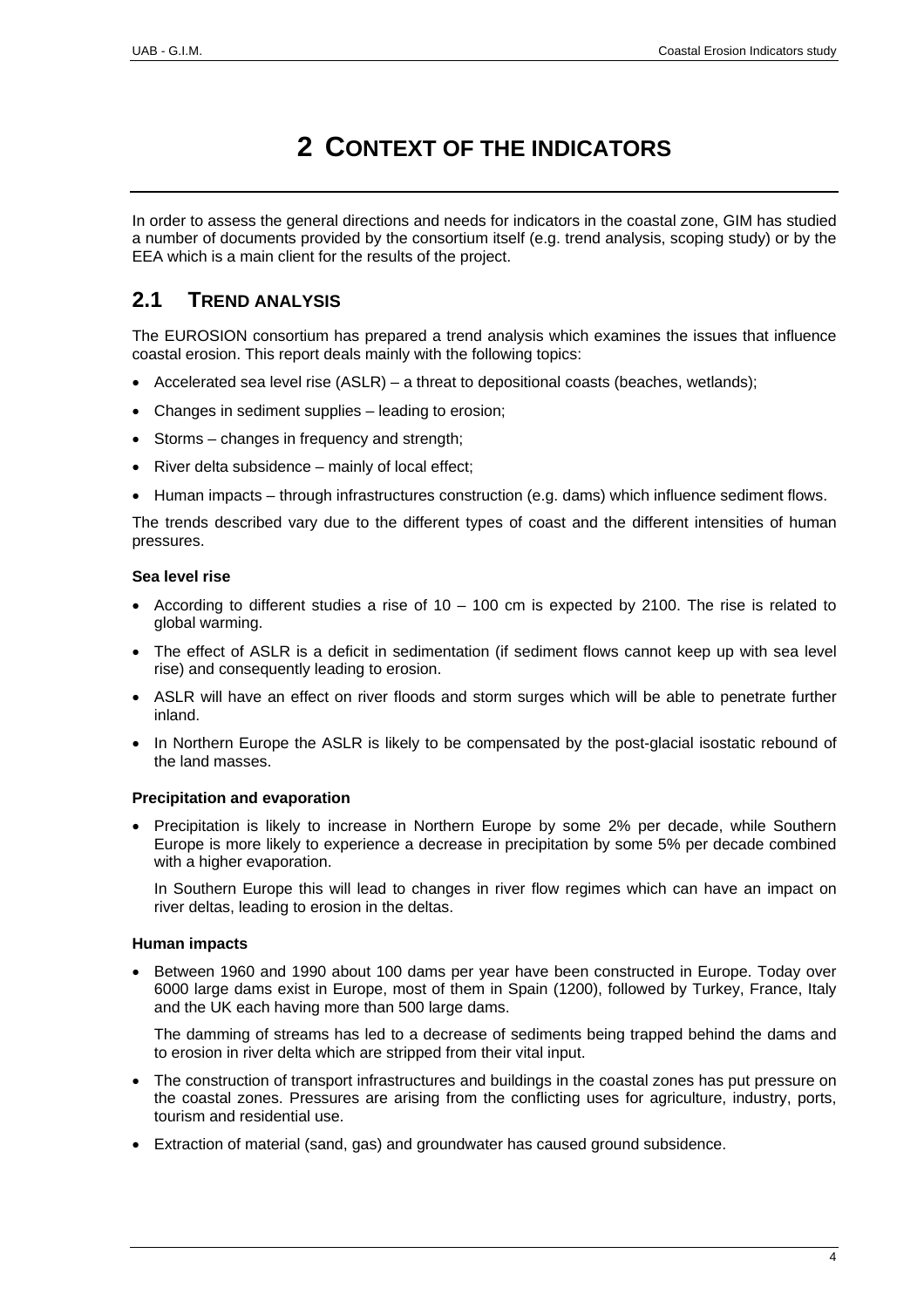# <span id="page-6-0"></span>**Trends by coastal types**

The different types of coasts are likely to respond differently to the ASLR.

- Hard cliffs will be almost stable and not show much accelerated erosion due to ASLR.
- Soft cliffs in contrast will retreat due to ASLR at an increased rate.
- Beaches are in a constant state of flux with sand being eroded or deposited in complex cycles. When the balance of incoming sediments becomes less than the ones being removed by long shore drifts, then the result is erosion.
- Deltas are particularly threatened by ASLR. Delta creation is mainly controlled by sediment supplies from rivers which is influenced by climate change. If runoff decreases in Southern Europe, delta destruction will be the consequence.
- Coastal wetlands are also highly vulnerable to climate change as their location is linked with present sea level. Any change in sea level will provoke a horizontal or lateral shift of their location.

ASLR is likely to effect wetlands (i.e. disrupt) in several ways, through inundation, erosion and saltwater intrusion. However, wetlands are capable of keeping pace with ASLR by growing upward (e.g. sediment trapping) if the rise is slowly enough (< 1 cm/year).

# **Regional trends**

- Coastal erosion due to ASLR is likely to show some regional trends. These trends are mainly linked to the tidal range, which can be seen as a key factor for the vulnerability of the coast to erosion. In general, the smaller the tidal range, the greater the susceptibility of the coast to sea level rise and therefore erosion.
- Regions with high tidal ranges are the Atlantic and the North Sea.
- Regions with low tidal ranges are the Baltic and the Mediterranean.
- The Mediterranean is also experiencing a reduced water inflow over the last 40 years, due to damming and irrigation leading to a reduced sediment load. Moreover deforestation has influenced the hydrological regime facilitating soil erosion and irregularities in surface runoff.

In addition the Mediterranean region is experiencing a destruction of natural shoreline defences for urban development as well as excessive groundwater pumping leading to land subsidence.

# **2.2 SCOPING STUDY**

The objective of the scoping study is to provide a consistent and useful framework for the development of policy recommendations. This was based on a review of generic policy options for coastal zone management and assessment of their implementation by analysing different aspects.

The assessments have been carried out on 6 levels:

- 1. The physical process level dealing with the process of erosion.
- 2. The policy level dealing with decision making and policy monitoring.
- 3. The technical or engineering level concerned with the technical responses to coastal erosion.
- 4. The socio-economic and financial level concerned with economic impacts of coastal erosion as well as with the economic use (tourism, industry) of them.
- 5. The public perception and stakeholder level which includes the (sometimes) different view of people concerned on political decisions in coastal zones.
- 6. The information level which will analyse the basing information and present a synthesis to planners and decision makers to prepare, implement and monitor coastal erosion management.

[Figure 2](#page-7-0) illustrates the relations between the different assessment levels (in light yellow) (modified from the scoping study) and their relation to the indicator work to be performed. Basic information (grey box) must be made available at the physical, the technical and socio-economic and financial level with the aim to provide a basic picture (as complete as possible) of the situation. The picture will then be analysed at the information level and the results presented to planners and policy makers.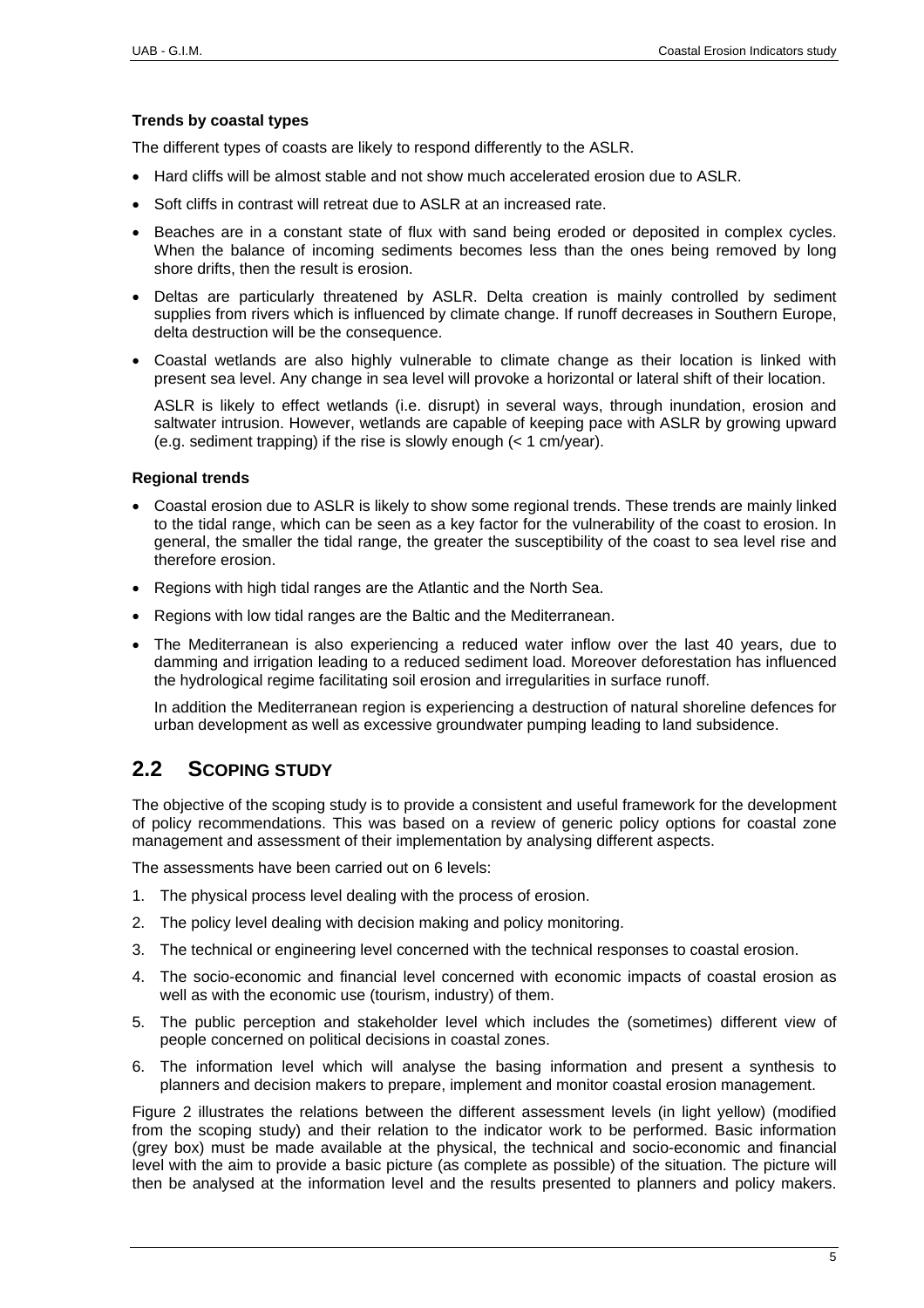However, policy making cannot be based on objective information alone, but also take into account the public perception and stakeholder communications.

The proposed indicator development fits into this process at the level of the provision of the basic picture. This "picture" (or indicator) is based on information of the physical, technical or socioeconomic level(s) and feeds the analysis on the information level.

<span id="page-7-0"></span>

**Figure 2: EUROSION assessment levels and placement of indicators developments**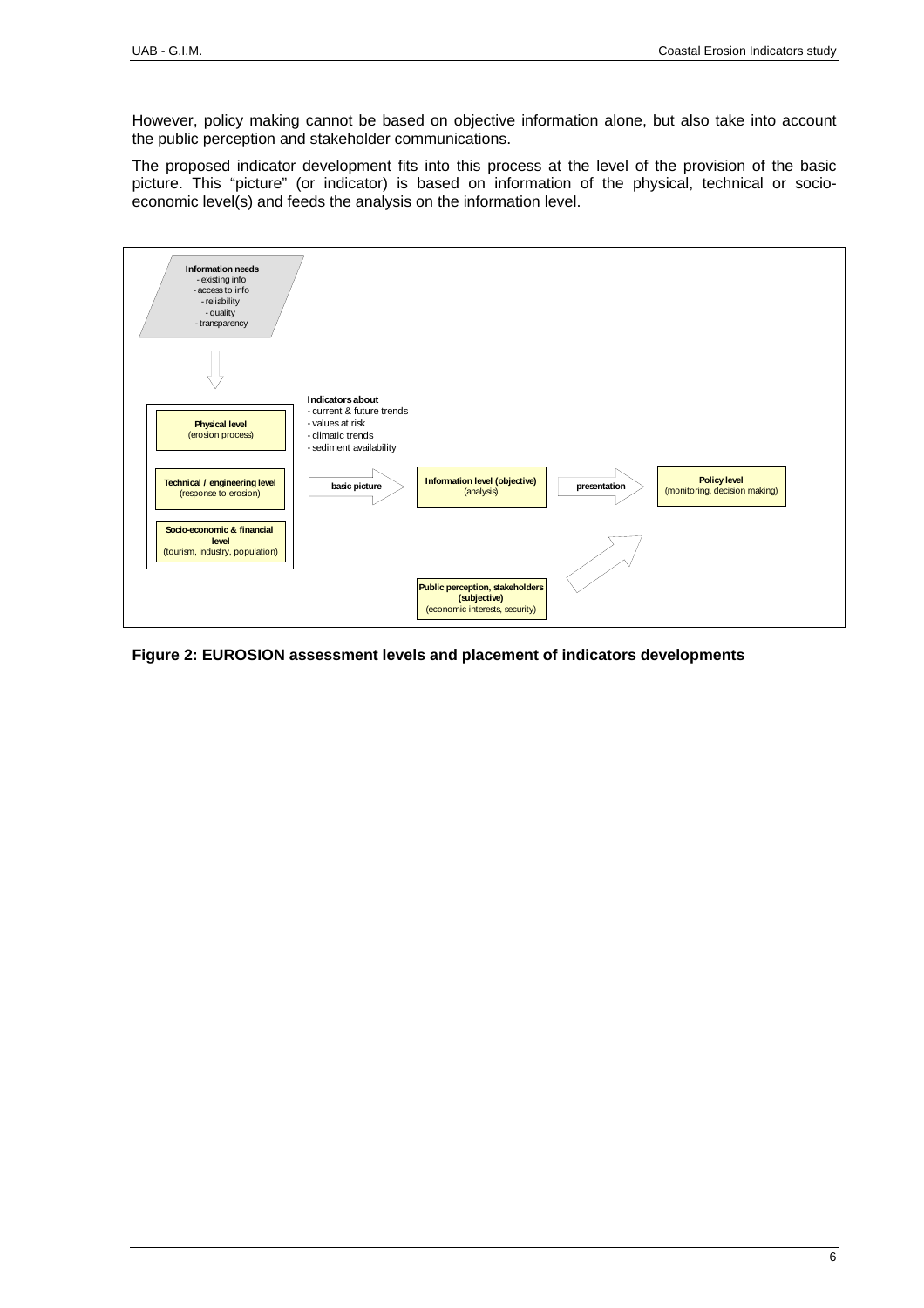# **3 EXPECTATIONS OF THE CLIENT**

# <span id="page-8-1"></span><span id="page-8-0"></span>**3.1 DG ENVIRONMENT**

Two key expectations from EUROSION by the project steering committee have been made explicit:

- Information on erosion rates
- Identification of hotspots.

Furthermore the DG Environment project officer has asked the project to be as specific as possible and to identify concretely which data are missing that would be required for a better support of policy recommendations.

# **3.2 THE EUROPEAN ENVIRONMENT AGENCY (EEA)**

The EEA has published an indicator storyline in which they describe the interest and priorities for indicators related to terrestrial environment. The objective of the indicators to be developed is to gain an understanding of interactions and conflicts through the integration of information and spatial analysis of the data.

Priorities to be addressed in the topic of terrestrial environment and relevant in the framework of EUROSION are:

- Assessment of the state and changes of land use and land cover at European scale;
- Regional assessments of specific areas, starting with urban and coastal zones.

Questions to be addressed by the indicators are:

- 1. Is the use of land and soil in Europe sustainable?
- 2. What are the drivers and pressures resulting from the degradation of land and soil?
- 3. What are the main environmental impacts of land and soil degradation?
- 4. How effective are the policy responses?

# **3.2.1 Work already done by the EEA**

In the framework of a Eurostat project on environmental accounting, a number of indicators for the coastal zone have already been tackled (COAST 1 – sustainability of coastal developments).

- Analysis of various issues by distance from the shoreline:
	- 1. State of land cover by distance and regional sea
	- 2. Artificialisation pressure
	- 3. Land cover changes (e.g. LACOAST) for Spain and Romania
- CORILIS method (i.e. smoothing of CLC data)
	- 1. Dominant landscapes
	- 2. Percent of artificialisation based on CORILIS
	- 3. Landscape change matrix (from / to) for main types (agricultural, artificial, natural)

# **3.2.2 EEA expectations from EUROSION**

When thinking about relevant environmental indicators of the coastal zone, we need to keep in mind that the indicators have to be relevant also in the framework of EUROSION. This means that the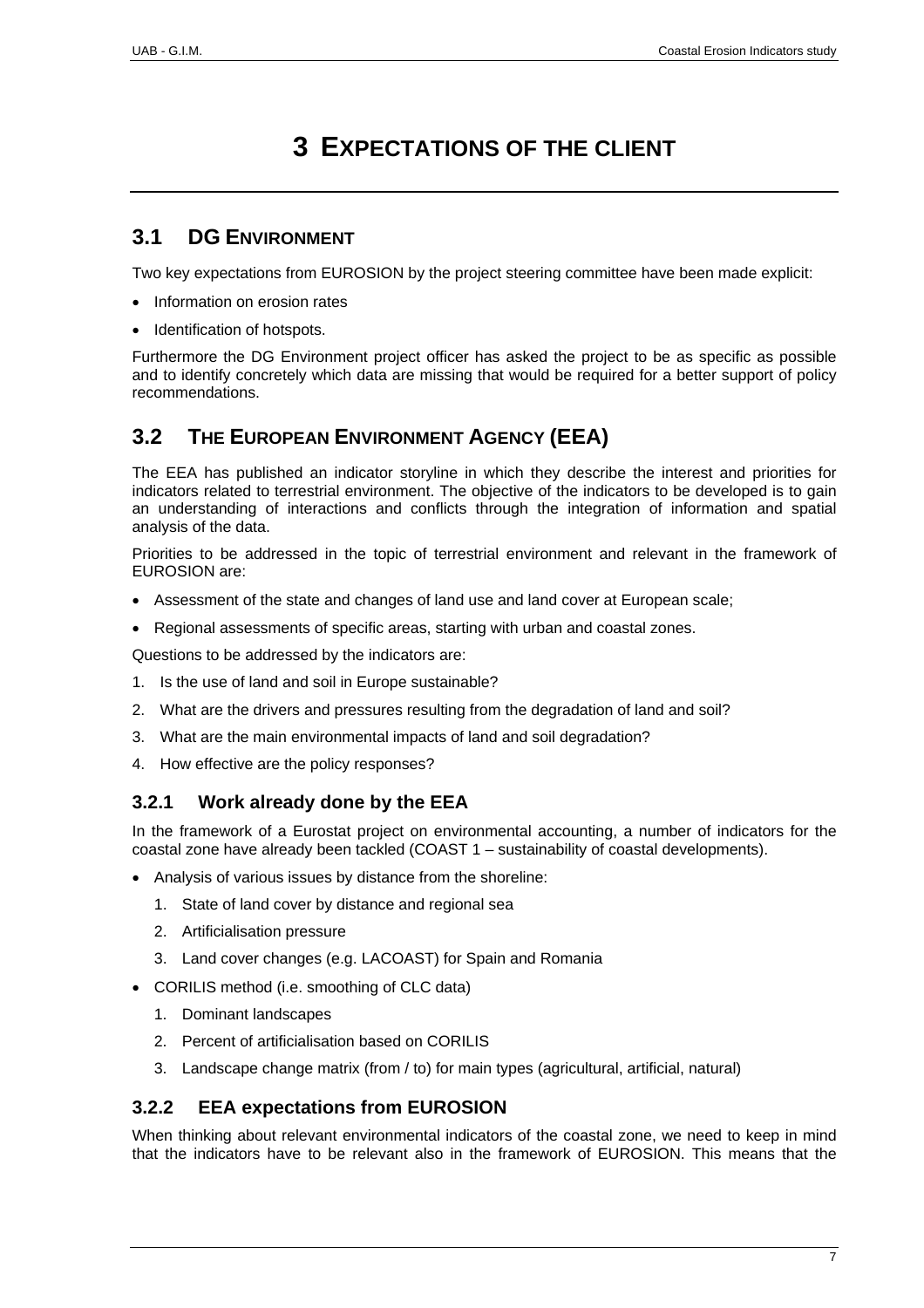<span id="page-9-0"></span>indicator has to be linked to coastal erosion. This excludes a number of indicators listed in the EEA / ETC-TE documents because they are purely land cover oriented.

EUROSION is expected to provide information on indicators for

| <b>COAST 4 - coastal erosion</b>                                                                        | Coastal erosion and propagation trends                                    | S       |
|---------------------------------------------------------------------------------------------------------|---------------------------------------------------------------------------|---------|
| Modification of the coastline due                                                                       | Coastal erosion hotspots                                                  | S       |
| to natural process and deficits<br>of sediments resulting<br>from<br>of<br>management<br>the<br>rivers. | Impact of coastal erosion on natural areas (wetlands,<br>dunes, $\dots$ ) |         |
| оf<br>the<br><i>Impacts</i><br>coastal                                                                  | Impact of coastal erosion on marine biotopes                              |         |
| engineering works aimed at<br>protecting, but also impact on                                            | Impact of coastal erosion on real estate                                  |         |
| the coastline. Coastal erosion                                                                          | Protection of coast against erosion by artificial works                   | R       |
| causes high impacts on natural<br>areas marine biotopes and on<br>real estate.                          | Protection of coast against erosion by integrated<br>management           | R       |
|                                                                                                         | Restoration of eroded beaches                                             | R.      |
|                                                                                                         |                                                                           |         |
|                                                                                                         |                                                                           |         |
| COAST 5 - risks in coastal<br>zones                                                                     | <b>Exceptional climatic events</b>                                        | D       |
| The coast is a very vulnerable<br>system. Due to the interface                                          | Occurrence of serious floods & landslides in recent<br>vears              | D       |
| between the climate, the land                                                                           | Concentration of hazardous industries on coasts                           | P       |
| and the sea it is prone to natural<br>Moreover.<br>hazard.<br>the                                       | Flow of pollutants (N, P, pesticides) from river basins                   | P       |
| of<br>concentration<br>industrial<br>production and high mobility of                                    | Hotspots of oil spills (accidental & illegal)                             | P/<br>S |
| people and goods by land and<br>sea make the area highly                                                | Hotspots of coastal flooding                                              | S       |
| vulnerable to oil spill and other<br>technological hazards.                                             | Sea level rise index by coastal unit                                      | S       |
|                                                                                                         | Cost of restoration after accidents or natural damages                    | R       |

# **Table 1: EEA / ETC indicator list on coastal issues**

To provide information relevant to these groups of indicators, the following input data should be provided by the EUROSION project:

- Coastal erosion and propagation
- Erosion hotspots
- Sediment flows / delta impact
- Erosion protection by artificial works versus integrated planning and management
- Sea level rise
- Climatic events

# <span id="page-9-1"></span>**3.3 CONCLUSIONS**

Based on the information provided by the EUROSION reports and the expectations of the clients of the project, a number of issues could be identified as being of high relevance and interest to the project and therefore to the client.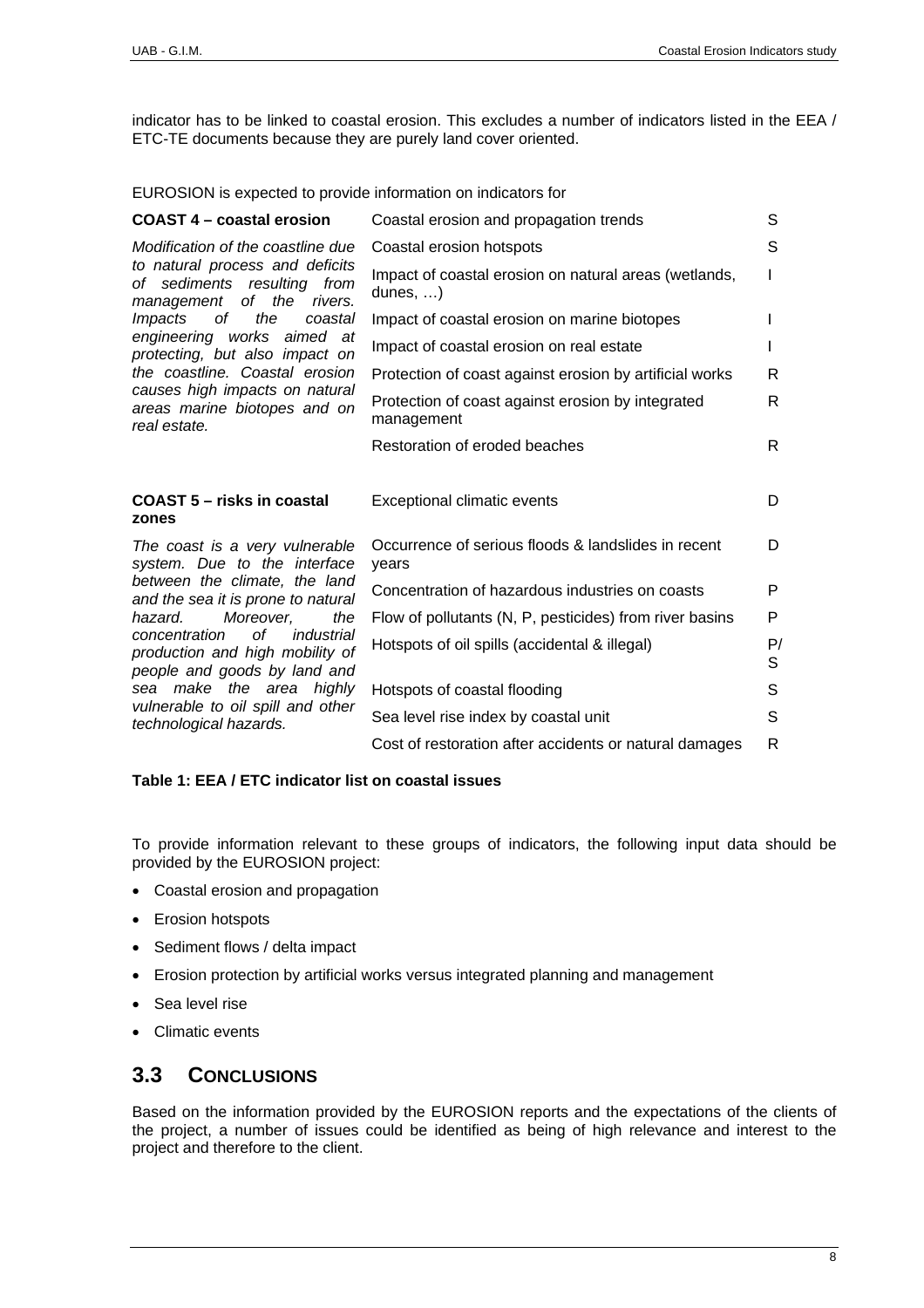• Presence of coastal erosion and propagation trends

Information about the presence of coastal erosion is provided by the coastal erosion database. Information about propagation trends is limited to the simple presence of erosion. There will be no information about the rate (speed) of erosion available from the database.

• Changes in coastal erosion

Changes in coastal erosion over the last 15 years can be assessed by a comparison of the coastal erosion database version 1 with the version 2 which is being created (updated) in the context of the EUROSION project.

• Impact of coastal erosion on biotopes and human constructions (assets at risk)

The assessment of the impact of coastal erosion will be possible from the data collected within the project, but limited to the statement that a certain asset is under pressure from erosion. Sites under pressure from erosion will be referred to as coastal erosion hotspots.

It will not be possible to establish time series (scenarios) based on erosion rates which predict when a particular site might disappear due to coastal erosion.

• Identification of vulnerable area

The identification of erosion hotspots leads also to the identification of vulnerable areas. Additional vulnerable areas can be classified through the risk of being flooded due to sea level rise or by storm surges.

• Experiences from Integrated Coastal Zone Management (ICZM)

Experiences from ICZM are mainly available from local ICZM projects and therefore not scope of the indicator development task. These aspects are covered by the shoreline management guide produced by a different work package of the EUROSION project. Nevertheless it might be possible to link information on expenses on coastal defence to the changes in erosion (see second point above), thus indicating areas where coastal defence works have been successfully implemented and which budgets have been made available for this.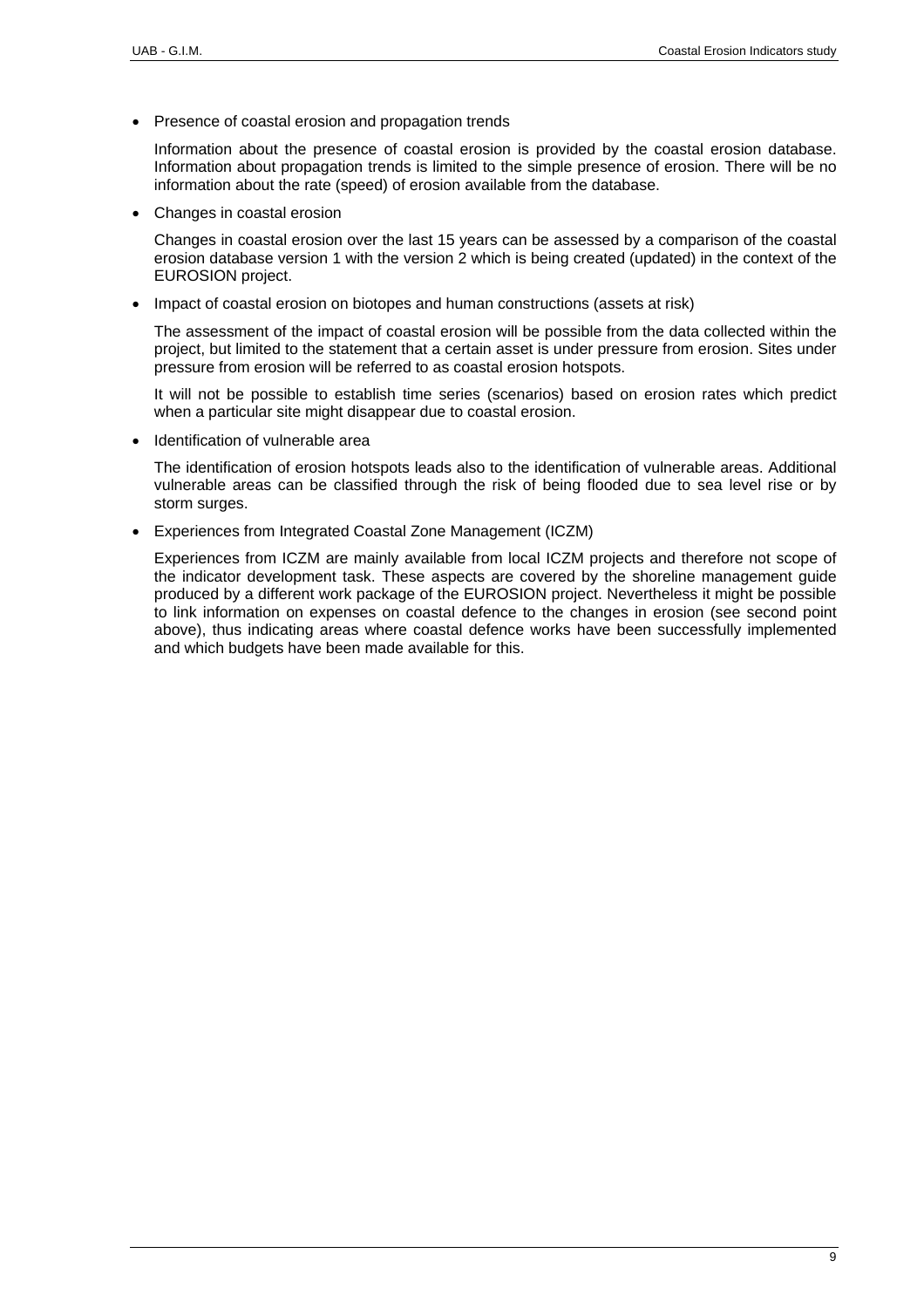# **4 DEVELOPMENT OF INDICATORS**

<span id="page-11-0"></span>The coast is one of the most valuable natural assets of our continent. This fact is clearly demonstrated by the millions of people who make their way to the coast for a longer or shorter time to enjoy the fresh sea breeze, the sun glittering on the waves, the special, often spectacular, nature of the coast and the delicate mix of natural, cultural and historical elements in the coastal environment. But the coast is also an essential element for many necessary often competing economic activities, as can be seen for example at some of the big harbours on our continent.

The natural coast is a non-renewable resource. That truth lies behind the demand for sustainable use of the coast.

Coastal ecosystems are under threat, nowhere more so than in Europe. According to a recent study by the World Resources Institute 70% of European coastlines are highly threatened, the highest percentage of any region in the world, as indicated by the density of population, roads, pipelines, utilities, cities and major ports. Coastal ecosystems are highly productive and extremely sensitive to such development, and are valuable both ecologically and economically. Coastal waters are the nurseries for most commercial fish and shellfish stocks; coastal tourism is an important source of revenue; and healthy coastal wetlands provide a buffer zone against the impacts of climate change and rising sea levels. As populations continue to migrate from inland to coastal areas, and from rural to urban areas, irreversible impacts on coastlines will occur if we continue to ignore these phenomena<sup>1</sup>.

According to current knowledge, approximately one quarter of the European Union's coast – 16.000 km of shoreline – is currently under threat from erosion despite the development of a wide range of measures to protect shorelines from erosion and flooding.

In order to better understand the interactions, conflicts and potential synergies between the issues that play a role in the coastal zone indicators are being developed by integrating information from different sources on a spatial level as basis for analysis.

# **4.1 THE DPSIR MODEL**

Using the unifying framework of Driver-Pressure-State-Impact-Response (DPSIR), observed state changes and impacts in and on the coastal zone generated by changing material fluxes are investigated from the perspective of their individual drivers at European scale.

By integrating the indicators into the DPSIR chain it is possible to develop a kind of indicator story line. The table below presents the several issues of concern in the coastal zone as a series of individual indicators using the DPSIR assessment framework.

[Table 2](#page-13-1) shows in fact that it is not always possible to define all parts of the DPSIR framework when considering the available data. While the impact of coastal erosion on certain assets is rather straightforward, it is more difficult to assess the impact of e.g. human activities on coastal erosion. Especially at European scale the mostly local effects of e.g. coastal defence works are not or only with high uncertainties detectable in European databases.

[Figure 3](#page-12-0) illustrates how the indicators proposed by the EEA, the European Topic Centre for Terrestrial Environment and the those identified in chapter [3.3](#page-9-1) fit into the DPSIR concept.

<span id="page-11-1"></span> $\frac{1}{1}$  COMMITTEE FOR THE ACTIVITIES OF THE COUNCIL OF EUROPE IN THE FIELD OF BIOLOGICAL AND LANDSCAPE DIVERSITY: European Code of Conduct in Coastal zones, 3<sup>rd</sup> meeting, Geneva, 19 April 1999 -CO-DBP (99) 11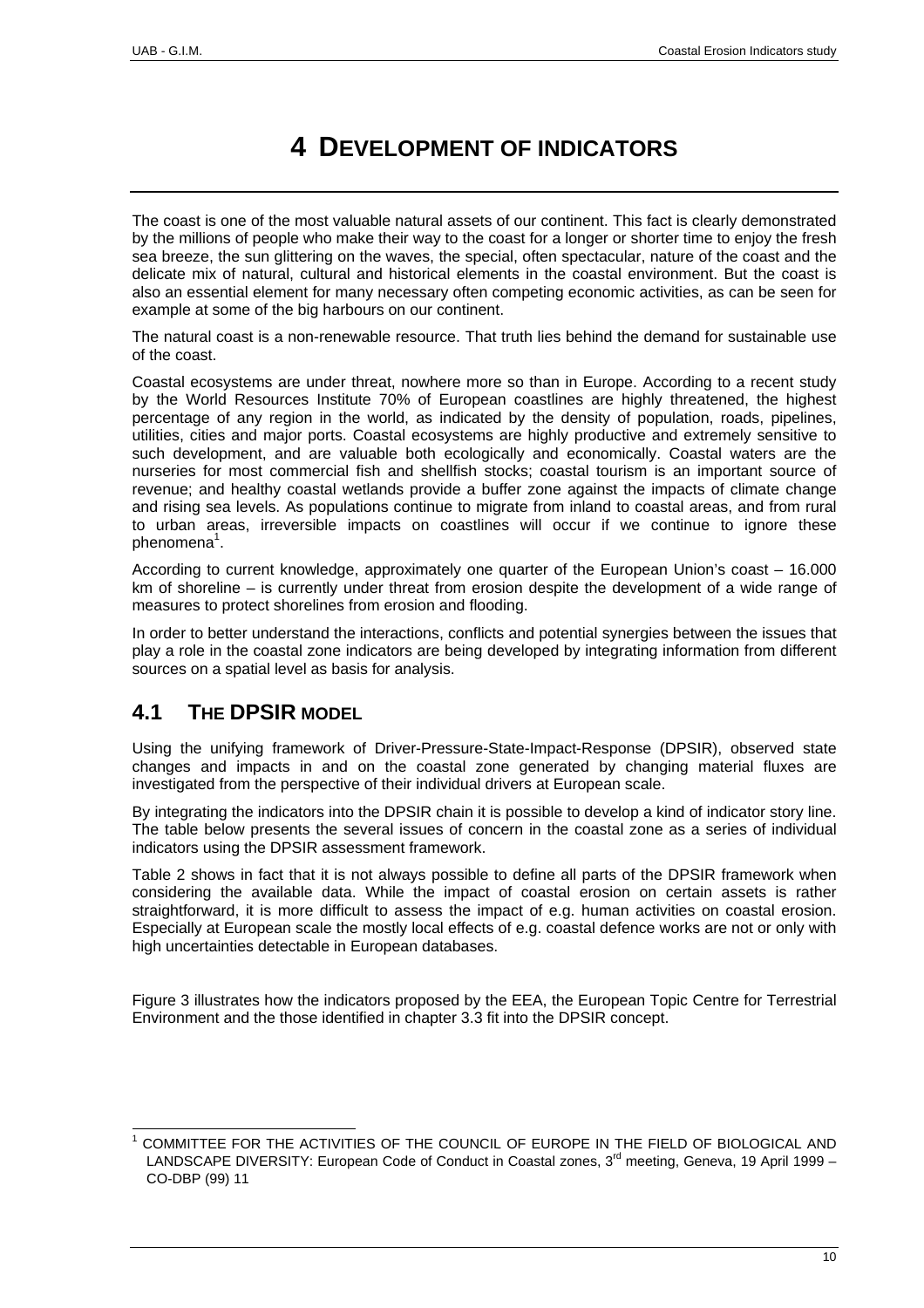|                 | <b>Coastal Erosion Indicators</b>                   |                                         |                                                        |                                                        |                                                                    |                                                         |  |
|-----------------|-----------------------------------------------------|-----------------------------------------|--------------------------------------------------------|--------------------------------------------------------|--------------------------------------------------------------------|---------------------------------------------------------|--|
|                 |                                                     |                                         |                                                        | <b>State</b>                                           |                                                                    |                                                         |  |
| ETC/TE          |                                                     | <b>Driving Forces</b>                   | Pressures                                              |                                                        | Impact                                                             | Response                                                |  |
| Coast $3/4$     |                                                     | Sea Level Rise                          |                                                        |                                                        |                                                                    |                                                         |  |
|                 |                                                     | Flow of sediments transported by rivers |                                                        |                                                        |                                                                    |                                                         |  |
|                 |                                                     |                                         |                                                        |                                                        |                                                                    |                                                         |  |
|                 |                                                     |                                         | Capture of sediments by dams in river basin            |                                                        |                                                                    |                                                         |  |
|                 |                                                     |                                         |                                                        |                                                        |                                                                    |                                                         |  |
|                 |                                                     |                                         | Barriers to drift current: harbours, marinas and other |                                                        |                                                                    |                                                         |  |
|                 |                                                     |                                         |                                                        | Coastal erosion, and progradation trends               |                                                                    |                                                         |  |
|                 |                                                     |                                         |                                                        |                                                        |                                                                    |                                                         |  |
|                 |                                                     |                                         |                                                        | Coastal erosion hotspots                               |                                                                    |                                                         |  |
|                 |                                                     |                                         |                                                        |                                                        | Impact of coastal erosion on marine biotopes/coastal<br>ecosystems |                                                         |  |
|                 |                                                     |                                         |                                                        |                                                        | Impact of coastal erosion on natural<br>areas(wetlands,dunes,)     |                                                         |  |
|                 |                                                     |                                         |                                                        |                                                        | Impact of coastal erosion on real estates                          |                                                         |  |
|                 |                                                     |                                         |                                                        |                                                        |                                                                    | Protection of coast against erosion by artificial works |  |
|                 |                                                     |                                         |                                                        |                                                        |                                                                    | / by integrated planning and management                 |  |
|                 |                                                     |                                         |                                                        |                                                        |                                                                    | Costs of restoration of eroded beaches                  |  |
|                 |                                                     |                                         |                                                        |                                                        |                                                                    |                                                         |  |
|                 |                                                     |                                         |                                                        |                                                        |                                                                    | Progress in coastal management / ICZM                   |  |
| Coast 5         |                                                     |                                         |                                                        |                                                        |                                                                    |                                                         |  |
|                 |                                                     |                                         | concentration of hazardous industries on coasts        |                                                        |                                                                    |                                                         |  |
|                 |                                                     |                                         |                                                        |                                                        |                                                                    |                                                         |  |
|                 |                                                     |                                         |                                                        | Hotspots of coastal flooding                           |                                                                    |                                                         |  |
|                 |                                                     |                                         |                                                        | Sea level rise index by coastal index                  |                                                                    |                                                         |  |
|                 |                                                     |                                         |                                                        |                                                        |                                                                    | costs of restoration after accidents or natural         |  |
|                 |                                                     |                                         |                                                        |                                                        |                                                                    | damages                                                 |  |
|                 |                                                     |                                         |                                                        |                                                        |                                                                    |                                                         |  |
| EEA/ETC: Other  |                                                     |                                         |                                                        |                                                        |                                                                    |                                                         |  |
|                 |                                                     |                                         | Dominant pressure from land use                        |                                                        |                                                                    |                                                         |  |
|                 |                                                     |                                         |                                                        |                                                        |                                                                    |                                                         |  |
|                 |                                                     |                                         | land uptake by transport infrastructure                |                                                        |                                                                    |                                                         |  |
|                 |                                                     |                                         | land uptake by urban sprawl                            |                                                        |                                                                    |                                                         |  |
|                 |                                                     | Population density                      |                                                        |                                                        |                                                                    |                                                         |  |
|                 |                                                     |                                         | geographical distribution of the population            |                                                        |                                                                    |                                                         |  |
|                 |                                                     |                                         | seasonal population in the coastal zone                |                                                        |                                                                    |                                                         |  |
|                 |                                                     |                                         |                                                        |                                                        |                                                                    |                                                         |  |
| <b>EUROSION</b> |                                                     |                                         |                                                        |                                                        |                                                                    |                                                         |  |
|                 | 1. Indicators which highlight changes in erosion    |                                         |                                                        | comparison between CORINE Coastal Erosion (CCEr)       |                                                                    |                                                         |  |
|                 | trend patterns in the past 15 years                 |                                         |                                                        | 1985 and CCEr 2000                                     |                                                                    |                                                         |  |
|                 | 2. Indicators which measure the impact of coastal   |                                         |                                                        |                                                        | human/economical capital at risk of flooding in case               |                                                         |  |
|                 | erosion on coastal assets                           |                                         |                                                        |                                                        | of coastal defence breach, human/economical capital                |                                                         |  |
|                 |                                                     |                                         |                                                        |                                                        | at risk of toppling into the sea, etc.                             |                                                         |  |
|                 |                                                     |                                         |                                                        |                                                        |                                                                    |                                                         |  |
|                 | 3. Indicators which measure the impact of human     |                                         |                                                        |                                                        | major activities concerned here are harbour activities,            |                                                         |  |
|                 | activities on coastal erosion processes             |                                         |                                                        |                                                        | mining activities, tourism, and to a lesser extent,                |                                                         |  |
|                 |                                                     |                                         |                                                        |                                                        | aquaculture                                                        |                                                         |  |
|                 | 4. Impact of coastal erosion on natural areas       |                                         |                                                        |                                                        | natural habitats (including wetlands) at risk of                   |                                                         |  |
|                 |                                                     |                                         |                                                        |                                                        | depletion on a short term (0-10 years), medium term                |                                                         |  |
|                 |                                                     |                                         |                                                        |                                                        | (10-25 years), and long term basis (>25 years),                    |                                                         |  |
|                 |                                                     |                                         |                                                        |                                                        | distance changes to the coastline, etc.                            |                                                         |  |
|                 |                                                     |                                         |                                                        |                                                        |                                                                    |                                                         |  |
|                 |                                                     |                                         |                                                        |                                                        |                                                                    |                                                         |  |
|                 | 5. Consequences of climate change on coastal safety |                                         |                                                        | land reclaimed by sea in case of sea level rise, areas |                                                                    |                                                         |  |
|                 |                                                     |                                         |                                                        | potentially affected by a decrease of extreme wave     |                                                                    |                                                         |  |
|                 |                                                     |                                         |                                                        | return period, etc.                                    |                                                                    |                                                         |  |
|                 |                                                     |                                         |                                                        |                                                        |                                                                    |                                                         |  |

<span id="page-12-0"></span>**Figure 3: Overview of indicators within the DPSIR chain**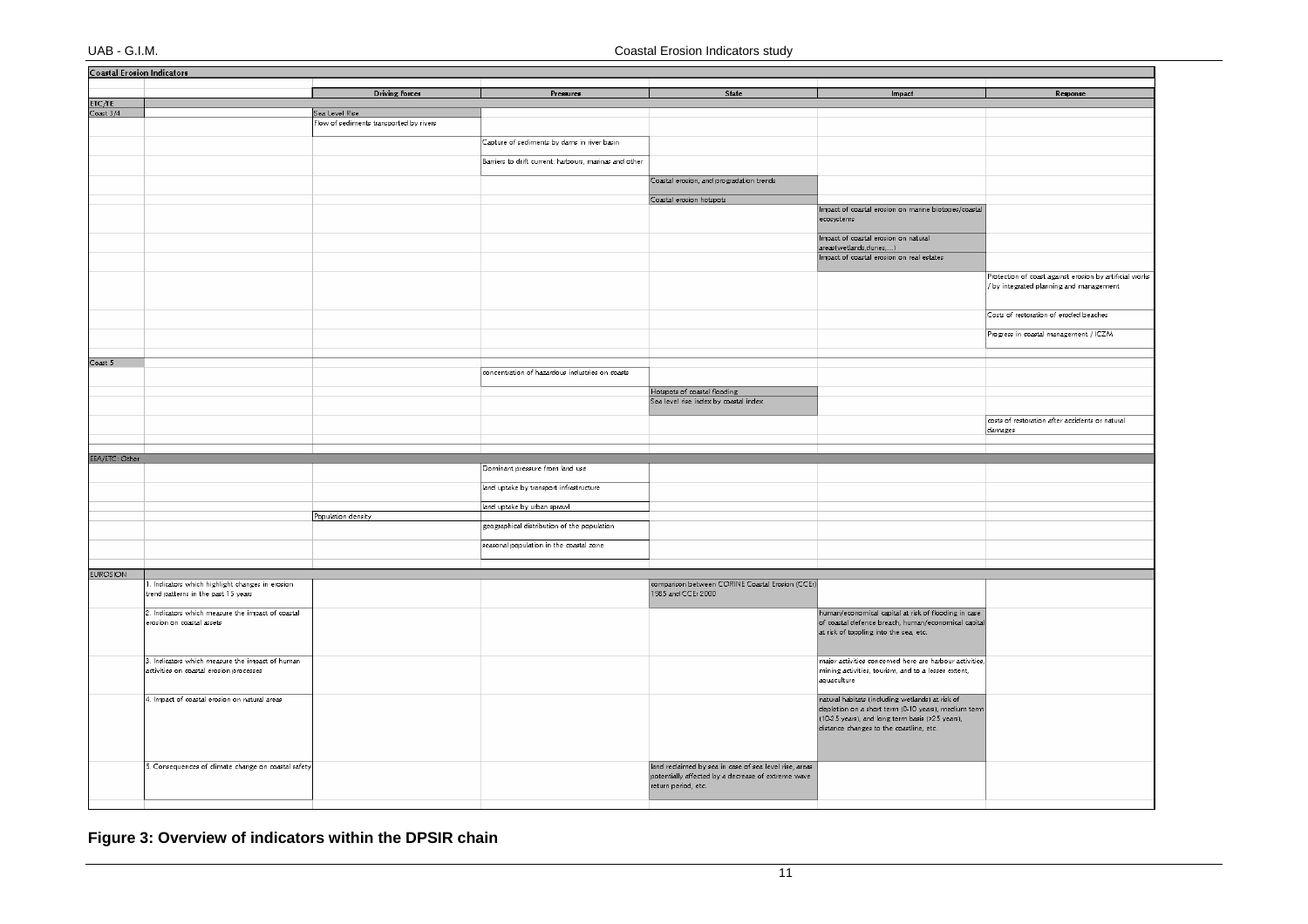<span id="page-13-0"></span>

| <b>Topic</b>                          | <b>Driving</b><br>forces                | <b>Pressure</b>                      | <b>State</b>                                       | <b>Impact</b>  | <b>Response</b>                                     |
|---------------------------------------|-----------------------------------------|--------------------------------------|----------------------------------------------------|----------------|-----------------------------------------------------|
| Coastal<br>erosion                    | Natural and<br>non-natural<br>processes | Erosion rate                         | Presence of<br>erosion                             | Values at risk | Investments<br>made for<br>coastal<br>defence       |
| Flooding                              | Sea level rise                          |                                      | Flooded area                                       | Values at risk | Zoning,<br>emergency<br>plan, dikes                 |
| Human impact<br>on coastal<br>erosion | Tourism                                 | Construction<br>Ωf<br>infrastructure | Constructions<br>within 300 m<br>from the<br>beach |                | Guidelines for<br>development<br>in coastal<br>zone |

<span id="page-13-1"></span>**Table 2: Examples for the DPSIR assessment framework in the coastal zone** 

# **4.2 MODELLING COASTAL EROSION HOTSPOTS**

In the framework of the development of coastal indicators the identification of "coastal erosion hotspots" was found to be of relevant importance (see chapter [3.1\)](#page-8-1). Since the identification will not be possible directly from the coastal erosion database, a modelling approach needed to be defined.

The initial idea was to identify those parts of the coasts that are subject to more then average erosion. However, experience demonstrates that an eroding coast does not necessarily have to be called a hotspot if no assets are at immediate risk and that a "non receding" coast might be considered being a hotspot when existing erosion is continuously compensated through beach nourishment practices.

During the RIKZ/GIM meeting of 29/08/2001it was agreed that the term "hotspot" should be applied wherever certain levels of risks are reached for human safety, economical assets or for high value natural habitats. Therefore the term hotspot will only be used in the combination of the presence of erosion and an existing impact on an asset (value at risk).

In order to arrive at an overall agreement, a definition based on an objective decision tree [\(Figure 4\)](#page-17-0) can illustrate how different parameters (erosion trends, coastal defence, morpho-sedimentology, human settlements, infrastructure, natural habitats) are combined and processed to decide whether or not a specific area should be considered as a hotspot.

The importance of the definition and identification of coastal erosion hotspots is also illustrated by the interest expressed by the EUROSION steering committee where two key expectations of the EUROSION project were defined as:

- Information on erosion rates
- Identification of erosion hotspots

# **4.2.1 General Framework**

The development of the proposed decision tree needs to be seen within the context of the activities related to the assessment on indicators relevant for the coastal zone. Therefore, the decision parameters that are used are based on the information that is and will become available within the EUROSION project. The combination of information from the different databases allows to define for each investigated zone:

- presence of erosion
- presence of coastal defence works
- morpho-sedimentology type
- distance to areas of economical or ecological value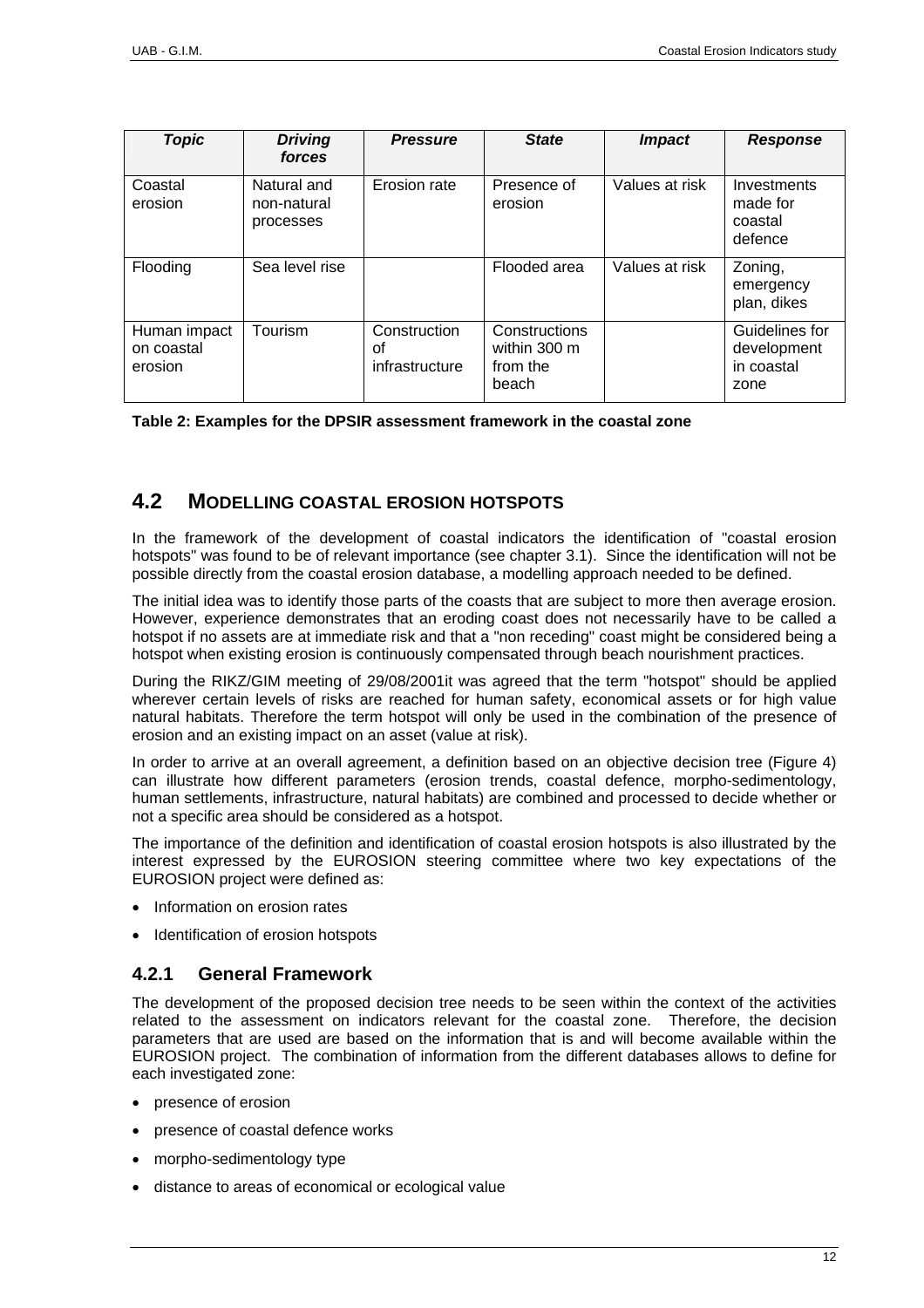The main data sources used in the decision tree are :

- The coastal erosion database
- Natura2000
- CORINE Land Cover / LaCoast

# **4.2.2 Coastal Erosion Database**

The coastal erosion database contains information for a succession of contiguous segments. For each segment the database contains the following information:

• Evolution

The evolution of a coastal segment considered by the project is classified as follows:

- Erosion retreat of the coast line, towards the land
- Sedimentation aggradation of the coastline, towards the sea
- Stability no or negligible change of position of the coast line
- Morpho-sedimentology

The morpho-sedimentological codes used are grouped into 5 main classes:

- Artificial coasts
- Rocky coasts
- Natural Beaches
- Replenished artificial Beaches (here considered separately from natural beaches)
- Muddy Coasts
- Coastal defence works

The presence (Y/N) of works of coastal defence of transversal type (dykes, groins) built on the strand or off-coast is recorded. The nature of the protection works is not specified.

• Geology

The nomenclature for on-shore geology to be collected within the framework of the project will take into account the complementarity with the morpho-sedimentological layer. The geological codes have been modified from the International Geological Map of Europe and the Mediterranean Regions, edited by UNESCO and the German Bundesanstalt für Geowissenschaften und Rohstoffe, Hannover.

This nomenclature (currently under development by the EUROSION project) includes 34 different items within 3 hierarchical levels of increasing details. The most detailed class code should be attached to each (linear) coastal segment.

# **4.2.3 Additional data sets**

In addition to the use of the information of the coastal erosion database, other data sources need to be consulted in order to identify the presence and nature of the areas that are neighbouring the documented segments of the coastal erosion database. Especially important is the localisation of areas with a specific economic or ecological value that could be threatened by the occurring erosion processes.

The main data sources used are the Natura2000 database for the identifications of natural habitats and the CORINE Land Cover Database for the identification of zones with important urban, rural or economic activities.

Other data sets can be used for the identification of vulnerable areas as soon as they become available or when they are considered to be relevant in a specific context.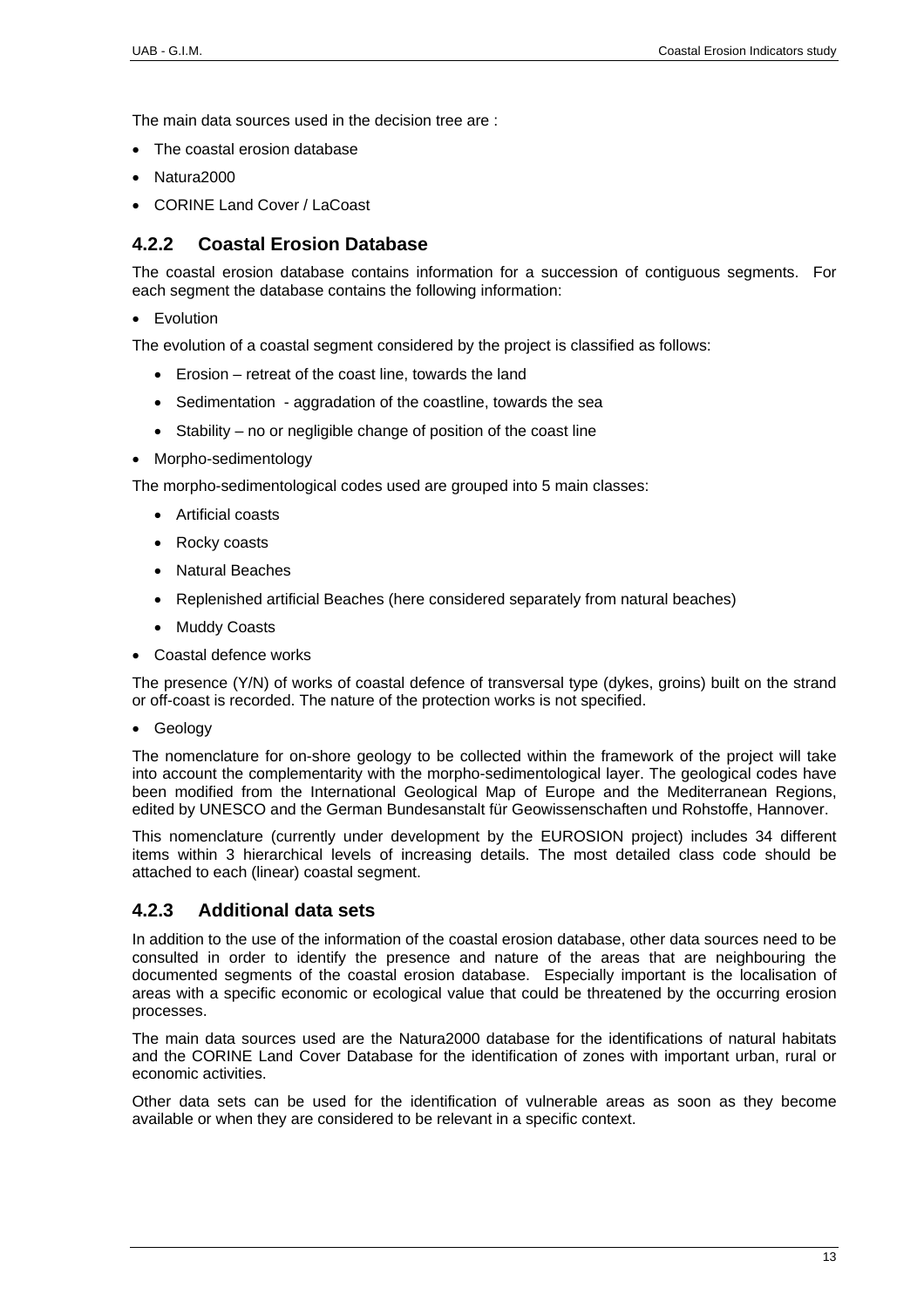# **4.2.4 Decision Tree**

By combining the different data sources, the decision tree shows the different theoretical paths that can be used to identify coastal erosion hotspots. The paths are initially based on Yes/No decisions with regard to the information presented in the coastal erosion database.

• Path 1:

Given presence of erosion and of coastal defence works, a segment can be considered as a hotspot independently from its morpho-sedimentology when it is found that a sensitive zone is at less then 1 km.

This path mainly evaluates the correct functioning of he coastal defence works.

For the morpho-sedimentology code Rocky Coast only Code B is taken into consideration:

Code A = Rocks and/or cliffs made of hard rocks (little subject to erosion)

Code B = Conglomerates and/or cliffs made of material subject to erosion: presence of rock waste and sediments (sand pebbles on the strand)

• Path 2:

When there is a presence of erosion and coastal defence works are installed a segment can be considered as a hotspot when it concerns an artificial beach that is regularly replenished.

Since there probably is a good reason for the beach replenishment, but apparently there is still erosion this is considered as a hotspot without even any consideration of the hinterland.

• Path 3:

When there is a presence of erosion and no coastal defence works are installed a segment can be considered as a hotspot independently from its morpho-sedimentology when it is found that a sensitive zone is at less then 1 km.

This hotspot is considered to be of a lower degree compared to path 1 or 2.

• Path 4:

When there is a presence of sedimentation and coastal defence works are installed a segment can be considered as a hotspot when it is found that a sensitive natural zone (Wetland) is at less then 1 km and that this zone could experience a change in nature (risk of disappearance due to sedimentation) due to the occurring sedimentation processes.

• Path 5:

When there is a presence of sedimentation and no coastal defence works are installed a segment can be considered as a hotspot when it is found that a sensitive natural zone (Wetland) is at less then 1 km and that this zone could experience a change in nature due to the occurring sedimentation processes.

• Path 6:

When there is no or negligible change of position of the coast line and coastal defence works are installed a segment can be considered as a hotspot if it concerns an artificial beach that is regularly replenished and when it is found that a sensitive zone is at less then 1 km.

• Path 7:

When there is no or negligible change of position of the coast line and no coastal defence works are installed a segment can be considered as a hotspot it if concerns an artificial beach that is regularly replenished and when it is found that a sensitive zone is at less then 1 km.

# **4.2.5 Hotspots**

Depending on the expected importance of the impact of erosion and the asset at risk (here defined by CLC data for urban areas and NATURA 2000 data for natural assets) it is possible to classify different degrees of hotspots.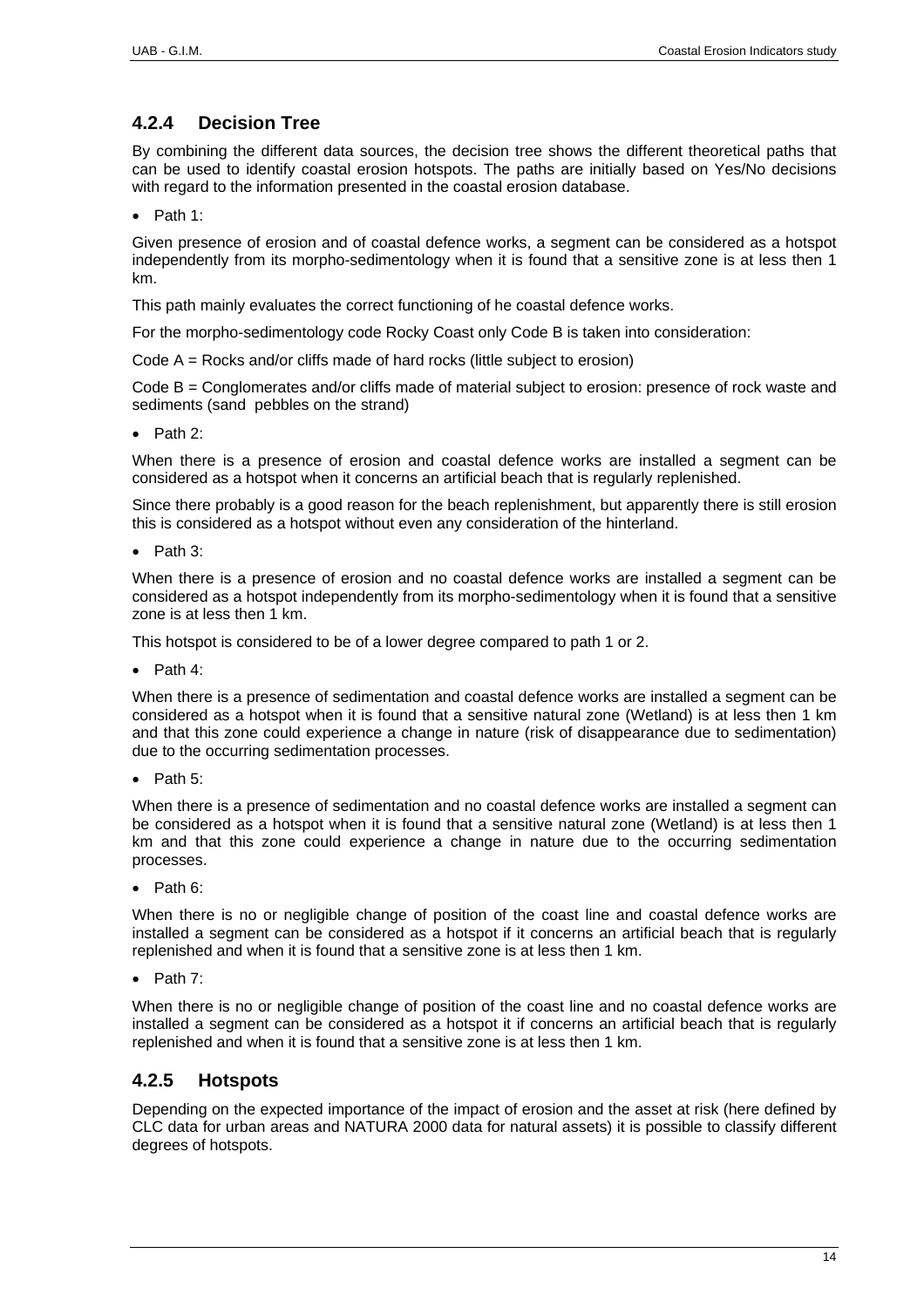These different degrees of hotspots reflect the basic idea that the impact of erosion is considered differently for the different values at risk. A second aspect that can be deducted (at least partly) from the indicator is whether or not a coastal defence structure is successfully performing its objectives.

### **1st degree**

A coastal segment is defined as a  $1<sup>st</sup>$  degree erosion hotspot when erosion is observed on the shoreline despite of the presence of defence works in combination with values at risk in the hinterland of the coast. In addition to the values at risk, the question needs to be asked if the protective works are performing their work in a satisfying way.

# **2nd degree**

A second degree erosion hotspot is characterised by the presence of erosion (with or without values at risk) but without any protective works at the shoreline. It is assumed that there are reasons for not protecting the eroding coast, maybe due to the fact that the economic value at risk is not in balance with the expenditure for the protective works.

# **3rd degree**

A third degree of hotspots is present in locations where the coastline is in a stable state, while a few beaches are artificially nourished to compensate an apparent erosion problem. While the continuation of the counter measures are successful, a cessation of the beach nourishment would immediately lead to an erosion problem.

# **4th degree**

The fourth degree erosion hotspot is a special case in which accumulation is presenting a threat to existing wetlands.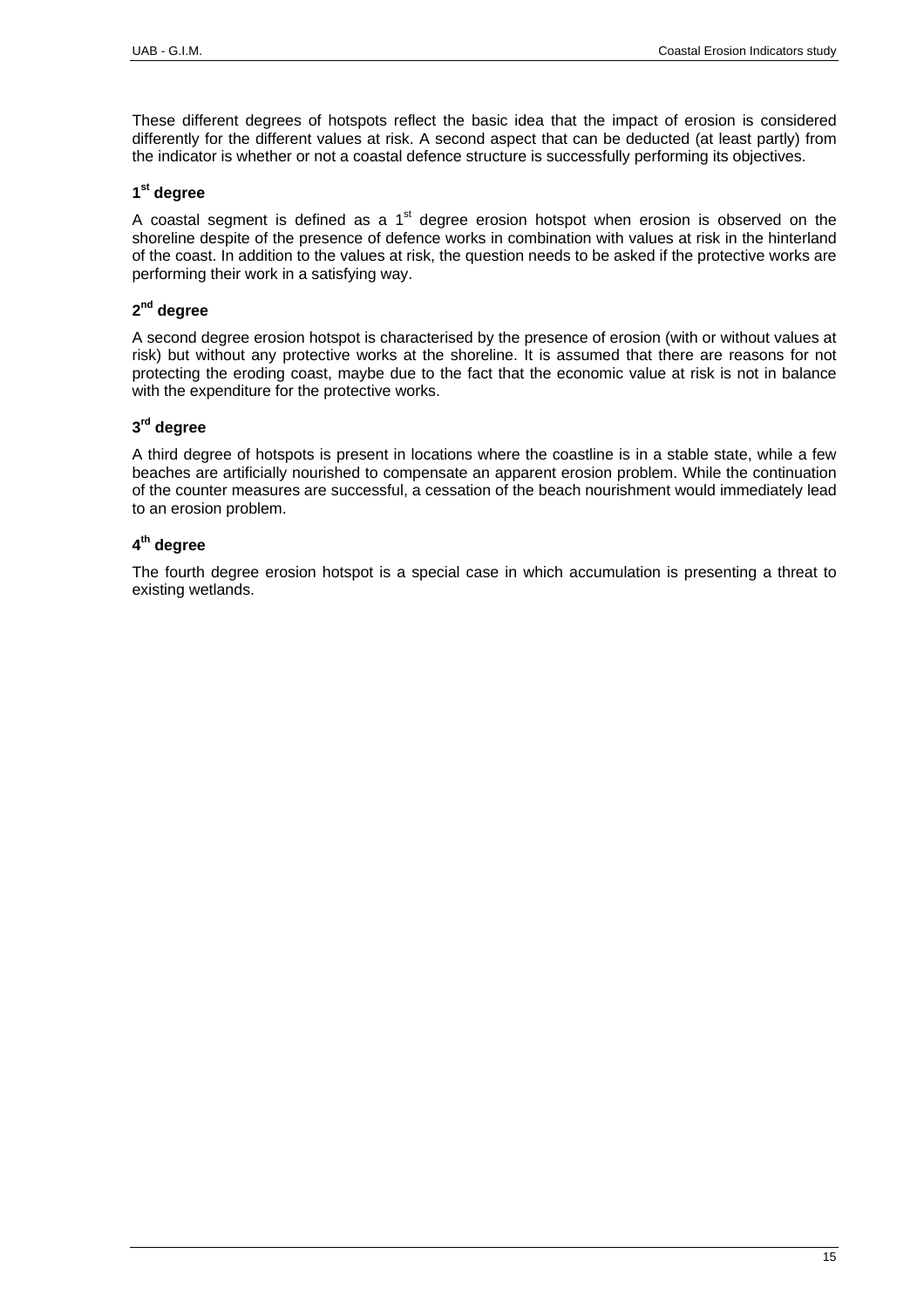

<span id="page-17-0"></span>**Figure 4: Hotspot decision tree**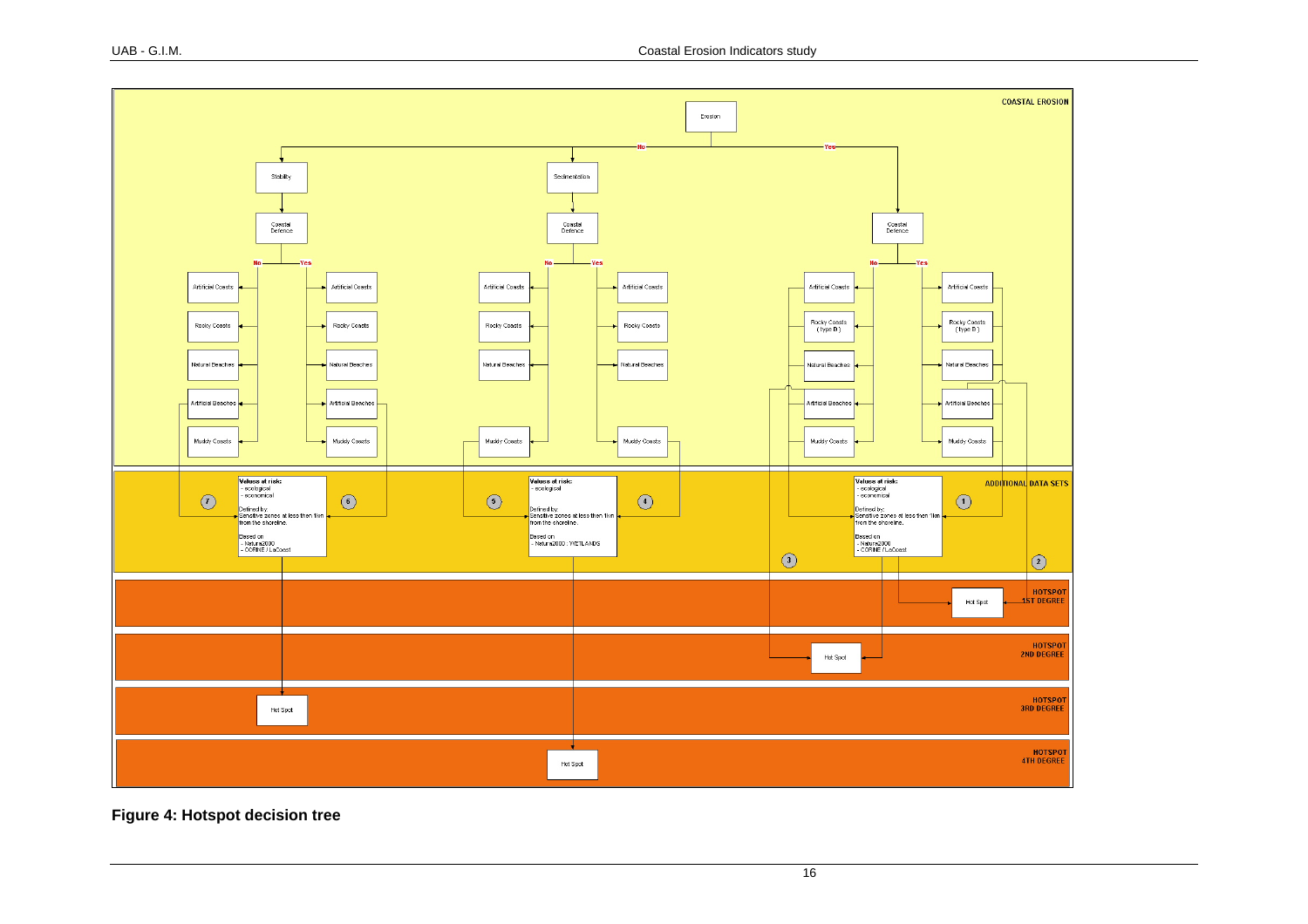# **5 PROPOSALS FOR CONCRETE INDICATORS**

<span id="page-18-0"></span>The indicators presented in this chapter represent the results of the assessment process and are the proposals for those coastal erosion indicators which have been retained after studying their technical feasibility and political relevance. During the assessment more potential indicators have been considered, but discarded for various reasons (technical feasibility, relevance). Nevertheless the most relevant are shortly summarised in the annex.

The indicators are often part of a group or family of single indicators which illustrate the same topic from slightly different points of view. These different views are nevertheless needed to obtain a fuller picture of the issue under observation.

The methodological implementation of the indicators is summarised in the annex of this report. The list of indicators presented here does not exclude the possibility of defining additional relevant indicators as soon as other data sources become available or when the political attention focuses on a different topic. Nor follows from this list that all of the listed indicators will be implemented by the EUROSION project.

The following indicator topics have been identified to be most relevant in the context of the EUROSION project and technically feasible from the implementation point of view:

- Trends in coastal erosion
- Climate change
- **Erosion hotspots**

A technical summary sheet with information on the processing methods, required resources and data gaps for each group of indicators is included the annex.

# **5.1 TRENDS IN COASTAL EROSION**

A major outcome of the EUROSION project is to respond to policy questions related to specific trends along the European coasts. Therefore, information regarding the presence of and the temporal changes of coastal erosion processes should be considered as being some of the main deliverables of the coastal erosion database. In order to be able to monitor the trends in coastal erosion it is necessary to have access to indicators that assess the difference in the evolutions of the shorelines.

A series of three indicators related to coastal erosion is proposed for implementation. These three indicators illustrate the erosion issue from different view points.

- 1. Based upon the readily available information at the European level a simple state indicator can be built illustrating those coastal regions in which erosion is present. This indicator focuses merely on the presence or absence of coastal erosion. The impact of the presence or absence of erosion on any other assets is not taken into consideration at this point. Nonetheless this information will serve as basic information for the development of more complex indicators.
- 2. An indicator of changes and evolution trends in coastal erosion can be created by comparing the first version of the erosion database with the second version which is created within the framework of the EUROSION project. The indicator will be provided at the level of shoreline segments as well as it can be aggregated to other reporting units based on administrative regions, natural coastal units or watersheds.

The policy questions addressed by the indicator are main environmental changes and the presence of specific trends in the coastal zone.

3. When linking the changes in coastal erosion to the evolution of the budgets spent on coastal defence over the past 2 decades, it is possible to highlight regions where positive (resp. negative) changes in erosion pattern may be explained by higher (resp. lower) investments made. Therefore, this indicator can create a more explicit link between the natural erosion process and the level or responses whereby addressing the generic policy question whether the historic policy responses have been adequately. Since the information on budgets spend on coastal erosion will be probably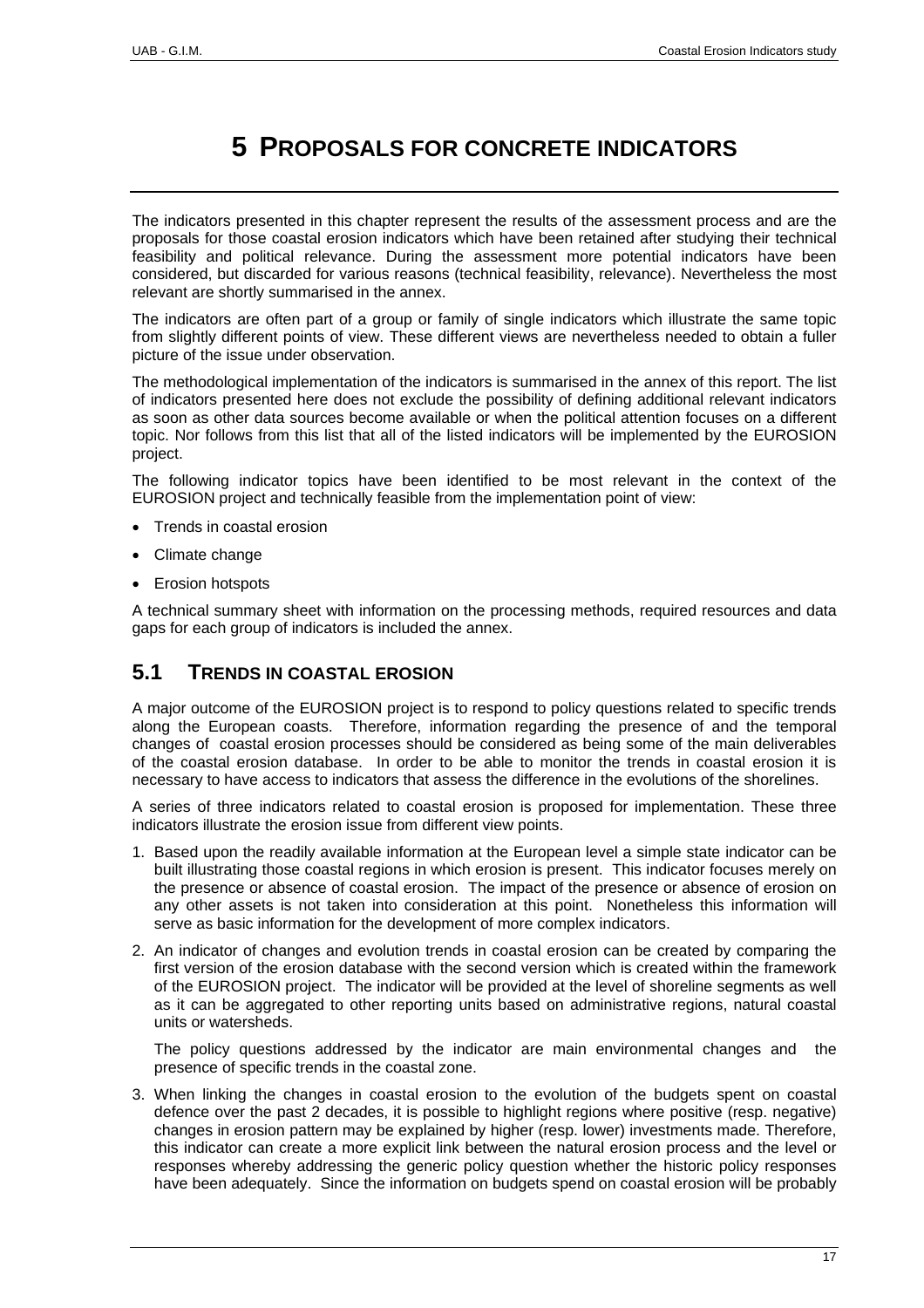<span id="page-19-0"></span>be available by administrative units only, the indicator regarding the effectiveness of the coastal defence measures will provide information on administrative and not on the level of shoreline segments.

In the DPSIR chain the three indicators could be integrated as shown in the table below. The recorded presence of erosion and the possible changes of the erosion trends provide information on the actual state of the coast, while the combination of the erosion trends with the investments made on coastal segments can be considered as being a response indicator.

#### **Integration in DPSIR chain**

|  |                                                                  | n                                       |
|--|------------------------------------------------------------------|-----------------------------------------|
|  | Presence of<br>٠<br>erosion<br>• Changes in<br>erosion<br>trends | Investments on<br>coastal<br>protection |

# **5.2 CLIMATE CHANGE – STORM SURGES**

Increasing atmospheric concentrations of carbon dioxide and other gases released by human activities are generally expected to warm the earth a few degrees (Celsius) in the next century. Such a global warming could have a number of effects on the climate of the earth and the levels of the oceans. The acceleration of sea level rise in the  $20<sup>th</sup>$  century is evidenced and can be seen as a driving force behind exceptional events like storms and floods.

As consequence to global warming the frequency of storm surges will probably and the average duration most certainly increase<sup>2</sup>. The present equilibrium of shorelines will be disturbed because the conditions of their creation will change, this is especially valid for sandy coasts.

These storm surges pose a particular threat to the coastal zones because even though most dikes can cope with a modest increase in sea level, storm surges might be able to top the dams due to a combination of increased mean sea level and extreme wave height.

Catastrophic floods and surges due to extreme climatic events have effected large parts of the European coast in known history. In the  $14<sup>th</sup>$  and  $17<sup>th</sup>$  century 2 catastrophic events have resulted in the loss of more than two thirds of land in the north Friesian Wadden Sea. Likewise the storm surges of February 1962 are in "good" memory of the people of Hamburg when a surge of 4.7 m above mean sea level inundated large parts of Hamburg and killed 300 people.

The occurrence of extreme climatic events like storm surges provides a pressure on those areas that are sensitive to inundation. In addition, the identification of the areas in the hinterland of the dikes that could be subjected to flooding can be used as a state indicator. On the basis of different flooding scenarios the areas at risk of flooding can be delineated. This quantification of potential area under risk of flooding should be evaluated per administrative unit.

In order to estimate the impact of the flooding caused by storm surges it is also necessary to estimate the actual values at risk when flooding of certain areas occurs. Therefore the information on flooded areas has to be related with information on human developments and natural areas that are within the influence zone of the flooding. When using information on land cover and demographic statistics it is possible to have indications of the human developments and number of people affected by the flooding. With information on the location and type of areas with high natural value it is possible to develop information indicating the type of areas that are directly affected or could be threatened by storm surges.

Therefore, the storm surge indicators will provide information on the areas of different types of human developments at risk as well as ecological assets or even human lives.

<span id="page-19-1"></span> <sup>2</sup> Brückner, H. (1999): Küsten – sensible Geo und Ökosysteme unter zunehmendem Stress.- In: Petermanns Geographische Mitteilungen 143 / Pilotheft 2000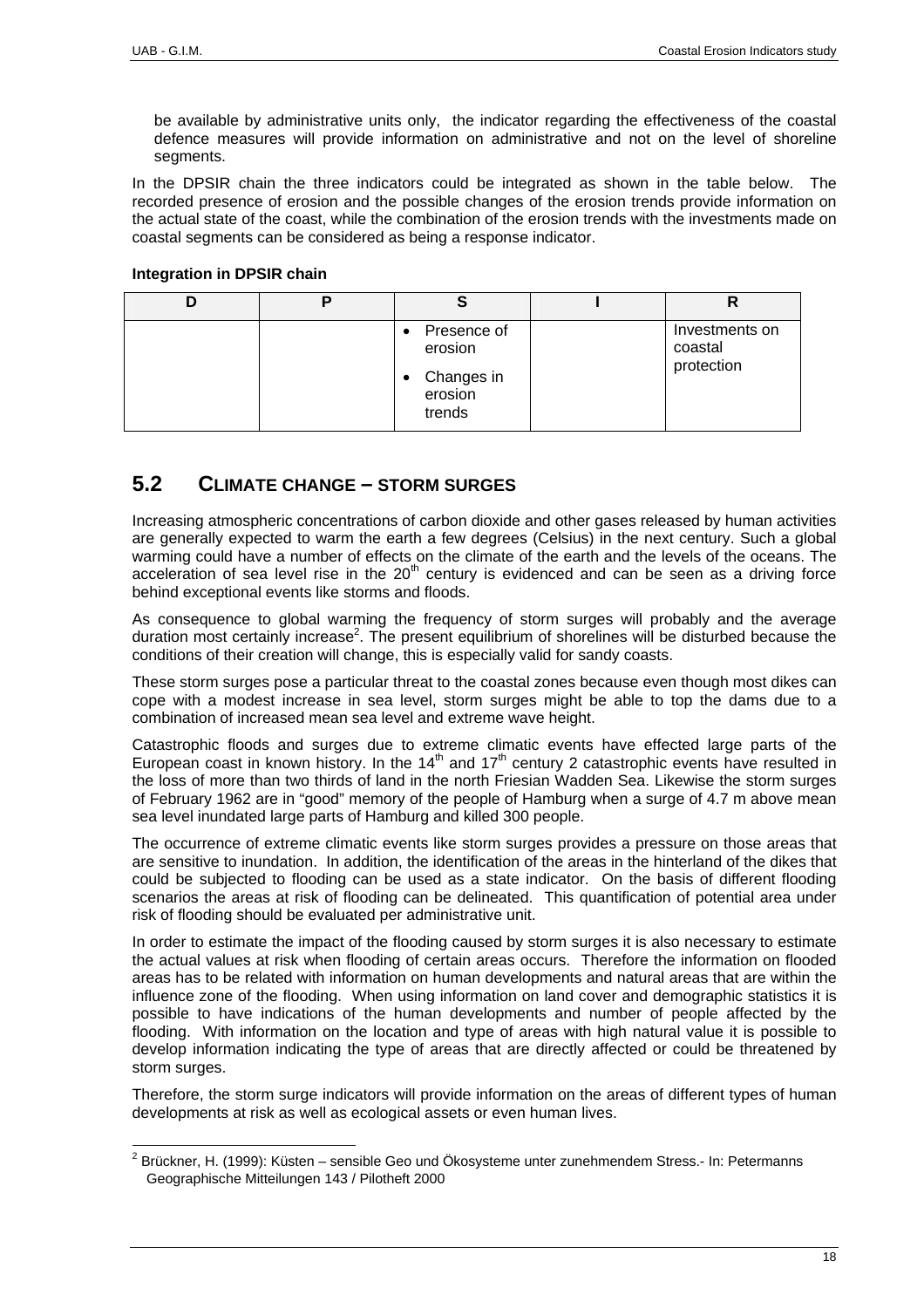<span id="page-20-0"></span>A step that is still somewhat uncertain in the development of an indicator on storm surges are the storm surge scenarios themselves. Most information on storm surges is not georeferenced, furthermore scenarios for modelling the probability of storm surges occurrences are not available yet. Their creation in the framework of EUROSION is being evaluated.

# **Integration in DPSIR chain**

| Climate change | Storm surges | Flooded area | Human /<br>economic /<br>ecological capital<br>at risk |  |
|----------------|--------------|--------------|--------------------------------------------------------|--|

# **5.3 CLIMATE CHANGE – SEA LEVEL RISE**

It is anticipated that climate change will lead to a rise in global mean sea level, primarily because of thermal expansion of ocean water and land glacier melt. Coastal areas could face a significant risk of increased flooding, inundation and erosion as a result of sea level rise. The extent of the rise and local variability in the rate of rise are important issues in planning how to respond. By the "worst case" scenario, global mean sea-level is expected to rise 95 cm by the year 2100, with large local differences due to tides, wind and atmospheric pressure patterns, changes in ocean circulation, vertical movements of continents etc.; the most likely value is in the range from 38 to 55 cm (Warrick et al, 1996<sup>[3](#page-20-1)</sup>). The IPCC has modelled scenarios in which a rise between 9 and 88 cm between 1990 and 2100 is projected. The projected sea level rise will impact mainly on low lying areas such as marshes, tidal flats and deltas. Sea level rise leads through an increased tidal range to increased coastal erosion.

Especially the sensitive ecosystems of the tidal flats (e.g. the Wadden Sea) – an important breeding and nesting area for birds, fishes and other animals – is under threat of being destroyed by sea level rise. An increase in sea level of about 1 m would reduce the area of the Wadden Sea by 50% and would effect about 10 million inhabitants of the Netherlands (67%) and 186 billion Euros of property values<sup>4</sup>.

Apart from direct land loss due to seas rising, indirect factors can generally be listed as the main difficulties associated with sea-level rise. These include erosion patterns and damage to coastal infrastructure, salinisation of wells, sub-optimal functioning of the sewage systems of coastal cities with resulting health impacts, loss of littoral ecosystems and loss of biotic resources. Therefore, increasing sea levels will have impacts on natural coastal habitats as well as on developed and populated areas. Rising sea levels will increase the risk to beaches and dunes from extreme climatic events, and increase risks to coastal roads, houses, ports, industries, etc.

But not all European coastal regions show the same vulnerability to accelerated sea level rise (ASLR). Most of the Mediterranean coast are not very vulnerable to ASLR, as well as the Atlantic coasts of France and Ireland (current exposure to large tides), Lithuania, Estonia and Finland (glacial rebound). On the other hand, the flat and highly developed coasts of England, Belgium, The Netherlands, Germany and Poland are highly vulnerable to sea level rise. Important cities like London, Antwerp, Bremen and Hamburg lie in the potentially affected zone<sup>[5](#page-20-3)</sup>.

The indicators presented here respond to the generic question of what are the main environmental changes in the coastal zones. Specifically making reference to the policy question about specific trends.

<span id="page-20-1"></span> <sup>3</sup> Warrick, R.A., C. Le Provost, M.F. Meier, J. Oerlemans and P.L Woodworth, 1996. 'Changes in Sea level'. Chapter 7 of IPCC 1996a, 362-405

<span id="page-20-2"></span><sup>4</sup> Brückner, H. (1999): Küsten – sensible Geo und Ökosysteme unter zunehmendem Stress.- In: Petermanns Geographische Mitteilungen 143 / Pilotheft 2000

<span id="page-20-3"></span> $5$  Tol, R. (2000): An overview of European vulnerability to impacts of accelerated sea level rise (ASLR).- In: Proceedings of SURVAS expert workshop on European vulnerability and adaptation to impacts of accelerated sea level rise, Hamburg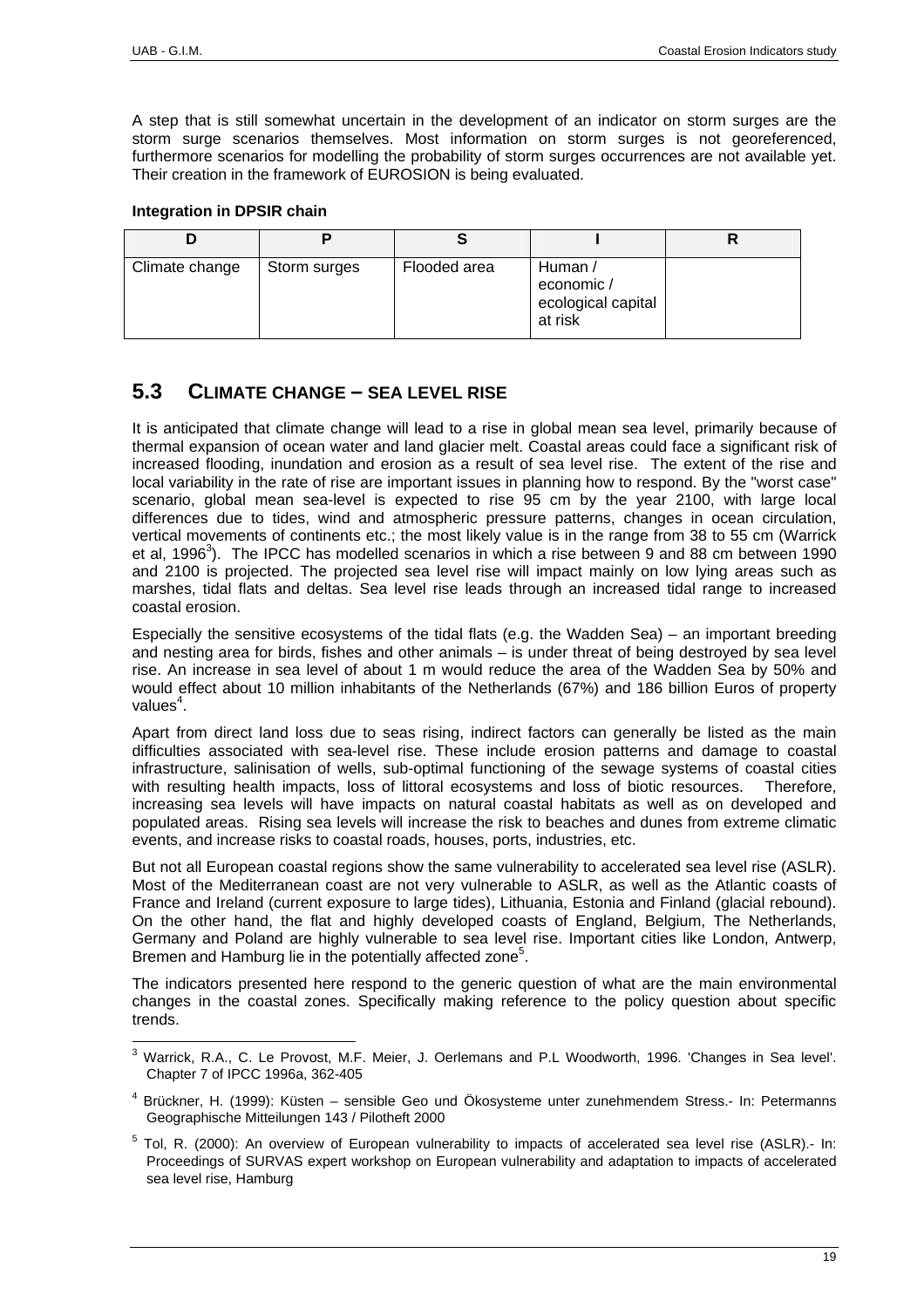<span id="page-21-0"></span>The first indicator will illustrate the pressure of sea level rise per coastal unit.

Based on the expected sea level rise it is possible to indicate the influence on coastal erosion. Coastal erosion is caused by the action of the sea in combination with other factors such as wind and rain.

The Bruun rule<sup>[6](#page-21-1)</sup> specifies that in a sandy beach region the shoreline retreat is about 100 times the rise in sea level. The second indicator presented will try to define similar recession trends for different coastal morpho-sedimentological types (based on literature search and expert judgement). Applying these recession rates to the current shoreline the effect will be illustrated for each single coastal segment.

Whilst climate change is unlikely to change significantly the total area at risk of flooding, it will increase the risk to which these areas are exposed. Therefore, it is also interesting to indicate which agricultural land, urban centres and areas of internationally-designated environment sites are potentially subject to sea level rise. Unfortunately the existing information base does not provide suitable data for such an assessment. Main requirement for the definition of flooded areas due to sea level rise is a DEM with a vertical resolution in the deci- or even centimetre range to accommodate the different ASLR scenarios.

#### **Integration in DPSIR chain**

| Climate change | Sea level rise | Shoreline<br>recession       |  |
|----------------|----------------|------------------------------|--|
|                |                | Potential area<br>inundation |  |

# **5.4 EROSION HOTSPOTS**

The coast line is subject to a continuous modification due to natural processes and deficits of sediments resulting from management of rivers and coasts. The differences that occur in the changes of the coastline make it necessary to identify those areas where this modification results in coastal erosion. In addition special attention has to be given to the areas that are under pressure by coastal erosion whereby causing impacts on natural areas, marine biotopes as well as on economical assets like real estate. Both the area under pressure as well as the neighbouring zones are being looked at. Once identified, these areas (i.e. areas with an economical or ecological asset under pressure by coastal erosion) can considered to be coastal erosion hotspots.

Theoretically a coastal zone that exhibits anomalously high erosion rates, relative to the surrounding beach could neutrally be defined as an erosion hotspot. However, the available information at European level does not allow to unambiguously detect these specific coastal stretches based on detailed erosion rates only. In addition there is no agreed definition from how many centimetres of coastline recession (per time range) the fact of erosion should be called "hotspot".

By consequence the project proposes to define a hotspot when the investigated coastal zone unit is not only under threat of erosion but can be also linked to certain values at risk within its influence zone. Therefore, the proposed indicator will reply to the request for identification of the actual hotspots for coastal erosion and vulnerable areas in coastal zones as well as address the specific impacts of coastal erosion in the coastal zones in combination with a quantification of the impact in terms of values at risk, either economic or ecological.

Hotspots of coastal erosion can be identified by combining different sources of information. It is proposed to make use of an objective decision tree based on the content of the coastal erosion database.

Through the evaluation of certain database variables (e.g. erosion: Y/N; presence of defence works: Y/N; and coastal morphology) regions with presence of erosion are identified. By overlying these areas

<span id="page-21-1"></span> <sup>6</sup> BRUUN, P. (1962). "Sea Level Rise as a Cause of Shore Erosion". Journal of Waterway, Port, Coastal and Ocean Engineering, ASCE, 88, 117-130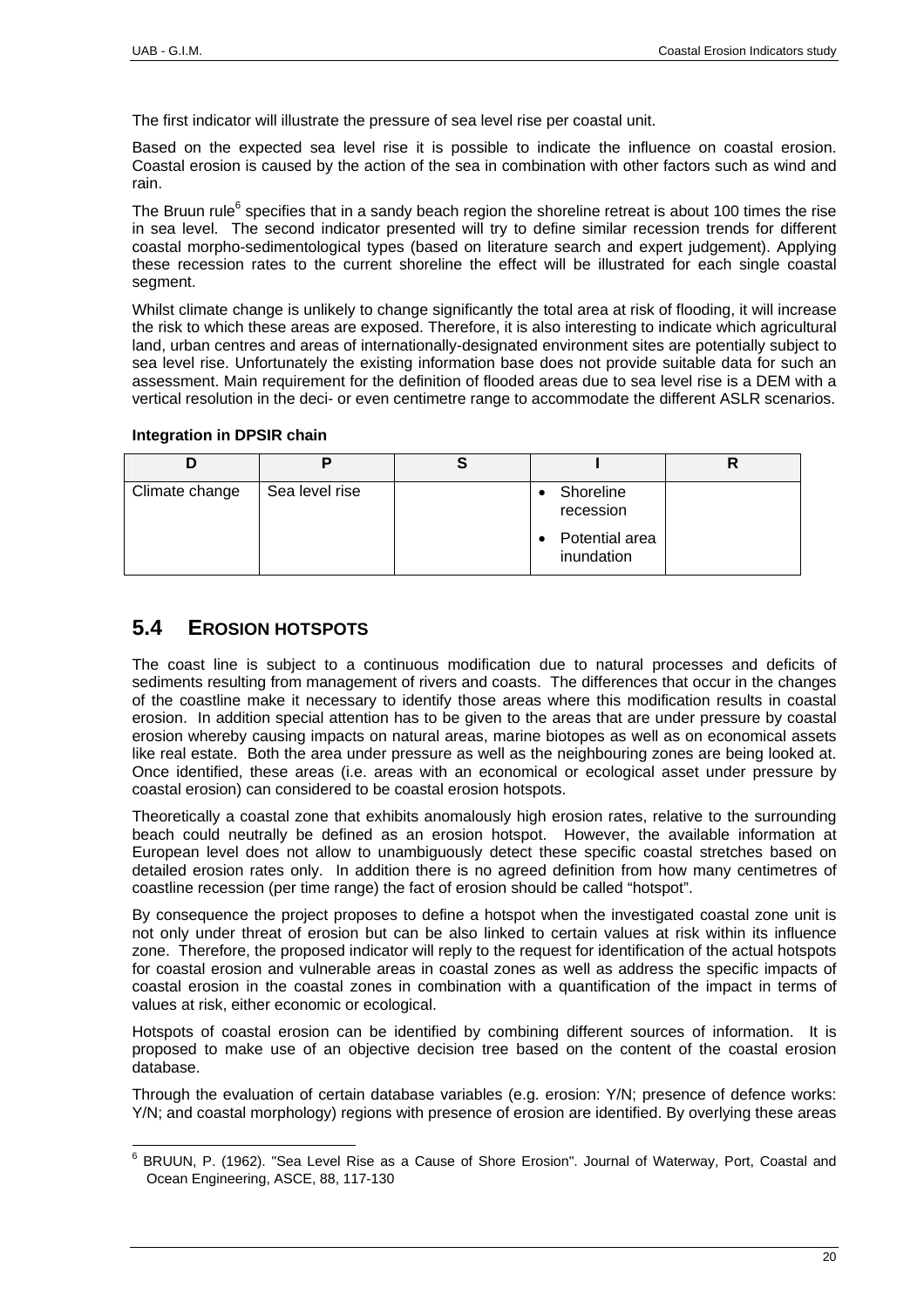of potential or actual erosion with information about values at risk (e.g. land cover, protected areas) vulnerable areas are identified.

In case an area with presence of erosion puts pressure on an economic and ecological asset, this area is then called an erosion hotspot. Different degrees of hotspots can be distinguished depending on the decision path influencing the impact of erosion on more or less valuable or probable regions.

By combining the hotspot information with population figures, the urban areas at risk themselves can be classified into classes of importance. The assumption is that a defence work in front of a city with one million inhabitant is more important (in terms of capital at risk) than a defence in front of a small village.

The recorded presence of erosion provides information on the actual state, while the evaluation of the impact of coastal erosion on economic and ecological assets of areas under influence of coastal erosion can be regarded as an impact indicator. Furthermore, through the integration of additional data sources it will become possible to differentiate even different classes of economical risks and values.

#### **Integration in DPSIR chain**

|  | Presence of<br>erosion | Erosion<br>hotspots: impact<br>on economic and<br>ecological values |  |
|--|------------------------|---------------------------------------------------------------------|--|

[Figure 5](#page-23-0) illustrates the position of the indicators proposed in this assessment study (highlighted in yellow) within the DPSIR assessment framework. The indicators in the other text fields represent a further aspect of the same indicator series extending to an additional aspect of the DPSIR chain. But with regard to the current input data situation the development of this additional aspect is not feasible.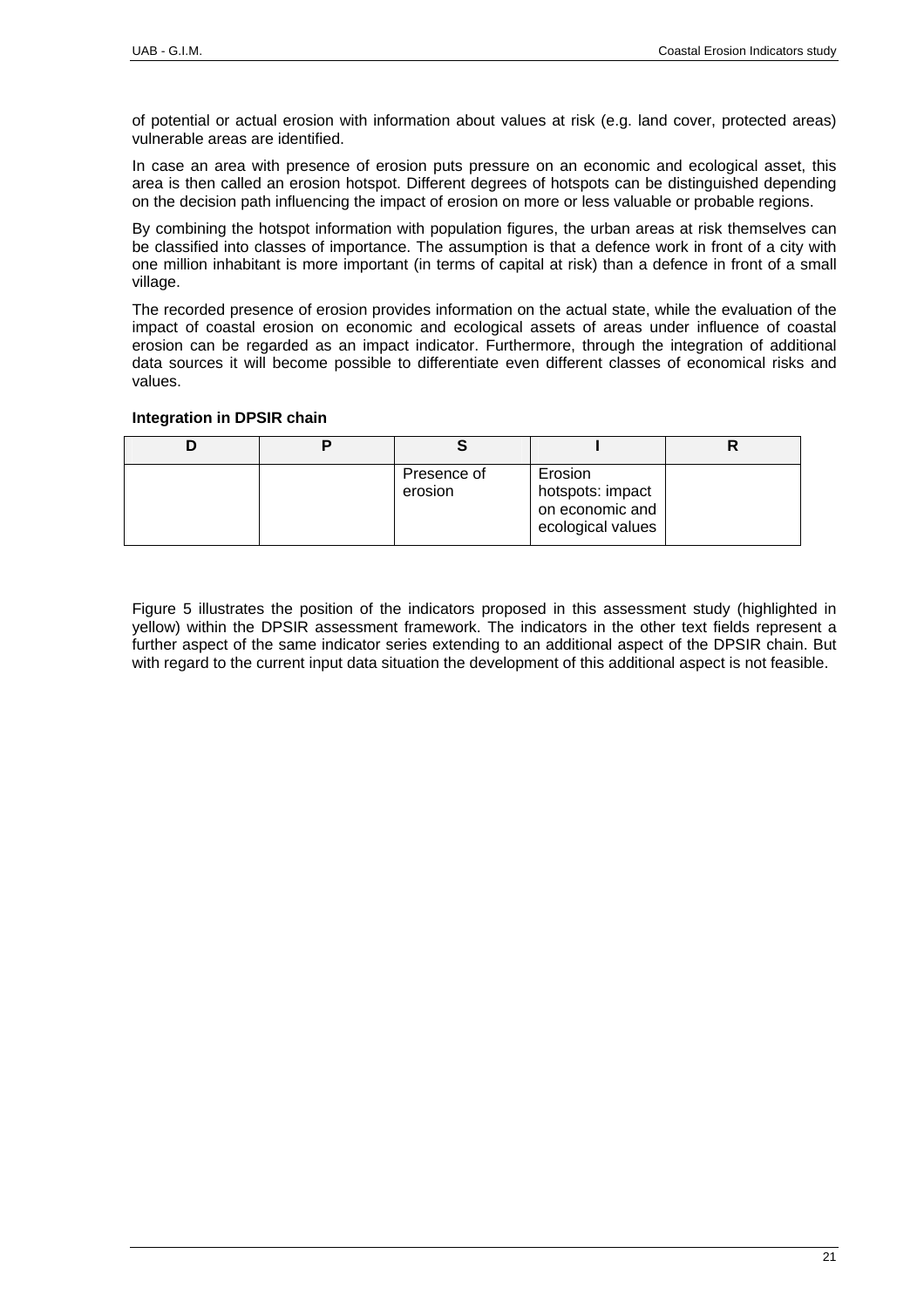|            | <b>Coastal Erosion Indicators</b>           |                       |                                          |                                                  |                                                                           |                                                                                                                                                                               |  |  |
|------------|---------------------------------------------|-----------------------|------------------------------------------|--------------------------------------------------|---------------------------------------------------------------------------|-------------------------------------------------------------------------------------------------------------------------------------------------------------------------------|--|--|
|            |                                             |                       |                                          |                                                  |                                                                           |                                                                                                                                                                               |  |  |
|            |                                             | <b>Driving Forces</b> | Pressures                                | <b>State</b>                                     | Impact                                                                    | Response                                                                                                                                                                      |  |  |
| Proposed   |                                             |                       |                                          |                                                  |                                                                           |                                                                                                                                                                               |  |  |
| Indicators |                                             |                       |                                          |                                                  |                                                                           |                                                                                                                                                                               |  |  |
|            |                                             |                       |                                          |                                                  |                                                                           |                                                                                                                                                                               |  |  |
|            | Coastal erosion and propagation trends      |                       |                                          | <b>Presence or erosion</b>                       |                                                                           |                                                                                                                                                                               |  |  |
|            |                                             |                       |                                          | changes in coastal erosion between 1985 and 2002 |                                                                           |                                                                                                                                                                               |  |  |
|            |                                             |                       |                                          |                                                  | Impact of coastal erosion on existing infrastructure<br>(capital at risk) |                                                                                                                                                                               |  |  |
|            |                                             |                       |                                          |                                                  | Impact of coastal erosion on protected land (habitats,<br>biodiversity)   |                                                                                                                                                                               |  |  |
|            |                                             |                       |                                          |                                                  |                                                                           | Investments on coastal protection (km of renourished<br>beach; permits for coastal armoring, number of<br>permitted artificial reefs; volume of dredged material<br>disposed) |  |  |
|            |                                             |                       |                                          | rate of coastal erosion                          |                                                                           |                                                                                                                                                                               |  |  |
|            |                                             |                       |                                          |                                                  |                                                                           |                                                                                                                                                                               |  |  |
|            |                                             |                       |                                          |                                                  |                                                                           |                                                                                                                                                                               |  |  |
|            | Erosion hotspots                            |                       |                                          | Presence or erosion                              | <b>Erosion hotspots</b>                                                   |                                                                                                                                                                               |  |  |
|            | Impact of erosion: values at risk           |                       |                                          |                                                  | Impact of coastal erosion on existing infrastructure<br>(capital at risk) |                                                                                                                                                                               |  |  |
|            |                                             |                       |                                          |                                                  | Impact of coastal erosion on protected land (habitats,<br>biodiversity)   |                                                                                                                                                                               |  |  |
|            |                                             |                       |                                          |                                                  |                                                                           |                                                                                                                                                                               |  |  |
|            |                                             |                       |                                          |                                                  |                                                                           |                                                                                                                                                                               |  |  |
|            |                                             |                       |                                          |                                                  |                                                                           |                                                                                                                                                                               |  |  |
|            | Climate Change : Storm surges               | Climate Change        | Storm Surges                             | <b>Flooded areas</b>                             |                                                                           |                                                                                                                                                                               |  |  |
|            |                                             |                       |                                          |                                                  | human / economic capital at risk                                          |                                                                                                                                                                               |  |  |
|            |                                             |                       |                                          |                                                  |                                                                           | cost of flood defence; permits for coastal armoring,<br>number of permitted artificial reefs                                                                                  |  |  |
|            |                                             |                       |                                          |                                                  |                                                                           |                                                                                                                                                                               |  |  |
|            |                                             |                       |                                          |                                                  |                                                                           |                                                                                                                                                                               |  |  |
|            | Climate Change: Sea Level Rise              | Climate Change        | Sea Level Rise                           | Shore Line recession                             |                                                                           |                                                                                                                                                                               |  |  |
|            |                                             |                       |                                          | Flooded areas                                    |                                                                           |                                                                                                                                                                               |  |  |
|            |                                             |                       |                                          |                                                  | human / economic capital at risk                                          |                                                                                                                                                                               |  |  |
|            |                                             |                       |                                          |                                                  |                                                                           |                                                                                                                                                                               |  |  |
|            | Impact of human activities in Coastal Zones |                       | increased population + development       |                                                  | Impact on erosion                                                         |                                                                                                                                                                               |  |  |
|            |                                             |                       | extention of harbour facilities; tourism |                                                  |                                                                           |                                                                                                                                                                               |  |  |
|            |                                             |                       |                                          |                                                  |                                                                           |                                                                                                                                                                               |  |  |

<span id="page-23-0"></span>**Figure 5: Proposed indicators in the DPSIR assessment framework**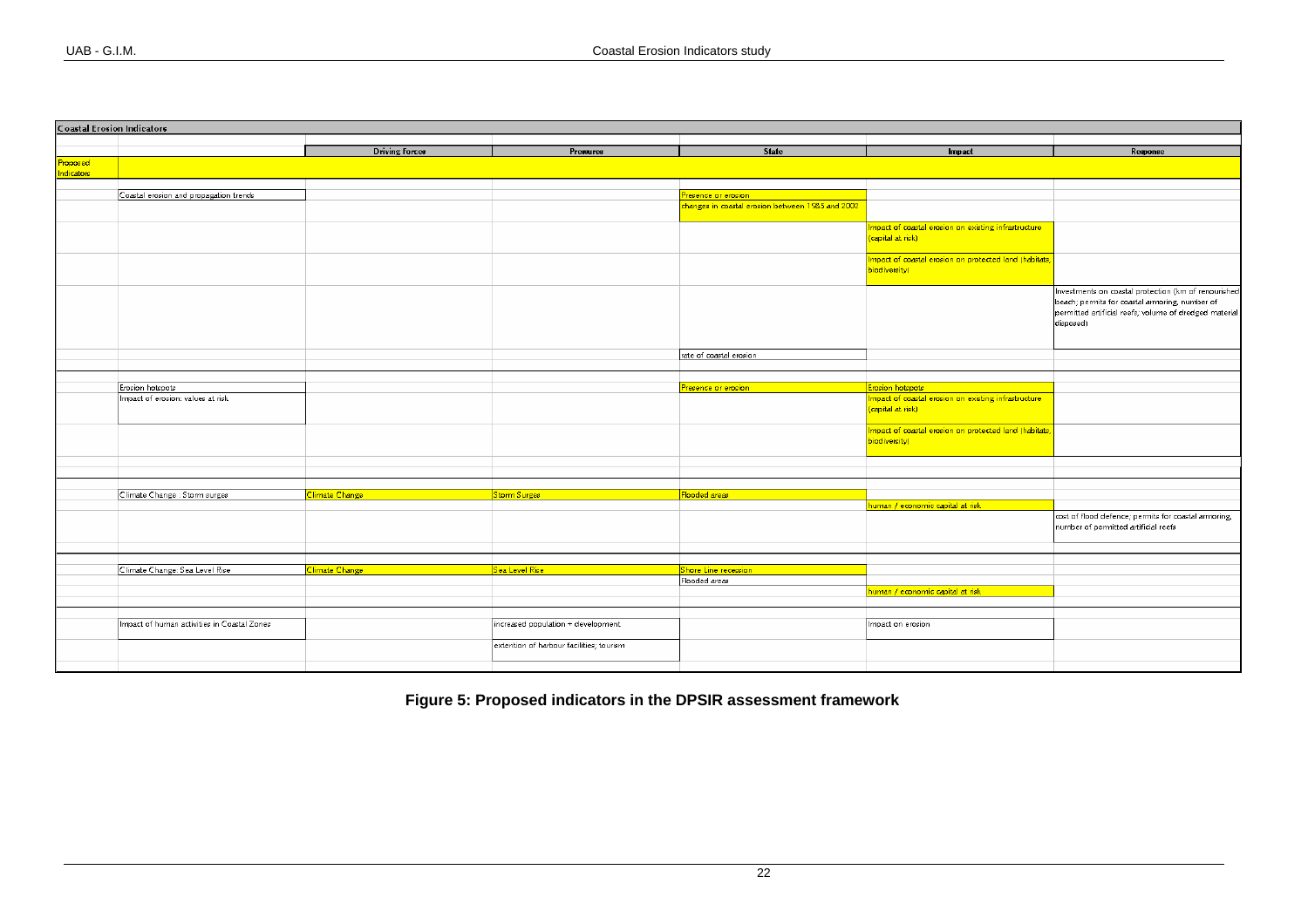# **6 IDENTIFICATION OF DATA GAPS**

<span id="page-24-0"></span>The assessment study on the technical feasibility of the development of indicators for coastal erosion has identified a number of concrete data gaps. The study pointed out that for a number of potentially relevant indicators the information base is not yet sufficient to calculate such indicators on the European level.

In order to produce consistent indictors, the information needed for their development is required on a consistent and detailed spatial level. Based on the available information in the coastal erosion database, additional information sources should preferably be as close to the coastal segments of the erosion database as possible. For most of the purely administrative data linked to coast it will be difficult to have access to information on this level of detail.

However, when focussing on the financial aspects of coastal defence measures it is also to be noted that most financial investments are not evenly spread within an administrative unit. Therefore, it could mean already a major improvement if "hotspots" of investments (e.g. restoration cost after damages) were geolocated (e.g. via a point database or linked to the nearest village).

A general problem with the necessary additional data sources is that even when the information is available in structured databases, the data is mostly not georeferenced, i.e. linked to a precise location on the ground for which the information has been collected or for which it is valid.

The missing information listed below is not exclusively related to coastal erosion in particular, but concerns the information about the coastal zone in a wider general context.

The information could contribute to the development of the following potentially relevant indicators:

# **6.1 COASTAL EROSION AND PROPAGATION TRENDS**

# **Erosion hotspots by measurement**

The identification of erosion hotspots is an important topic in coastal zone management. Nevertheless the identification of erosion hotspots based on quantitative measurements is not possible yet on a European scale.

The proposal for the identification of hotspots made in the context of this study is based on data modelling using the information available in the coastal erosion database. Therefore, it only provides an appreciation of the actual erosion situation along the European coasts.

However, quantitative erosion hotspots could be identified by evaluating if the erosion rate of a particular coastal segment exhibits anomalously high erosion rates, relative to the surrounding coast based on quantitative measurements. The following information would be needed to establish this indicator:

- erosion rates (see also below)
- an international agreement on how to identify erosion hotspots in a local or regional context.

The identification of erosion hotspots in a local or regional context is preferable over mere erosion rates because it takes into account the site specific conditions. Actual erosion of only a few centimetres per year in a very sensitive area could be judged by local authorities to be more important than higher erosion rates in a less sensitive context.

# **Erosion rates**

The availability of erosion rates as an average value of centimetres of shoreline recession per year would be a very important information for coastal zone management. This information would permit to establish short, medium and long-term impact scenarios based on erosion rates. To date such information is not collected in a uniform fashion and over comparable time ranges. Although it is not realistic to plan or establish a European wide database on erosion rates for the different coastal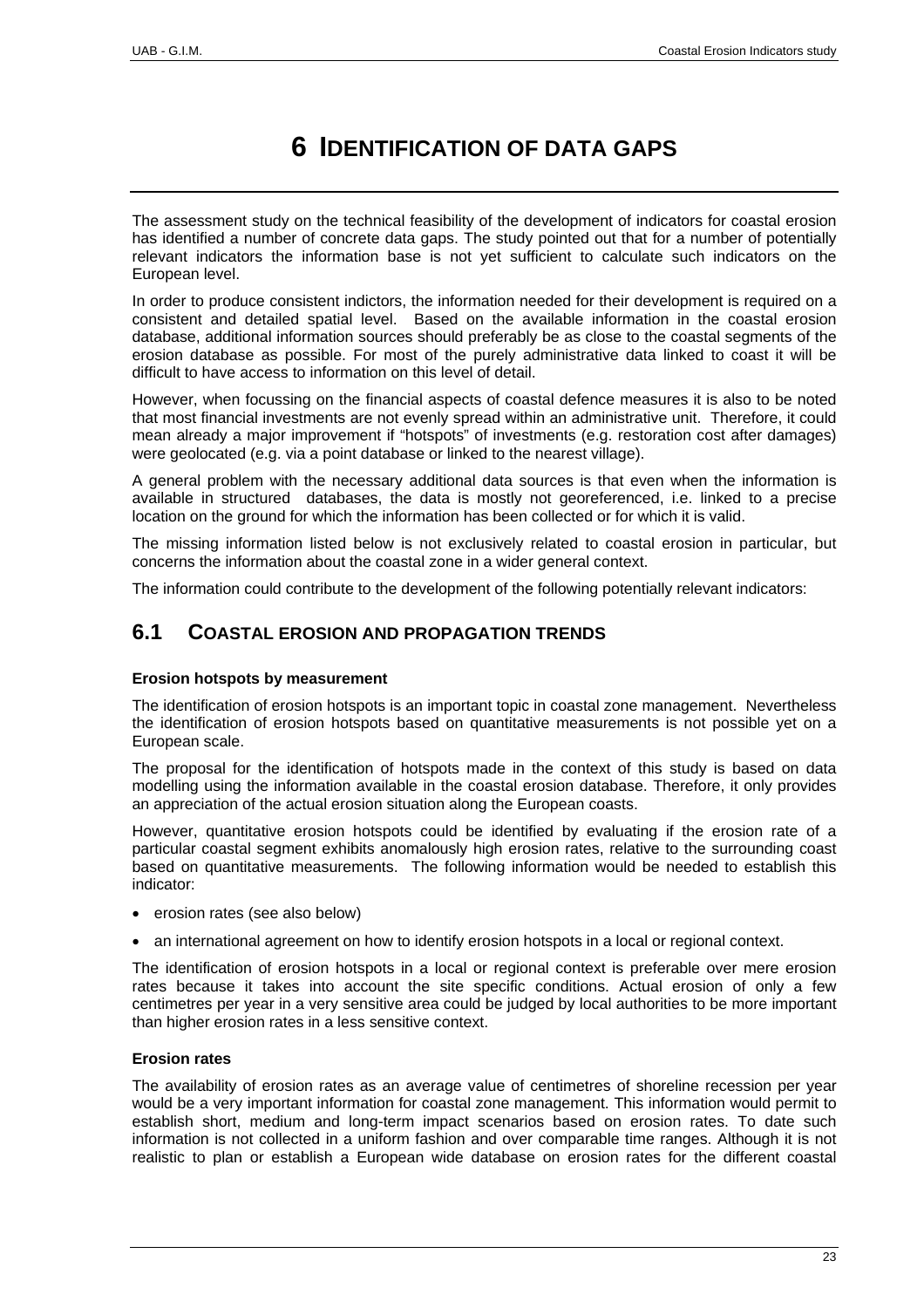<span id="page-25-0"></span>segments, a uniform recording of erosion rates on test zones distributed along the European coasts would provide a valuable indication with regard to the monitoring of coastal erosion processes.

In addition it is also very important to distinguish catastrophic events in which large patches of land are lost to the sea from continuous erosion.

# **6.2 IMPACT OF COASTAL EROSION ON NATURAL AREAS**

# **NATURA 2000 GIS**

The digital boundaries of the NATURA 2000 sites are needed in order to assess the impact of coastal erosion on them. The availability of boundaries allows to more precisely locate protected areas and thus to assess more precisely the impact on them. For areas more distant from the coast scenarios could be build when they would be effected by erosion under a given current erosion rate.

The NATURA 2000 boundaries are currently under production, but not yet available to the project.

# **6.3 IMPACT OF HUMAN ACTIVITIES IN COASTAL ZONES**

# **Tourism data**

The European Code of conduct for coastal zones<sup>[7](#page-25-1)</sup> states that the tourism industry is the world's fastest growing industry, and has been an important part of the economic development of many of the poorer areas of Europe, especially in the South. The growth rate for tourism in Europe is 3.7% per year, projected to continue<sup>[8](#page-25-2)</sup>. The Mediterranean is the leading tourist destination world-wide and 90% of the tourists travelling to the Mediterranean are heading for French, Spanish and Italian coasts.

The sheer speed and scale of tourism development has had a major impact on the environment. In addition although many local people have benefited from the increase in prosperity which tourism brings, the social and cultural effects are significant. In addition over-development and environmental degradation have led to many areas losing their appeal. As tourist numbers drop off the ability to maintain the infrastructure becomes more difficult. Where erosion has become a problem, as has happened in many areas where development has occurred in vulnerable zones, the cost of maintenance can be particularly high and often has to be borne by the local tax-payer.

The impacts of tourism in coastal areas arise from the construction of infrastructure (e.g. hotels, marinas, transport, waste treatment facilities, groynes) and from recreation (golf courses, water sports, thematic parks, beach access and parking, etc.). The problems in this sector differ from other economic sectors in that the degradation of the environment results in the degradation of the industry itself with knock-on effects in other industries.

Detailed information about tourism is required for an assessment of the impacts as well as of the benefits of tourism in the coastal zone. Information that is available at NUTS 5 level (commune level) would already be a major step forward in the analysis of the relationship between tourism and its impact in the coastal zone. For small coastal communes the NUTS 5 level is certainly sufficient, in bigger communes a majority of the generated income should be allocated to the coastal strip, assuming that the coastal hinterland is not as heavily frequently by tourists as the coastal strip.

Concrete information requirements are:

- Number of tourists
- Main tourist season (number of months)
- Income generated by the tourists during this period

<span id="page-25-1"></span> <sup>7</sup> COMMITTEE FOR THE ACTIVITIES OF THE COUNCIL OF EUROPE IN THE FIELD OF BIOLOGICAL AND LANDSCAPE DIVERSITY: European Code of Conduct in Coastal zones, 3<sup>rd</sup> meeting, Geneva, 19 April 1999 -CO-DBP (99) 11

<span id="page-25-2"></span><sup>&</sup>lt;sup>8</sup> European Commission, D.G. Environment, "Consultation on the basis of the Green Paper: A step further towards recognition of Community action to assist tourism," 1995.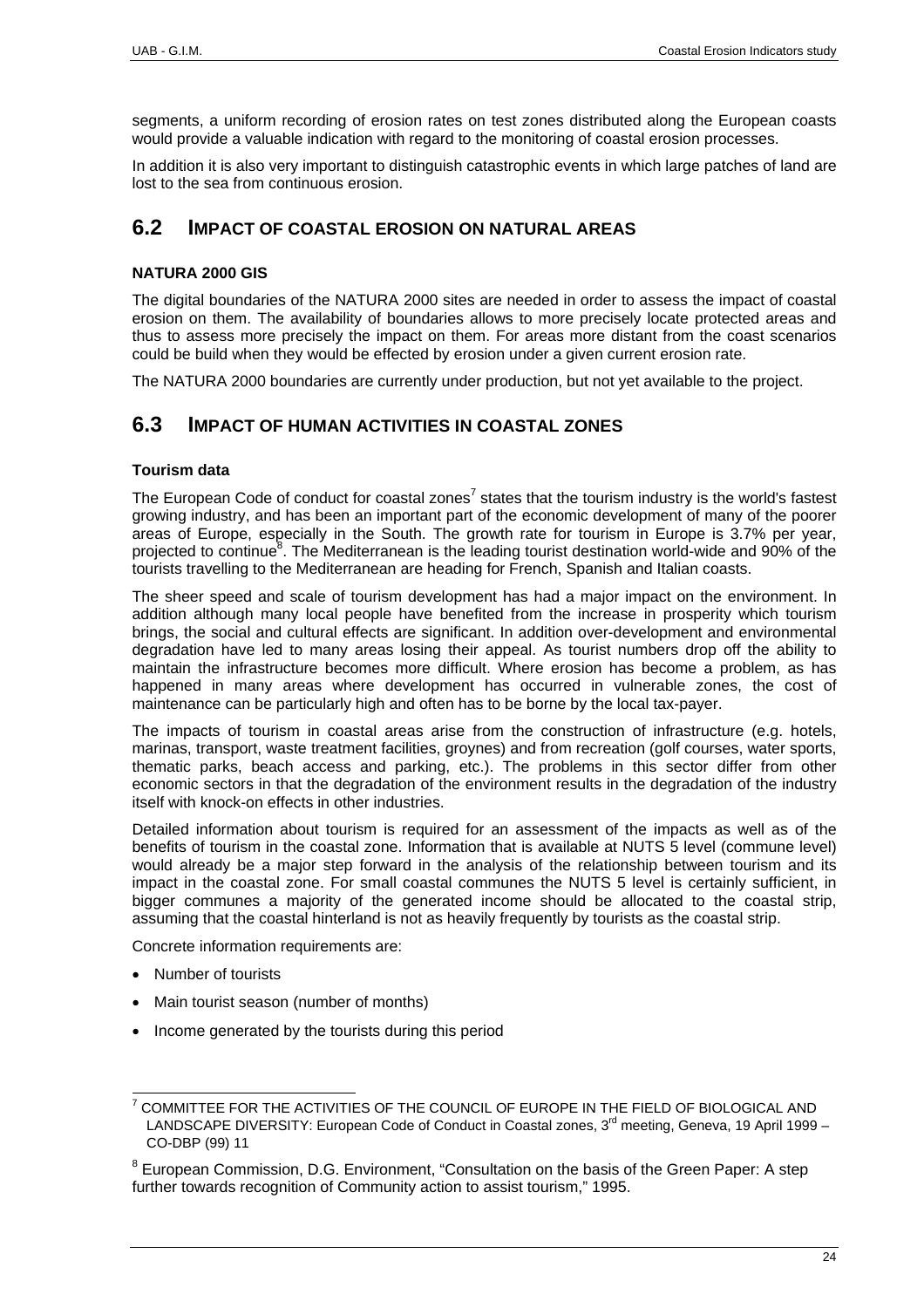<span id="page-26-0"></span>Information on tourism could be used to determine areas under pressure. Potential indicators which could be developed from the data are pressure on protected lands, water consumption during the tourist season with a linkage to the overuse of coastal aquifers.

#### **Tourism income versus maintenance cost**

Tourism as such has of course not only a negative side. Tourism also provides important opportunities for strengthening local industries such as agriculture and fisheries, traditional crafts, and so forth. Where industries are in decline, tourism ventures can help supplement declining income.

Tourism is for many coastal communes an important source of income. Therefore the comparison of income generated by the tourism industry in a region should be compared with the expenditure for coastal defence in the same region. In fact, in certain parts of the world all expenditures for coastal protection (incl. artificial beach nourishment) are more than compensated by the revenues generated by tourism in the same area.

An example of this are the coasts of Florida where the current investments in of beach nourishment are 30 Mio. US\$ for 27 projects compared to \$17.7 billion in direct tourist spending every year<sup>[9](#page-26-1)</sup>. On the other hand it should be mentioned that U.S. scientists are noting that the state's efforts to control beach erosion have been too late in many cases and ineffective in others.

A comparison of these financial aspects could provide the European decision makes with an additional point of view on the issue of coastal erosion. But the financial viability of actions should nevertheless not obscure the fact that in this vicious circle of more tourists, more development, more growth and more beach nourishment, the environment is often the looser.

#### **Increased erosion due to protection works**

Protection works are installed to reduce coastal erosion. In some cases though the installation of protective works has lead to an increase in erosion in a areas adjacent to the defence works. Such information is required at very local level, but nevertheless important to judge the success rate of coastal defence works in general.

# **6.4 COASTAL ZONE MANAGEMENT**

# **Coastal protection by hard and soft engineering**

Information about the type of coastal defence works and especially with regard to the differentiation into hard and soft engineering works is a valuable input to the assessment of changes in coastal zone management. The availability of this information on the same spatial detail as the coastal erosion database (i.e. at segment level) would allow to assess the success and / or impact of different types of defence works. Likewise it could be implemented as a policy response indicator.

The impacts of hard engineering are usually more severe than soft engineering. Hard engineering generally results in long term changes in coastal morphology, particular erosion, alongside protected areas. Soft engineering is generally a more environmentally friendly approach which works towards providing a dynamic equilibrium at the coast. It also generally requires more space thereby reducing coastal squeeze.

#### **Initial and maintenance cost of defence works**

Information about the type of coastal defence works in combination with their initial cost and costs for continuous maintenance would allow a cost-benefit analysis of the protection works. Therefore the information must be available on a more detailed level than only the administrative level on which the budget is spent. At this stage it is not clear how much funding is attributed to the different types of defence works under the responsibility of a certain authority.

By separating initial installation cost from costs for on-going maintenance, the differences between hard and soft engineering can be better evaluated.

<span id="page-26-1"></span> <sup>9</sup> Miami Herald 30.07.2002 (http://www.miami.com/mld/miamiherald/news/state/3760527.htm)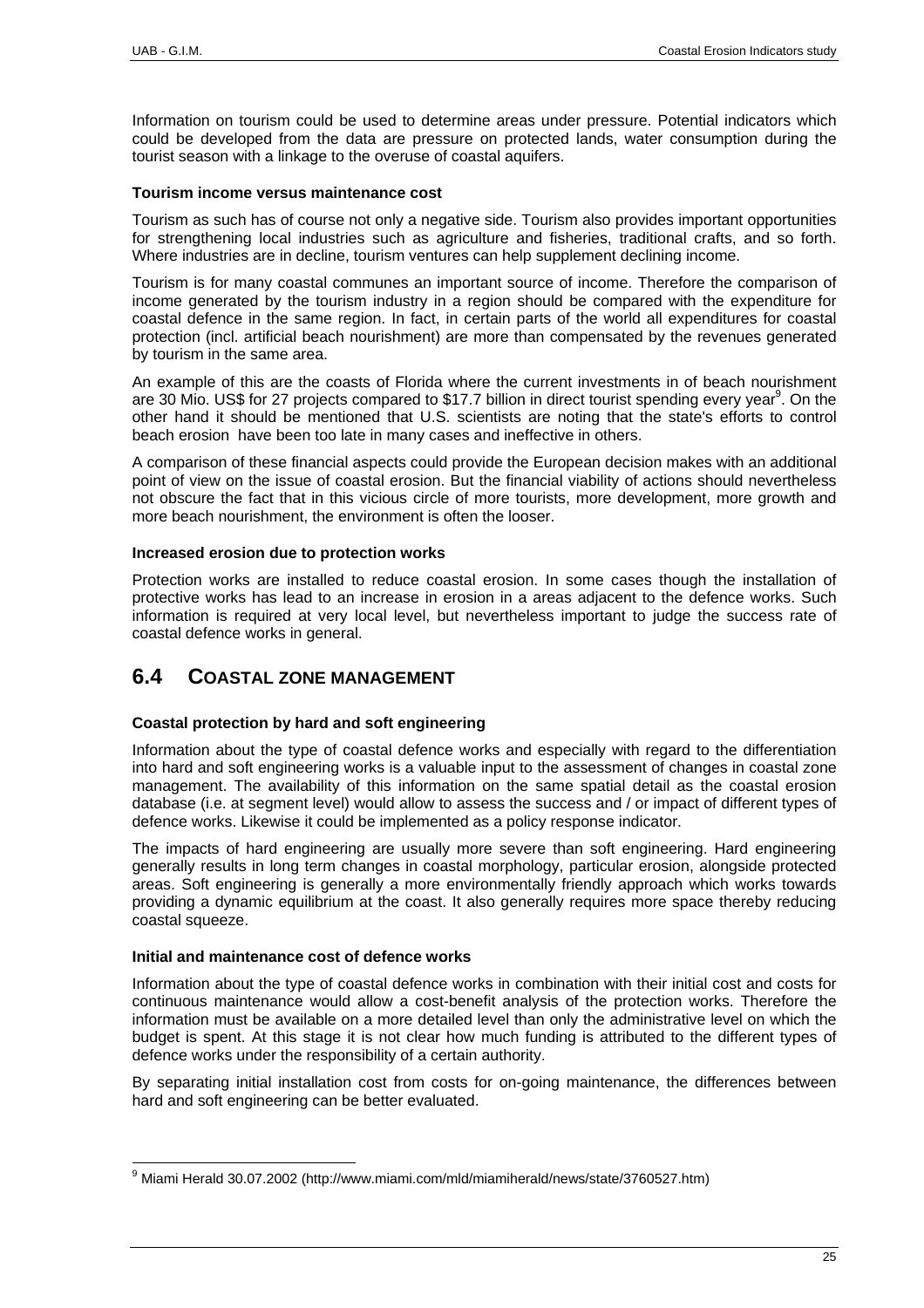## <span id="page-27-0"></span>**Restoration costs after damage**

The overall picture of costs is not complete without a view on the restoration costs of coastal defences after a damage. These costs are not included in the maintenance cost and are often linked to exceptional climatic events (storms, floods).

The fact that certain parts of the coastline are restored even under high cost are already an indicator for the high value of that part of the coast.

#### **Distribution of policy options**

Information about the various policy options in response to coastal erosion (i.e. hold the line, move seaward, managed realignment, limited intervention, do nothing) for the different coastal segments or coastal units is of interest.

A comparison of coastal erosion evolution trends with the management options permits to complete the DPSIR chain and to include the policy response to the erosion phenomenon in certain regions.

# **6.5 RISKS IN THE COASTAL ZONE**

#### **Hazardous industries**

Information about the location of hazardous industries and the transport volumes linked to seaports is currently not available in common European-wide databases.

The Eurostat GISCO database contains information about the location of ports, but no information about transport volumes. The combination of these data could be used to assess transport routes and the potential of ship accidents due to traffic density.

The GISCO database is also able to provide information about the location of nuclear power stations (dated 1985), oil and gas pipelines, tanker terminals as well as oil and gas refineries. The drawback of the data is its coarse scale (1:3 Mio) and that most of the data has not been updated recently. Other information about chemical industries is not available.

#### **Accidental and illegal discharges of oil at sea**

The EEA has already published a series of indicators on accidental and illegal oil spills at sea. Even though pollution by oil spills have been reduced by 60% since the 1970s, major oil spills from occur at irregular intervals.

A lack of information provided by the indicators published by the EEA is the location of the spills. Georeferenced information about accidents is currently limited to major events and information about illegal discharges (as collected by the International Maritime Organisation) is not available in georeferenced form.

# **6.6 STORM SURGES**

Consequences of climate change are sea level rise and the increase in frequency and height of storm surges. No information about predictions or modelling results of surge occurrences (scenarios) has been located so far.

Spatially detailed information about potential storm surges is important for the identification of coastal areas which are subject to high risks. By combing the information on storm surges with digital elevation models and maps of vulnerable zones (human, economical or ecological areas) maps of potential impacts can be generated.

#### **Detailed digital elevation model**

A detailed elevation model with a vertical resolution of less than 1 meter is required for the areas flooded by accelerated sea level rise. The modelling scenarios are predicting changes in sea level in the range of several 10s of centimetres over the next 100 years. This cannot be represented with the current DEMs available at European level. If at all, only a worst case scenario with a rise of about 1 m could be modelled, but with a relatively high uncertainty, due to the precision of the DEM itself.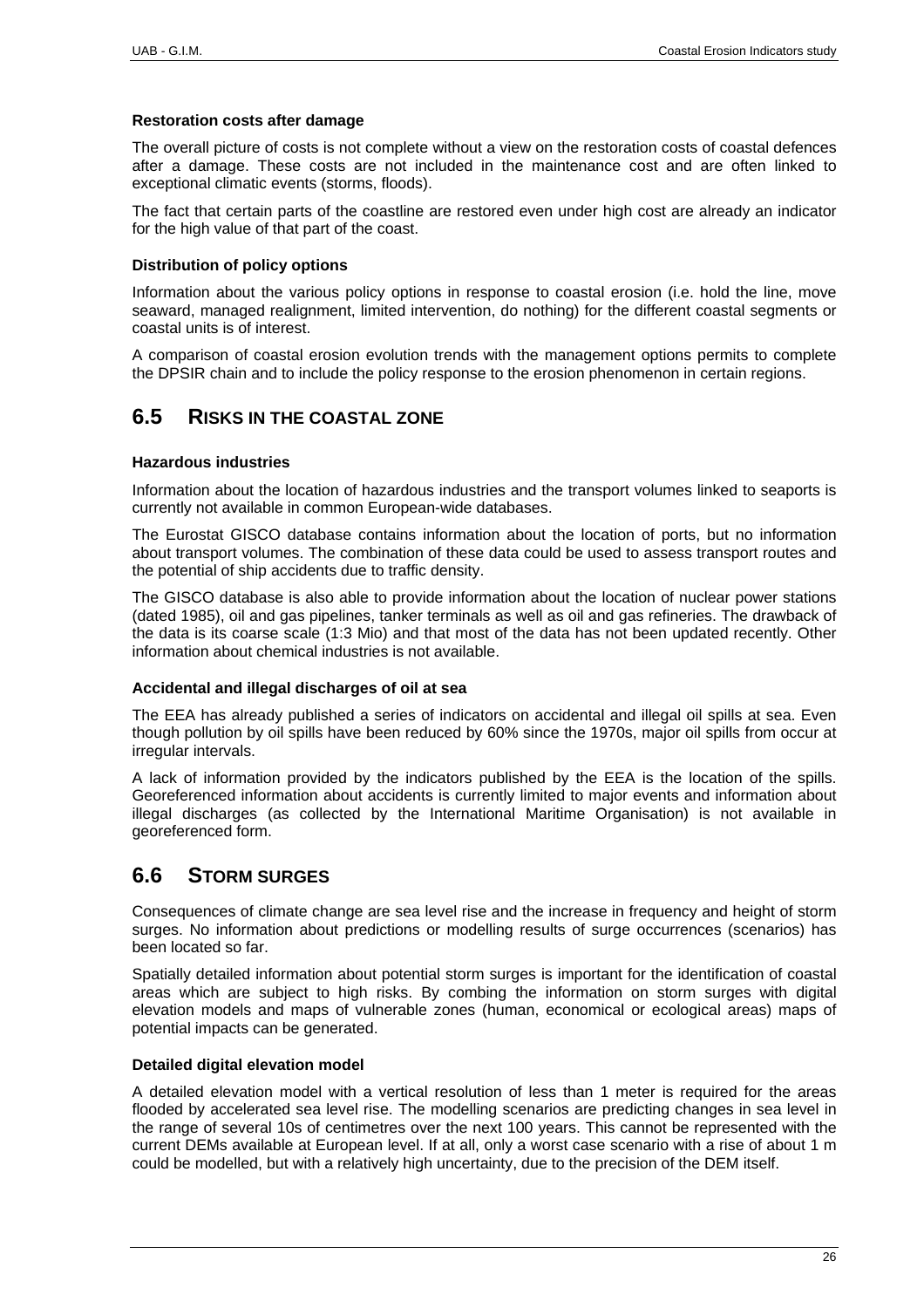# <span id="page-28-0"></span>**6.7 CONCLUSIONS**

A conclusion that can be drawn from the assessment of other relevant indicators and data gaps is that there is an information need for certain indicators at the local or regional level, but the European level data sources are insufficient to supply the required detail. An example are the impacts of human activities on coastal erosion. Most of the impacts e.g. of the construction of coastal defence works are of local effects (erosion and sedimentation) and based on complex interactions that cannot be assessed or modelled with European level data.

A second issue concerns the geolocation of information. A lot of relevant information is collected without a detailed reference about its location. If expenses for coastal protection works are only available at a rather high level of administrative units (e.g. NUTS 2), it is not possible to allocate the cost for the maintenance of particular coastal segments. Such information details could be used also as a criteria in the decision tree for the identification of coastal erosion hotspots.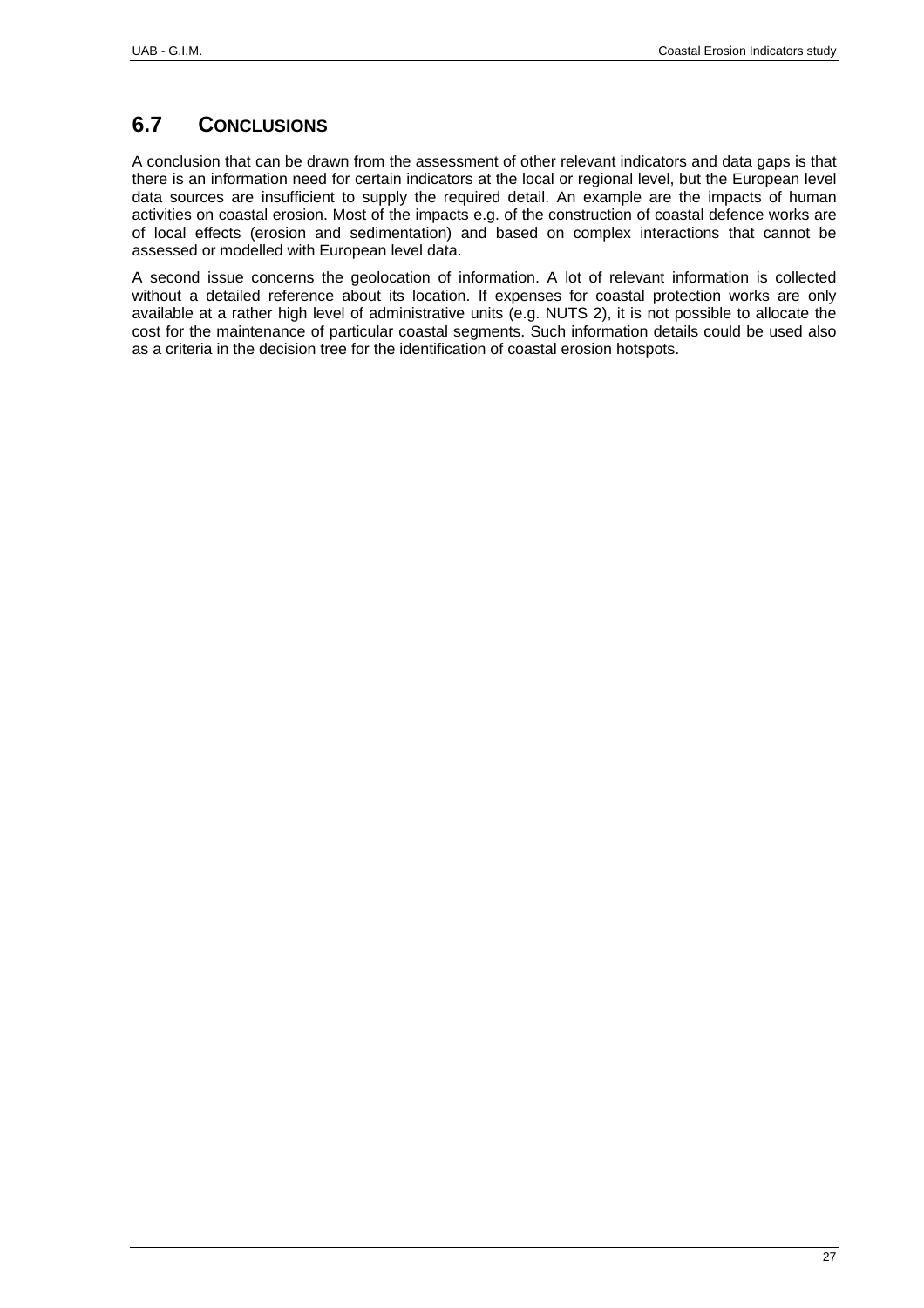# **ANNEXES**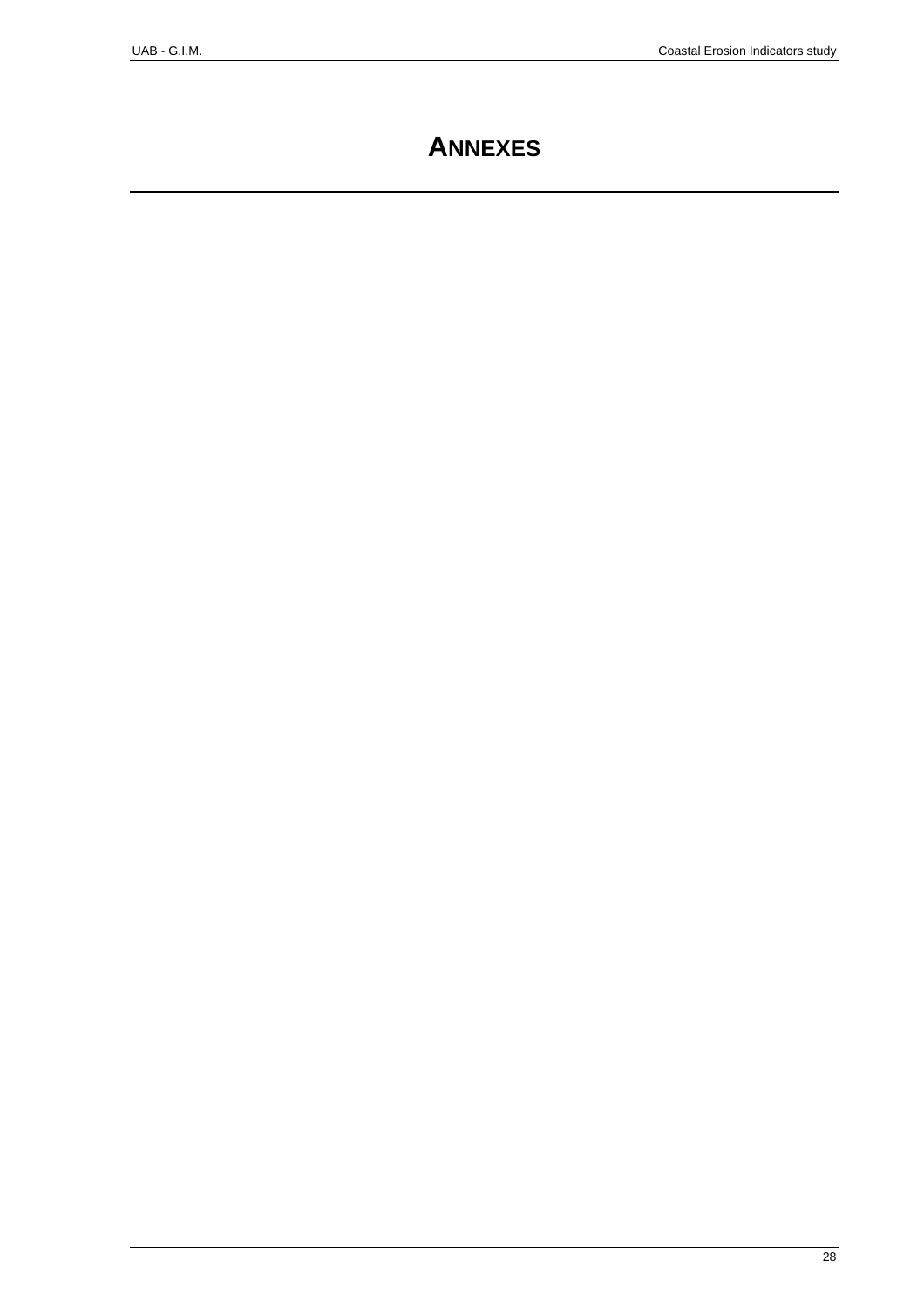# **ANNEX 1 – TRENDS IN COASTAL EROSION**

# **Title**

Presence of coastal erosion (state 2002)

# **Interest**

EUROSION – presence of coastal erosion

EEA – coastal erosion and propagation trends

#### **Objective**

This indicator supports the generic question about the main environmental pressure in the coastal zones. It addresses the concrete policy question related to "What are the specific trends on the coastline?"

The identification of the presence of coastal erosion without any judgement about its impact is a straightforward state indicator. The presence of erosion is considered to be neutral. This basic state indicator serves as input to further indicators which look at the impact of erosion and the policy response to it.

#### **Reporting unit**

Seament level.

The presence of coastal erosion is recorded at the level of the shoreline segments. The results can thus be analysed at this detailed level or aggregated to any bigger reporting unit, such as administrative regions as well as natural coastal units or watersheds.

#### **Measurement unit**

Qualitative measurement.

The attribute "erosion trends" is analysed and all segments in which erosion is confirmed or suspected are highlighted. Since the database does not provide quantitative measures of erosion rates, the presence of erosion will only be assessed in a qualitative way.

# **Detailed methodology**

In the updated version of the coastal erosion database the attribute "erosion trends" is assessed for the confirmed or presumed presence of coastal erosion. The different values of the attributes are mapped to illustrate the presence of erosion along the European coast.

- 1. Display the line data set of the coastal erosion database.
- 2. Select in attribute CETR all segments which have confirmed or presumed erosion.
- 3. Display the selected segments according to a defined legend.

# **Missing data**

To date (Sep. 2002) the updated version of the coastal erosion database is not available. The coastal erosion database will be updated in the framework of the EUROSION project.

Quantitative erosion rates (i.e. measurements of recession of the coastline in centimetres) are not available.

#### **Processing cost**

The processing cost will probably be around 5 man days. This includes the data processing, filling of the meta database and an illustration of the results in a map. Filling of fact sheets is not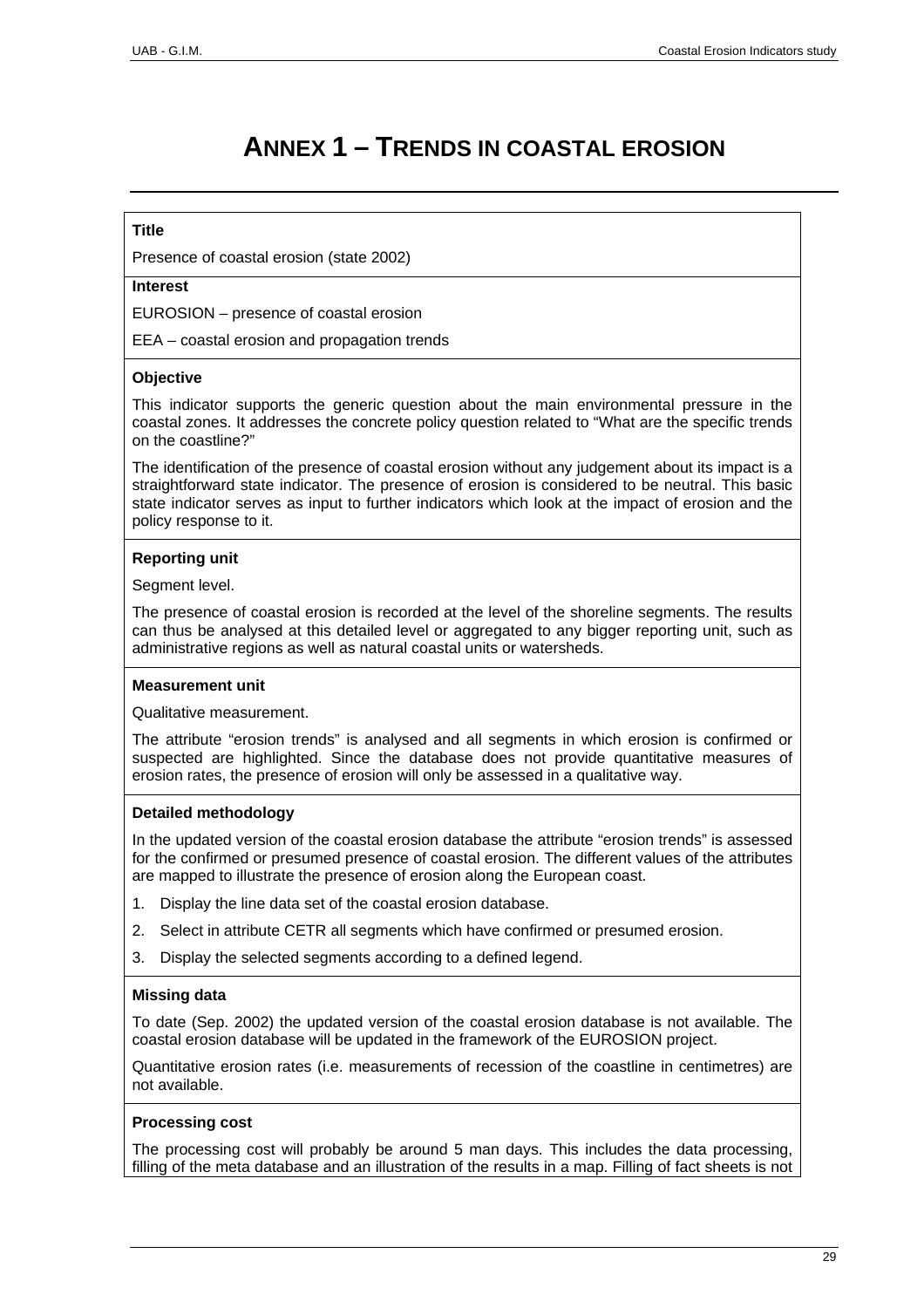included in the estimation.

# **Update frequency**

The expected update frequency will be in the range of 10 to 20 years. This is related to the effort involved for the collection of the data and the time required in which erosion manifests changes.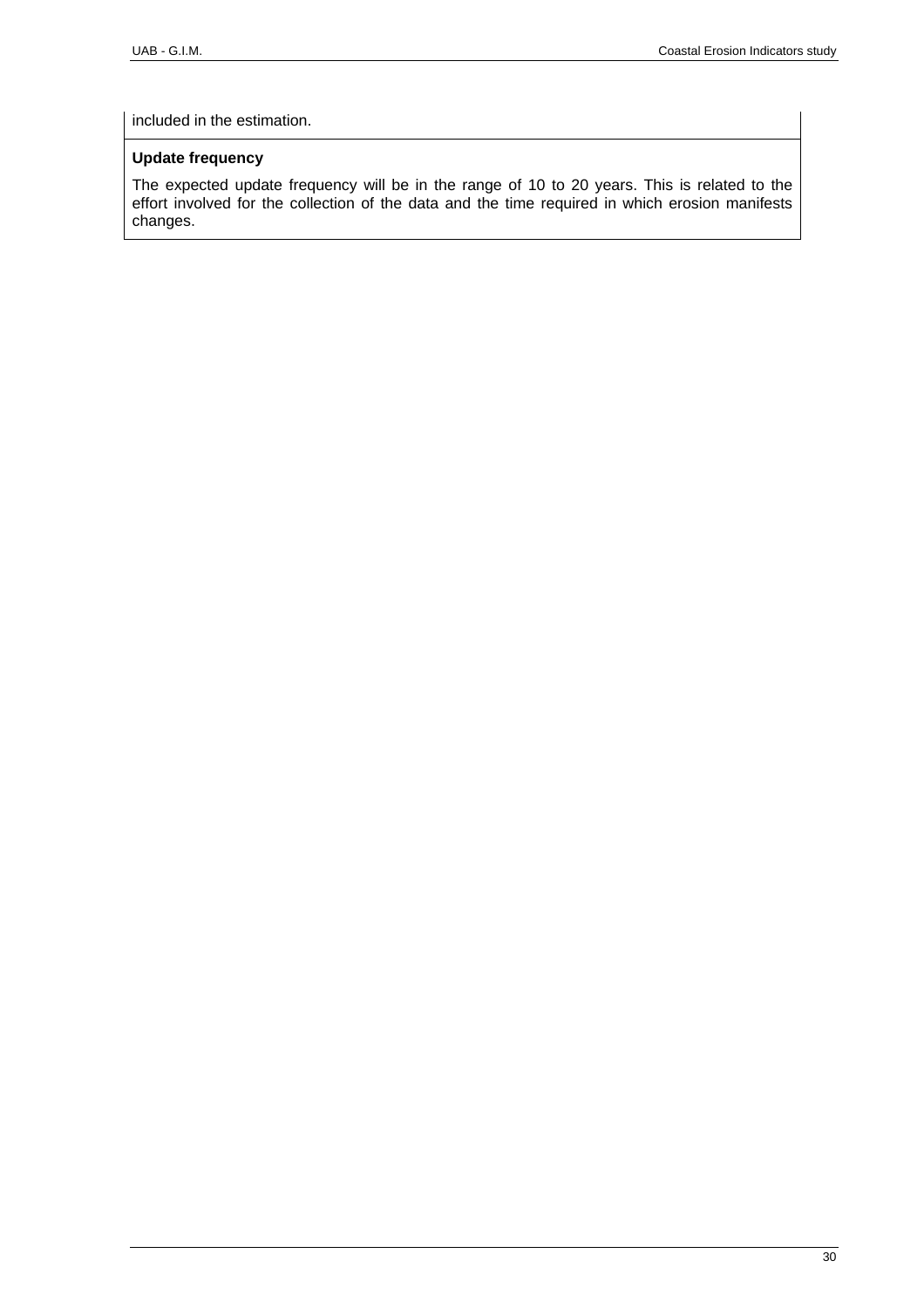Changes in coastal erosion between 1985 and 2002

#### **Interest**

EUROSION – changes in erosion trend

EEA – coastal erosion and propagation trends

# **Objective**

This state indicator supports the generic question about the main environmental changes in the coastal zones. It addresses the concrete policy question related to "What are the specific trends on the coastline?"

Aim of the indicator is to assess the difference in the evolution of the shoreline. The evolution of the shoreline records the prevailing trend in erosion at a specific stretch of the coastline for the past 5 to 10 years. By comparing the coastal erosion database from 1985 (version 1) with the version updated in 2002 major changes in coastal erosion trends can be detected.

E.g. which areas have gone form stability to erosion or where has erosion be stopped over the last 20 years. Areas of major change can then serve as input to more detailed regional studies in which the reasons for change are more closely analysed.

The analysis of the drivers of the change is not possible from the European database, since the drivers are normally local effects.

# **Reporting unit**

Segment level.

The changes in coastal erosion are recorded at the level of the shoreline segments. The results can thus be analysed at this detailed level or aggregated to any bigger reporting unit, such as administrative regions as well as natural coastal units or watersheds.

# **Measurement unit**

Qualitative measurement.

The attribute "erosion trends" is compared in the 2 databases. Since both databases do not provide quantitative measures, the changes can only be compared qualitatively.

# **Detailed methodology**

Both coastal erosion data sets (version 1 & 2) are line data sets. Since both line data sets are not 100% identical and have no width, it is not directly possible to compare them automatically without any pre-processing.

The following processing steps are necessary to compare the data:

1. Convert one line data set into a polygon data set (e.g. version 2). This is done by buffering the line data set by a certain width. The width has to be determined from the maximum horizontal geometric difference between the two line data sets.

The buffer needs to be defined on each segment (i.e. the unique segment code). The shape of the buffer at the end of the line segment should be set to flat (i.e. a line rectangular to the line to be buffered), not a half circle.

Output: A polygon data set which corresponds to the line data set, but now with a width. This spatial extent allows to compare the 2 data sets.

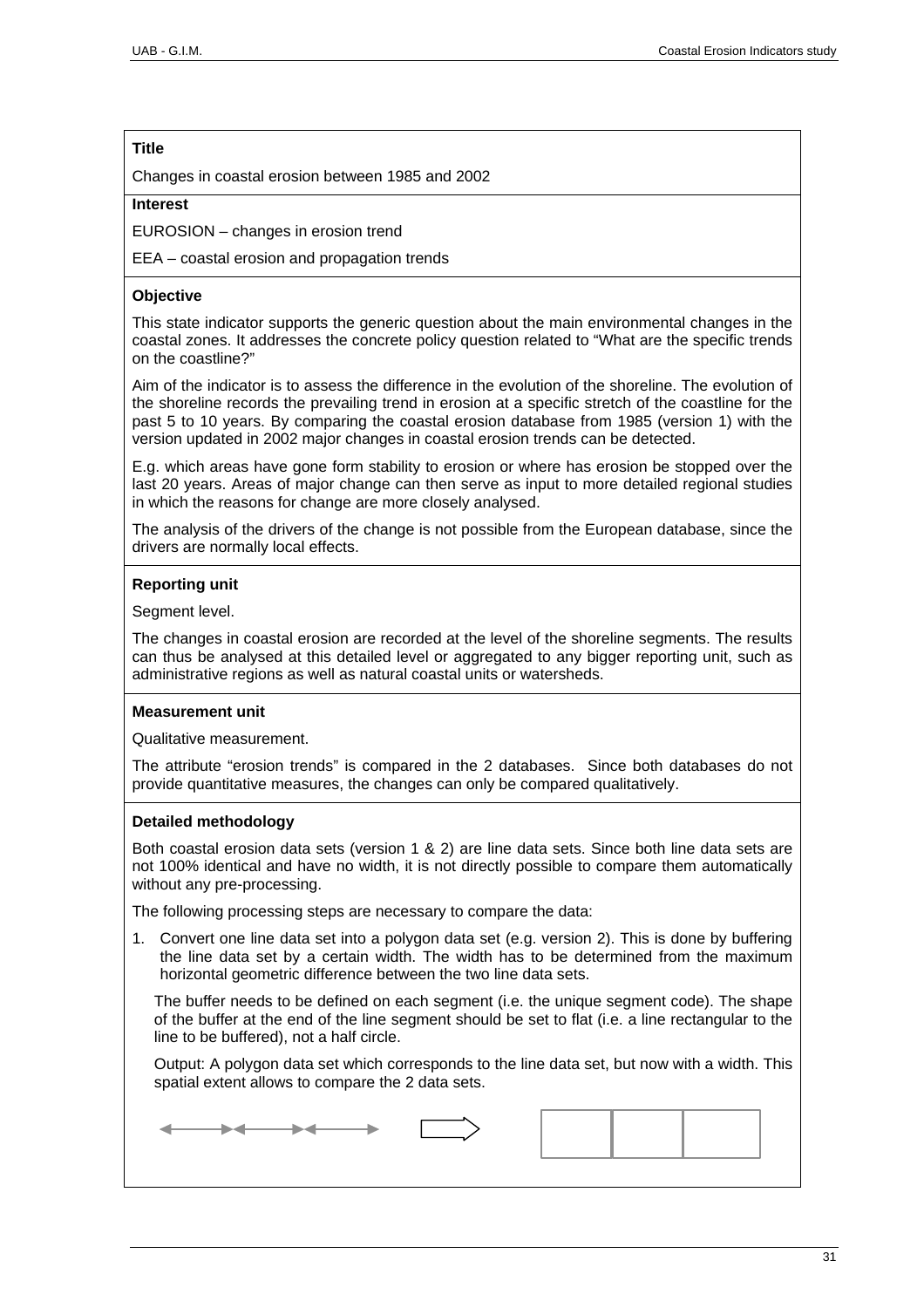- 2. Rename attributes of polygon data set by adding the year (i.e. 02) to it. Rename the line data set of the other version by adding the respective year (i.e. 85) to its attributes. This is required to avoid the same name of an attribute when both data sets (line & polygon) are combined.
- 3. Intersect line data set (version 1) with polygon data set (version 2). This step creates a "linein-poly" data set and allows to assess the attributes (e.g. coastal erosion) of coincident line segments.



- 4. Assess the differences (change from 1985 to 2002) between version 1 and version 2.
- 5. Creation of a new line data set with an attribute that indicates the change from version 1 to version 2.

# **Missing data**

To date (Sep. 2002) the updated version of the coastal erosion database is not available. The coastal erosion database will be updated in the framework of the EUROSION project.

Quantitative erosion rates (i.e. measurements of recession of the coastline in centimetres) are not available.

# **Processing cost**

The processing cost will probably be around 12 man days. This includes the data processing, filling of the meta database and an illustration of the results in a map. Filling of fact sheets is not included in the estimation.

The uncertainty of the processing days is mostly due to questions related the potential software limitations (e.g. buffering of the line data in one output data set or several subsets).

# **Update frequency**

The expected update frequency will be in the range of 10 to 20 years. This is related to the effort involved for the collection of the data and the time required in which erosion manifests changes.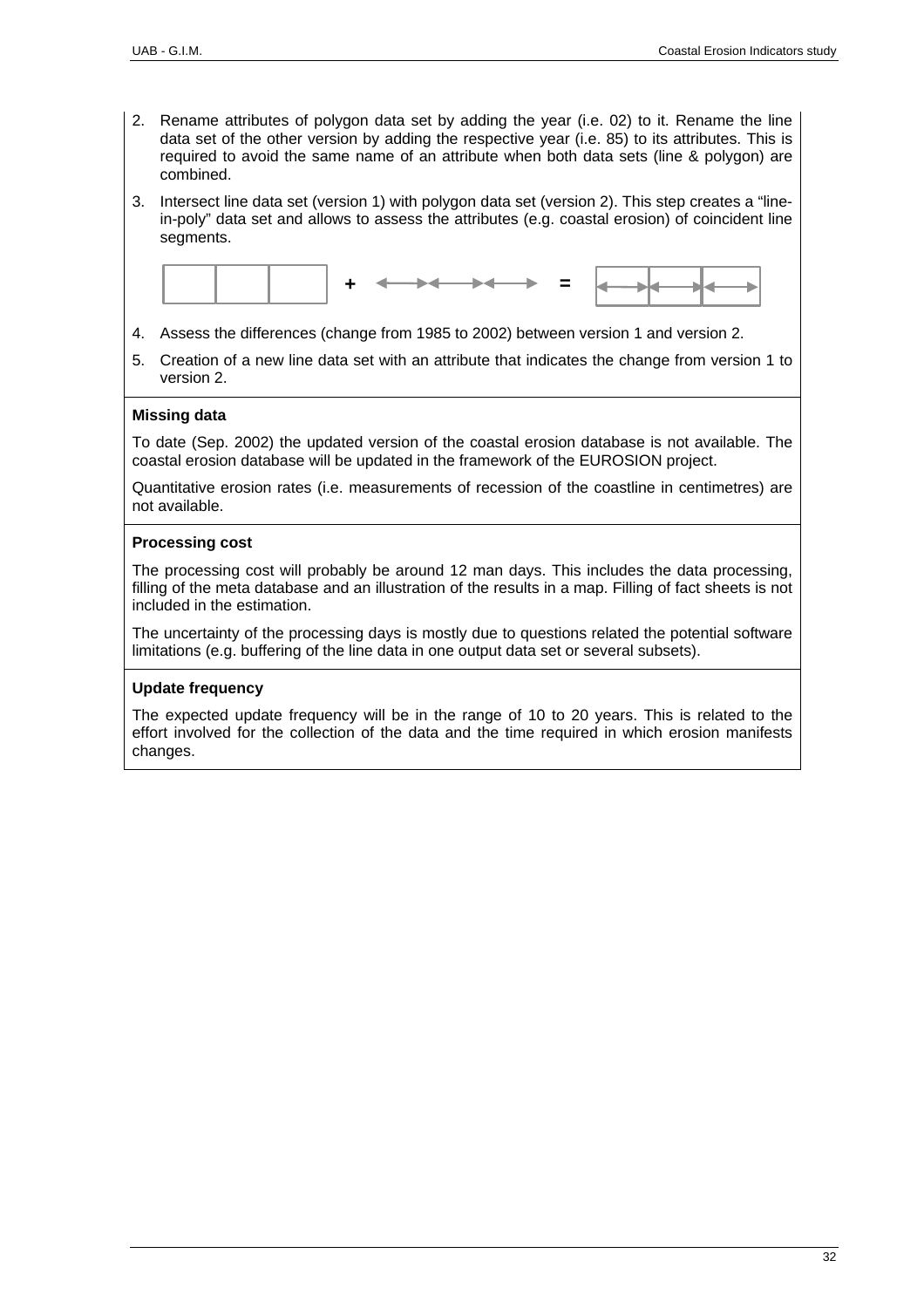Trends in coastal erosion in correlation with budgets spent on coastal defence – changes between 1985 and 2002

# **Interest**

EUROSION – changes in erosion trend, effectiveness of defence works

EEA – cost of erosion protection

# **Objective**

This indicator tries to assess the effectiveness of coastal defence works and to highlight regions where positive (resp. negative) changes in erosion patterns may be explained by higher (resp. lower) investments, which create a more explicit (and psychological) link between erosion natural processes and the level of responses.

The indicator addresses the generic policy question whether policy responses are adequate. In particular the question about the effectiveness of coastal defence measures.

# **Reporting unit**

Segment or administrative level.

The changes in coastal erosion are recorded at the level of the shoreline segments. The budgets allocated to coastal defence will only be available by administrative unit. The level of this unit is not known yet and can be different in the participating countries.

#### **Measurement unit**

Qualitative measurement.

The attribute "evolution of the coastline" is compared in the 2 databases and correlated with the cost for coastal defence in the same region.

# **Detailed methodology**

Since the budgetary information about coastal defence works will be available by administrative unit, the comparison of the erosion trends in correlation with the budget cannot be done at the level of the segments. The analysis will be done by administrative unit on which the budget information is supplied.

- 1. Consider the output of the previous indicator (new line data set with erosion changes) development as input to this analysis.
- 2. Attach to all coastal segments the information to which administrative unit they belong.

In a first step it has to be ensured that no segments of the coastal erosion database are laying further seaward than the boundaries of the administrative units. If yes, these segments have to be coded manually with their administrative unit code or the polygons of the administrative units have to be extended seawards to include all segments.

By intersecting the administrative data set (polygons) with the coastal erosion database the attributes of both data sets are combined. When a segments extends across an administrative boundary the respective length in each unit will be counted.

- 3. Calculate the total distance of segments by evolution trend in both databases by administrative unit.
- 4. Assess the total distance of segments that have changed in trend by type of trend by administrative unit.
- 5. Correlate the budget spent on coastal defence with the changes in coastal erosion trends.
- 6. Identify areas with a good cost benefit ratio and less successful areas.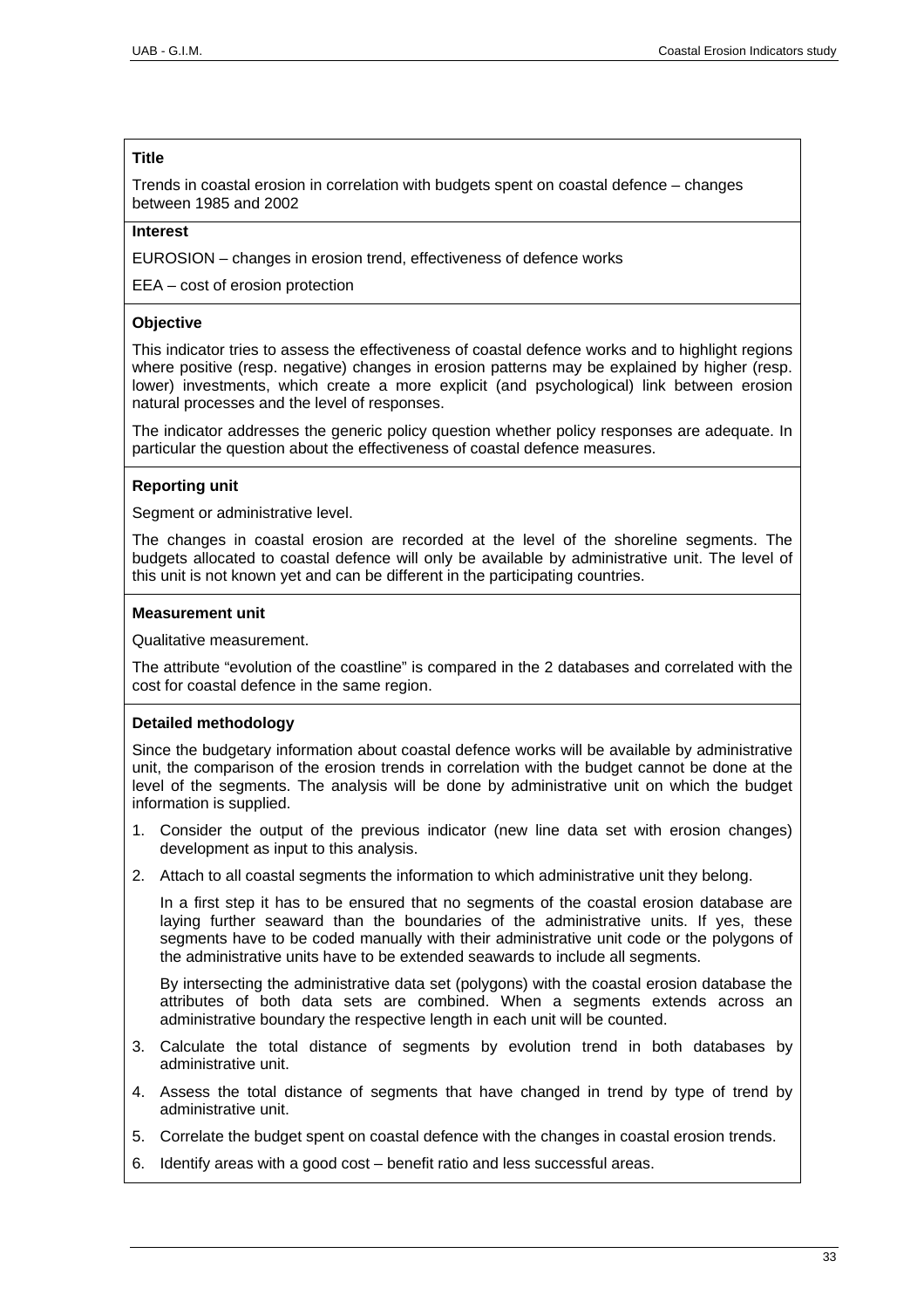# **Missing data**

To date (Sep. 2002) the updated version of the coastal erosion database is not available. The information about budgets will be requested by a questionnaire sent out to various points of contact. The information will become available for administrative units.

The required information will be requested in the framework of the EUROSION project.

# **Processing cost**

The processing cost is around 12 man days, starting from step 2. A time consuming step is the assignment of an administrative unit to each segment and the agreement on a classification of cost-benefit ratios, unsuccessful area, etc.

This estimation includes the data processing, filling of the meta database and an illustration of the results in a map. Filling of fact sheets is not included in the estimation.

# **Update frequency**

The expected update frequency will be in the range of 10 to 20 years. This is related to the effort involved for the collection of the data and the time required in which erosion manifests changes. Information on budgets can be updated basically every year, but the manifestation of changes will only be possible on longer time ranges.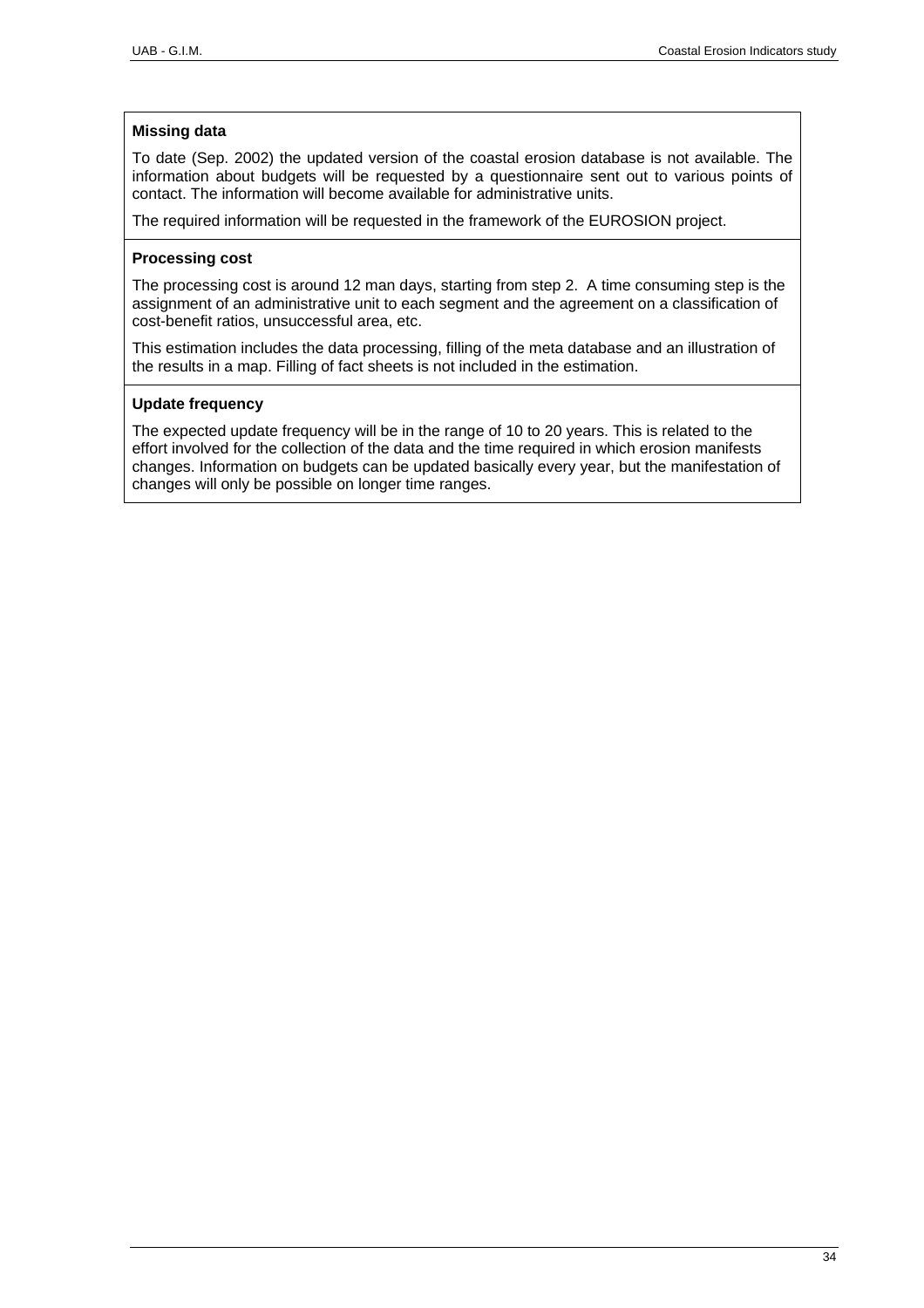# **ANNEX 2 – CLIMATE CHANGE – STORM SURGES**

# **Title**

Climate change – Storm surges & area flooded

# **Interest**

EUROSION – consequences of climate change

EEA – risks in coastal zones – hotspots of flooding, exceptional climatic events

#### **Objective**

The indicator responds to the generic question of what are the main environmental impacts in the coastal zones. Specifically making reference to the policy question for specific impacts of climate change. Climate change is one of the most urgent environmental problems with potentially large impacts in the coastal zone.

The acceleration of sea level rise in the  $20<sup>th</sup>$  century is evidenced. Sea level rise can impact the coastal zone by floods caused by storm surges. These storm surges pose a particular threat to the coastal zones because even though most dikes can cope with a modest increase in sea level, storm surges might be able to top the dams due to a combination of increased mean sea level and extreme wave height.

Catastrophic floods and surges due to extreme climatic events have effected large parts of the European coast in known history. In the  $14<sup>th</sup>$  and  $17<sup>th</sup>$  century 2 catastrophic events have resulted in the loss of more than two thirds of land in the north Friesian Wadden Sea. Likewise the storm surges of February 1962 are in "good" memory of the people of Hamburg when a surge of 4.7 m above mean sea level inundated large parts of Hamburg and killed 300 people.

In order to estimate values at risk different flood scenarios are worked out and their influence on the hinterland of the dikes are assessed. The following values at risk can be illustrated:

- Human developments (land cover)
- Population (remapped to CLC)
- Natural areas (EUNIS, NATURA2000)

#### **Reporting unit**

Coastal or administrative units, spatially independent units based on flooded land.

The reporting will also be depending on the fact whether the damage assessment is made for a specific dike failure or for all Europe in general.

#### **Measurement unit**

Polygon data.

Area (km<sup>2</sup>) flooded by coastal / administrative unit.  $\rightarrow$  state indicator

Human developments at risk (value class).  $\rightarrow$  impact indicator

- 
- 
- People at risk.  $\rightarrow$  impact indicator
- Ecological assets at risk.  $\rightarrow$  impact indicator
- -

# **Detailed methodology**

1. Obtain data for surge height from a modelling scenario.

2. Determine all areas in the DEM which are below a certain threshold. The threshold is defined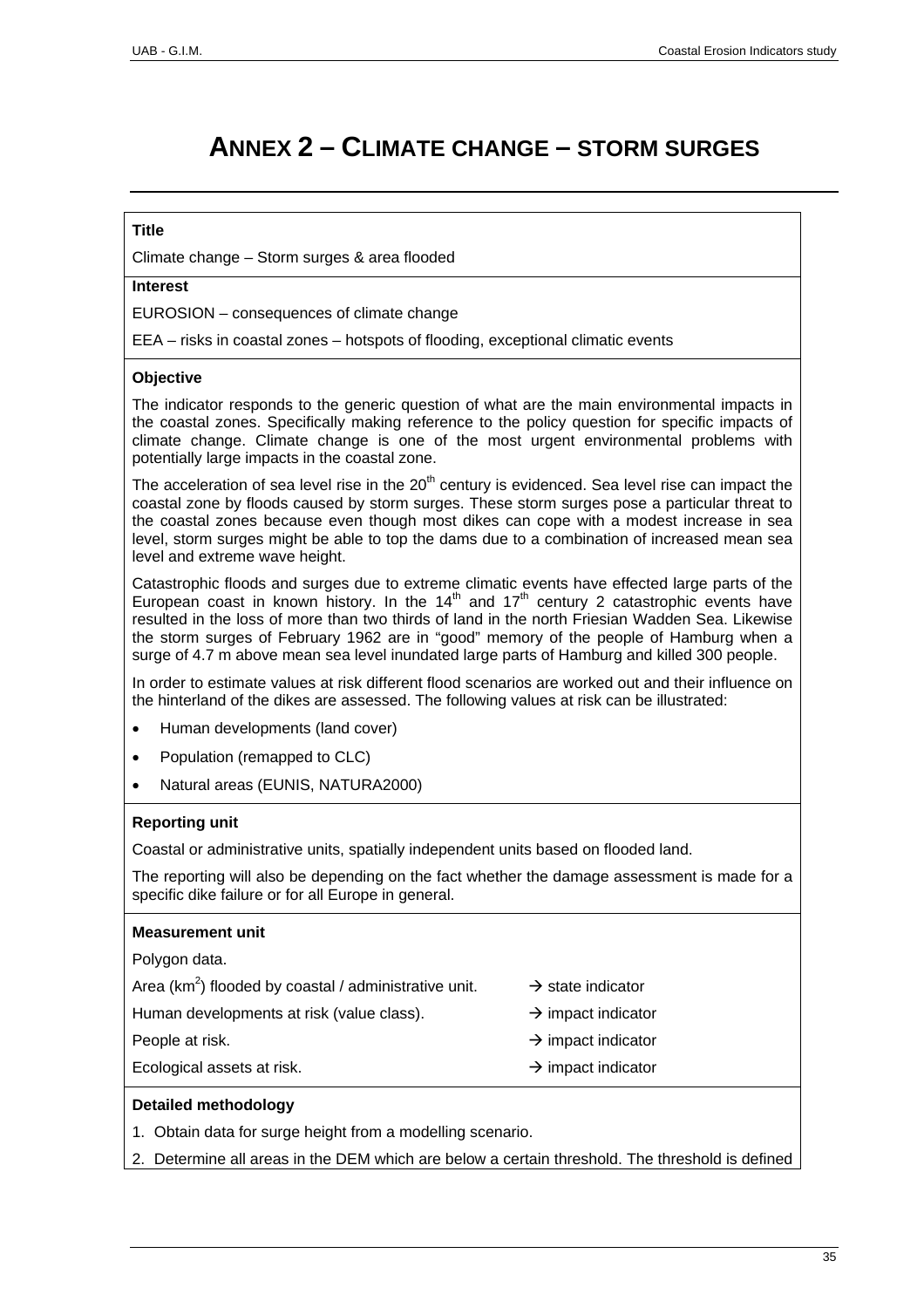by the height of the surge above mean sea level.

The areas selected represent the flooded areas in case of specific storm surges. This corresponds to the state indicator mentioned above.

In order to assess the impact of the storm surge, the information about the flooded area is overlaid with information about values at risk. Human developments and infrastructure are identified from CORINE land cover (CLC), people at risk are obtained from the data set on population density remapped to CLC and ecological assets are identified from the NATURA 2000 GIS database.

- 3. Overlay the effected area with the different values at risk (economic, people, ecological)
- 4. Report the area and location effected by the surge for the 3 different value classes.
- 5. The results are presented in table form as well as in a map.

#### **Missing data**

A step that is still somewhat uncertain in the development of an indicator on storm surges are the storm surge scenarios themselves. Most information on storm surges is not georeferenced, furthermore scenarios for modelling the probability of storm surges occurrences are not available yet.

Flooding due to storm surges can be modelled more easily than floods due to sea level rise because of the bigger vertical height of surges. This is especially important for EUROSION, since the project does not dispose of a DEM with less than1 m vertical resolution.

#### **Processing cost**

About 12 days for the first value class plus another 3 for each additional value class, including data processing, meta data and creation of an illustrative map. This results in approx. 22 man days for the processing of all 4 indicators mentioned.

Filling of fact sheets is not included in the estimation.

#### **Update frequency**

The expected update frequency will be in the range of 10 to 20 years or sooner if better input data or different scenarios become available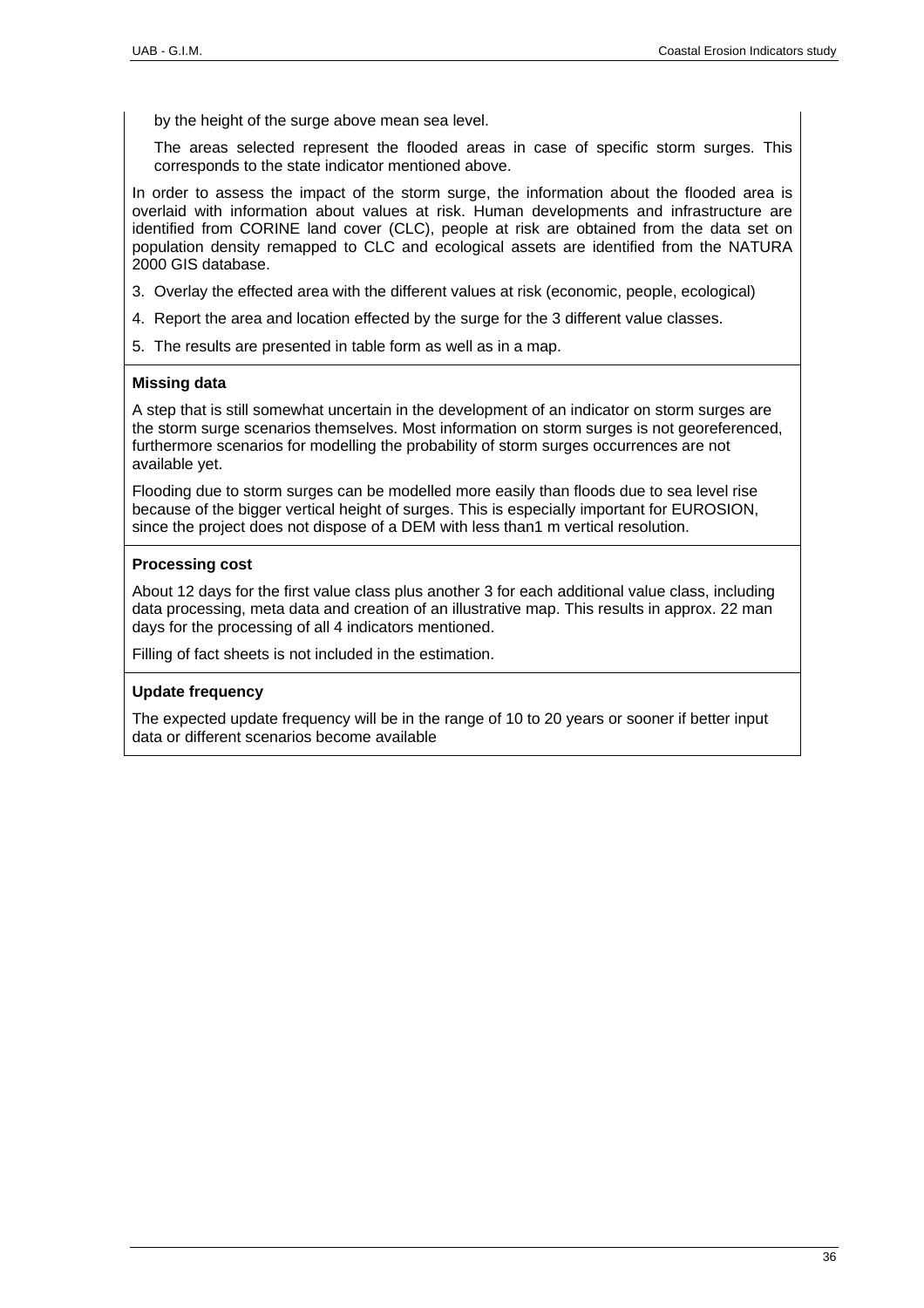# **ANNEX 3 – EROSION HOTSPOTS**

# **Title**

Erosion hotspots – impact of coastal erosion on economic and ecological assets in the coastal zone

#### **Interest**

EUROSION – measure of the impact of coastal erosion on economical assets at risk, impact on natural areas

EEA – impact of coastal erosion on biodiversity / real estate.

# **Objective**

The indicator replies to the request for identification of hotspots of coastal erosion. Furthermore the indicator can be used to locate vulnerable areas in the coastal zone. Finally the indicator addresses the impact of coastal erosion in the coastal zone in combination with a quantification of the impact in terms of values (e.g. capital) at risk.

Hotspots of coastal erosion are identified by an objective decision tree based on the content of the coastal erosion database.

Through the evaluation of certain database variables (e.g. erosion: Y/N; presence of defence works: Y/N; and coastal morphology) regions with a presence of actual or potential erosion are identified. By overlying those areas of potential erosion with information about values at risk (e.g. land cover, protected areas) vulnerable areas are identified.

In case the area in which actual or potential erosion is detected puts pressure on an economic and ecological asset, this area is then called an erosion hotspot. The pressure is identified here as vicinity to an asset. Different degrees of hotspots can be discerned depending on whether the erosion is impacting on more or less valuable regions or the actual probability of the accelerated erosion to have an impact at all (i.e. whether the sites should be called a hotspot or not).

By combining the hotspot information with population figures, the urban areas at risk can be further classified into classes of importance. The assumption is that a defence work in front of a million inhabitant city is more important (in terms of capital at risk) than a defence in front of a small village.

# **Reporting unit**

Coastal segment or administrative unit.

# **Measurement unit**

Point data.

Qualitative information about the presence of accelerated erosion in combination with economic and ecological assets at risk. Economic and ecological assets at risk will be illustrated by a specific indicator each.

#### **Detailed methodology**

- 1. Determine areas with presence of erosion from the coastal erosion database and the decision tree. This leads to an identification of a number of coastal segments.
- 2. Assess the hinterland of areas with presence of erosion with respect to economic assets or ecological assets. Buffer the coastal segments of accelerated erosion by a defined width (e.g. 500 m).
- 3. Overlay the buffered segments (i.e. the areas with presence of erosion) with the CLC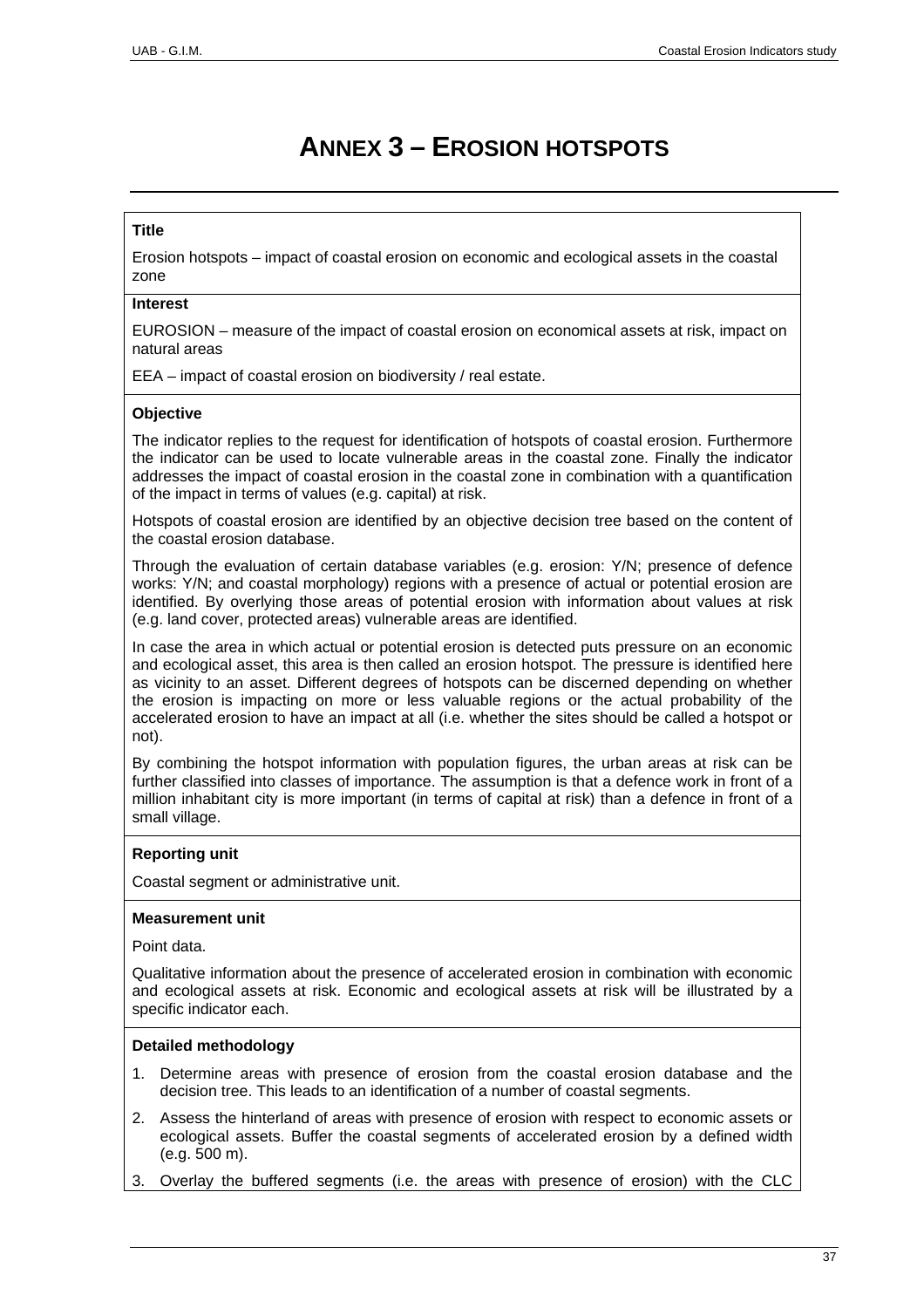database to assess economic risks (urban /economic areas at risk) and with the NATURA 2000 GIS database to assess ecological areas at risk.

- 4. If economic and ecological assets are detected within the buffer, the coastal segment is classified as erosion hotspot according to the degree defined in the decision tree.
- 5. To even further the assessment and determination of the capital at risk, population figures remapped to CLC can be used to determine the importance of an urban area. Since land cover information from the CLC database is neutral in the definition of urban areas with respect to their importance, the number of inhabitants can provide this additional information.

This will allow assessing the value of an urban asset under pressure from erosion.

Output of these processing steps will be a series of three erosion hotspot indicators with respect to different assets under pressure.

#### **Missing data**

Information about erosion hotspots is not available from the EUROSION database. Therefore this information has to be modelled. The modelling process is summarised in a decision tree based on the content (attributes) of the coastal erosion database.

The availability of the population density database remapped to CLC to the project has to be confirmed and whether the data is a format directly accessible by a GIS (e.g. shapefile or raster data set). The database has been produced by the JRC under contract for Eurostat GISCO.

The NATURA 2000 GIS database with digital boundaries of the protected sites are currently not yet available to the project. The production of the data is contracted out by DG Environment. In case the NATURA 2000 GIS database is not available the location of the protected sites can be approximated by a point and a buffer according to the area of the site.

#### **Processing cost**

About 20 days for the first value class plus another 3 for each additional value class and as well 5 days for the integration of population data (step 5), including data processing, meta data and creation of an illustrative map. Filling of fact sheets is not included in the estimation. This results in a total of approx. 30 man days.

The automation of the decision tree in the processing flow will be a major milestone of the first 20 man days.

# **Update frequency**

The update frequency depends on the availability of new data. While for the erosion and land cover database an update cycle of 10 years will not be underestimated, the database on protected sites is under constant change.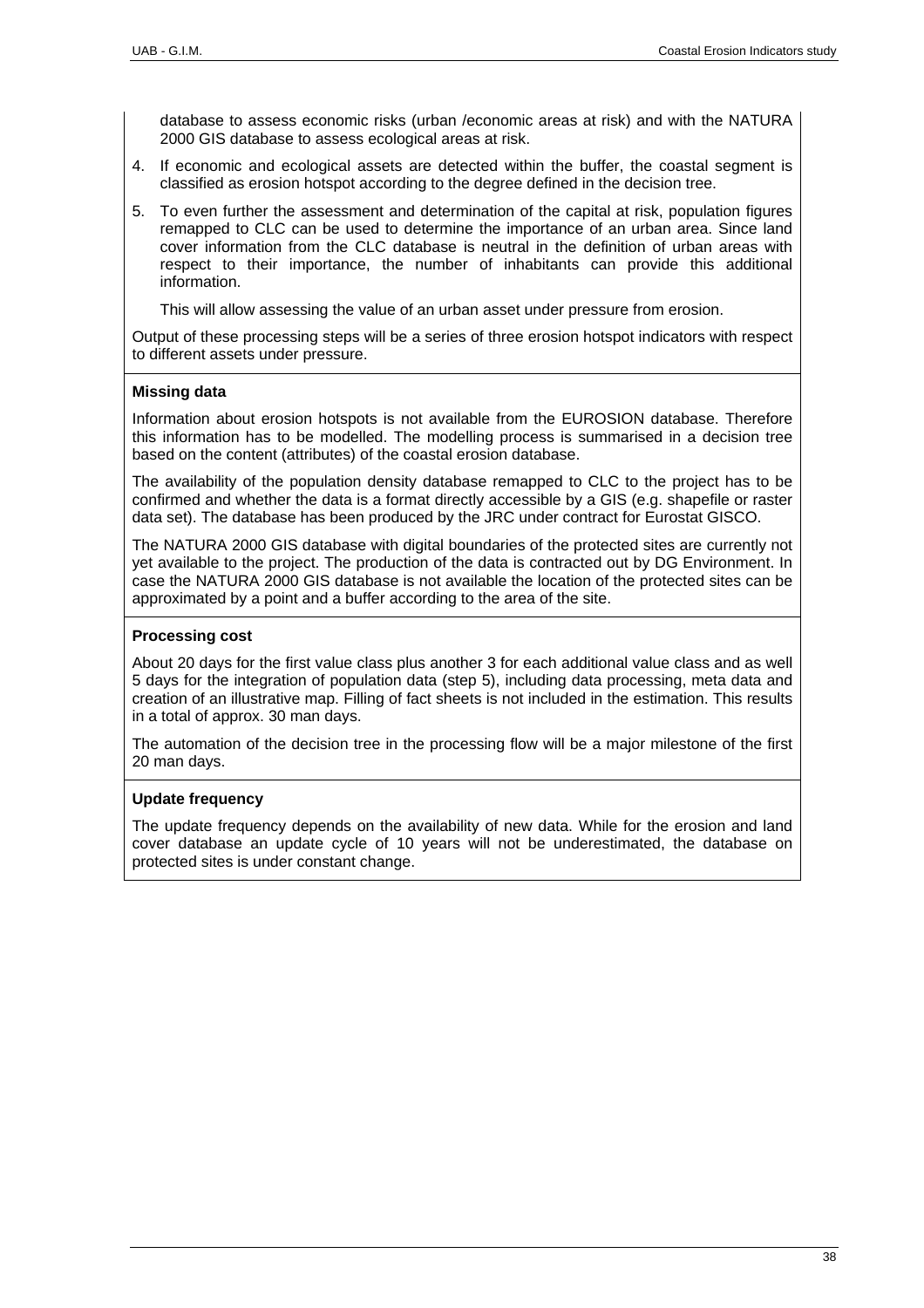# **ANNEX 4 – CLIMATE CHANGE – SEA LEVEL RISE**

# **Title**

Climate change: Sea level rise (I) by coastal unit

# **Interest**

EUROSION – consequences of climate change

EEA – risks in coastal zones – sea level rise

#### **Objective**

The indicator responds to the generic question of what are the main environmental changes in the coastal zones. Specifically making reference to the policy question about specific trends. Climate change is one of the most urgent environmental problems with potentially large impacts in the coastal zone.

The acceleration of sea level rise in the  $20<sup>th</sup>$  century is evidenced. The IPCC has modelled scenarios in which a rise between 9 and 88 cm between 1990 and 2100 is projected. Sea level rise can impact the coastal zone through increased erosion or floods.

The indicator presented here will illustrate sea level rise by coastal units / coastal segments (colour coding of the shoreline).

#### **Reporting unit**

The reporting unit will be most probably by administrative or coastal units.

The reporting per segment will not be possible due to the lack of detailed sea level rise information.

# **Measurement unit**

Line and point information.

The impact can be measured in absolute amount of rise [cm] for the shoreline.

#### **Detailed methodology**

- 1. Obtain information about sea level rise scenarios. The data should be available for a more detailed regional breakdown than regional seas. While it is obvious that a segment level will not be feasible, an output by NUTS 3 regions would already represent a valuable result.
- 2. Link the SLR information to the coastal erosion database.
- 3. Display the shoreline data set according to the expected rise with the target time scale.
- 4. Map the worst case flood scenario by assuming a 1 meter SLR and determine all areas with an elevation less or equal to 1 m above mean sea level.

# **Missing data**

Sea level rise scenarios for the next 100 years are not available from the EUROSION database, only historic records.

A detailed DEM with a vertical resolution of < 1 metre is required to assess various scenarios of sea level rise and the areas under pressure from flooding. Since the project will only dispose of a DEM with 1 m vertical resolution, only the worst case, long-term scenario (1 m rise in 100 years) of flooded areas could illustrated.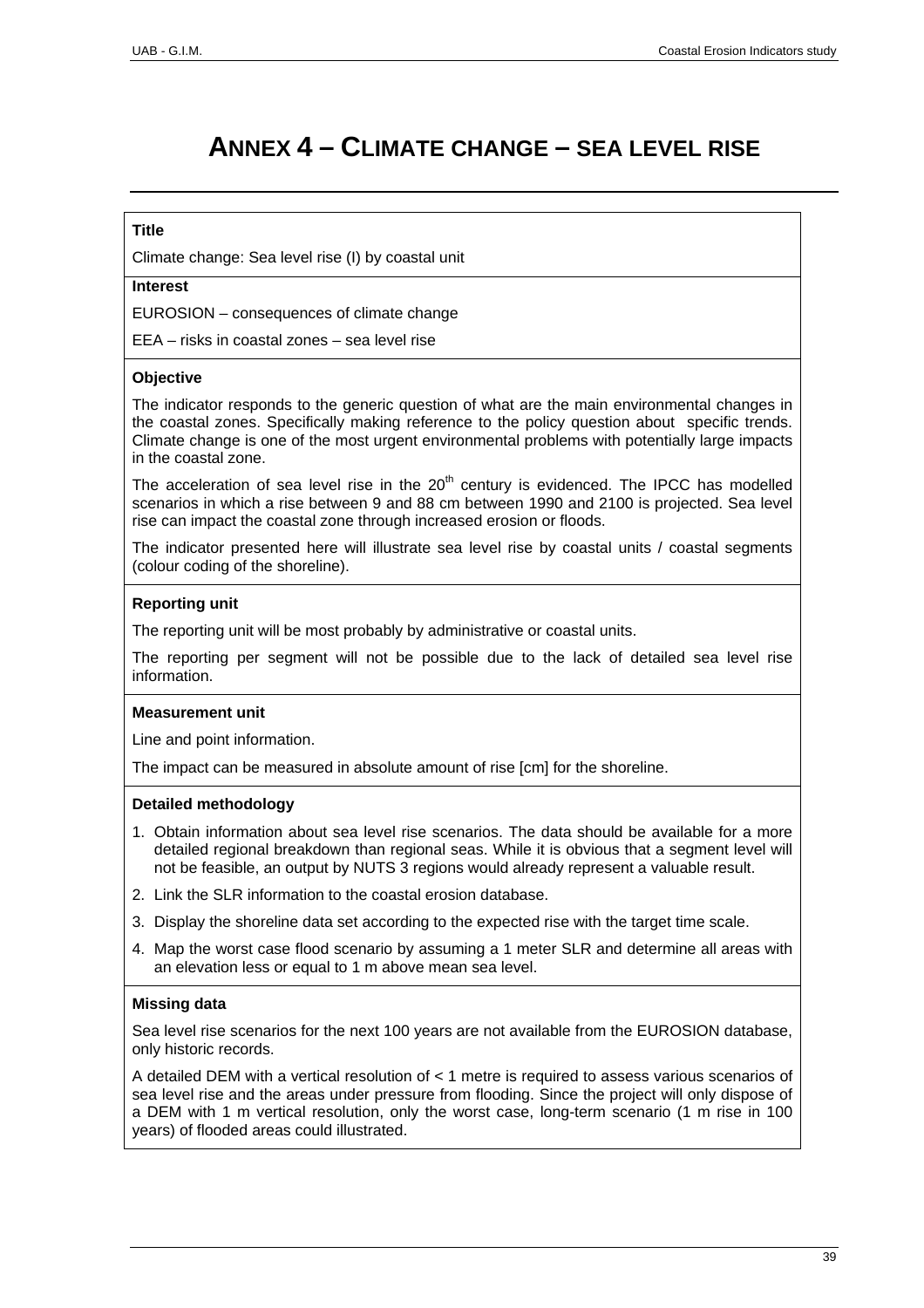# **Processing cost**

About 12 days, including data processing, meta data and creation of an illustrative map. This estimate does not include the SLR scenarios. Filling of fact sheets is not included in the estimation.

# **Update frequency**

Updates of the indicator are possible with new basic data. This concerns either new sea level rise scenarios, a better spatial (regional) detail of these scenarios or even a DEM with a higher vertical resolution (although this is not very likely to happen).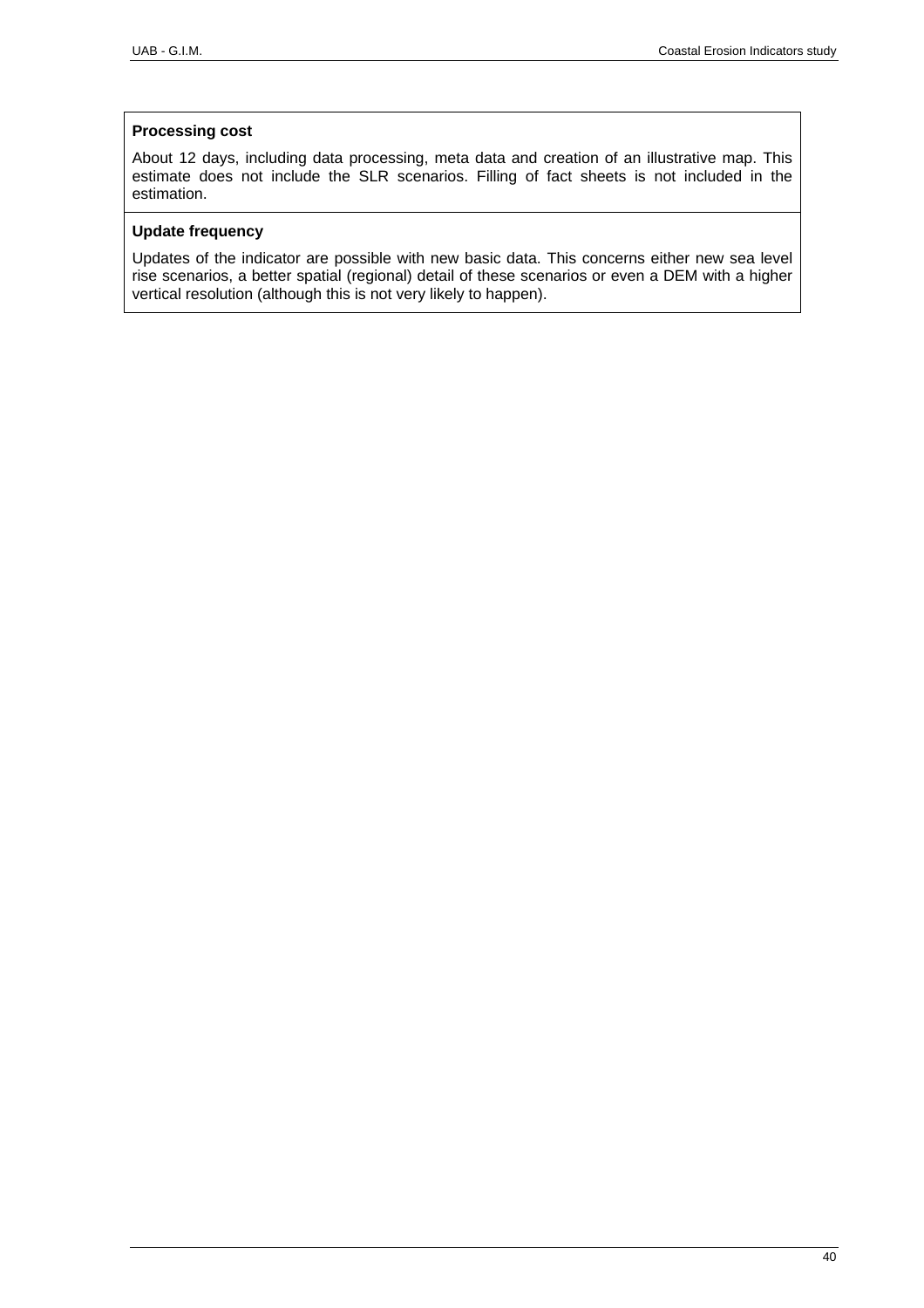Climate change: Sea level rise (II) – shoreline recession (worst case scenario only)

# **Interest**

EUROSION – consequences of climate change

EEA – "erosion hotspots" even though no values at risk are assessed

# **Objective**

The indicator responds to the generic question of what are the main environmental pressures in the coastal zones. Specifically making reference to the policy question about specific trends. Climate change is one of the most urgent environmental problems with potentially large impacts in the coastal zone.

The acceleration of sea level rise in the  $20<sup>th</sup>$  century is evidenced. The IPCC has modelled scenarios in which a rise between 9 and 88 cm between 1990 and 2100 is projected. Sea level rise can impact the coastal zone through increased erosion or floods.

Coastal erosion is caused by the action of the sea in combination with other factors such as wind and rain. The Bruun rule specifies that in a sandy beach region the shoreline retreat is about 100 times the rise in sea level.

The indicator presented will try to define similar recession trends for different coastal morphosedimentological types (based on literature search and expert judgement). Applying these recession rates to the current shoreline the effect will be illustrated by colour-coding the single coastal segments.

# **Reporting unit**

Coastal segments.

# **Measurement unit**

Line information.

Estimated shoreline recession in meters

# **Detailed methodology**

- 1. Access information about sea level rise from previous indicator.
- 2. Define shoreline recession rules for different types of coastal morphology.
- 3. Add the estimated value for SLR to coastline data (new attribute).
- 4. Add the estimated recession factor to coastline data (new attribute).
- 5. Multiply SLR and recession factor to determine the absolute value of coastline retreat per segment.
- 6. Illustrate recession distance in a map by colour-coding the distance in 5 classes (max.).

Optional steps:

- 7. Buffer each segment by the absolute value calculated in step 5.
- 8. Create new coastline.

# **Missing data**

Sea level rise scenarios for the next 100 years are not available from the EUROSION database, only historic records.

Recession rates for coastal segments, similar to the Bruun rule, are not available in the database. Their development and agreement would be a very time consuming task.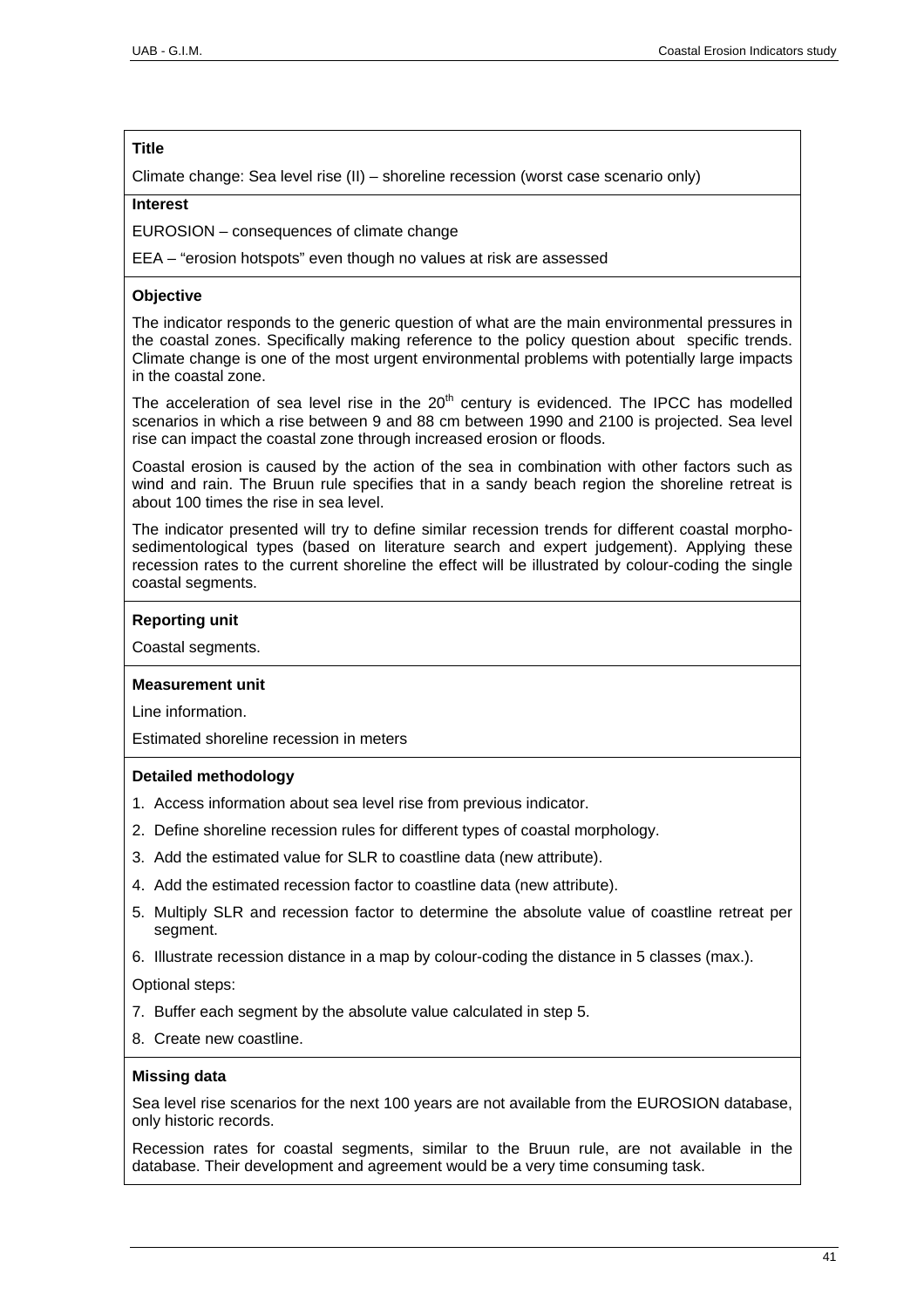# **Processing cost**

Not assessed, due to unclear input data situation.

# **Update frequency**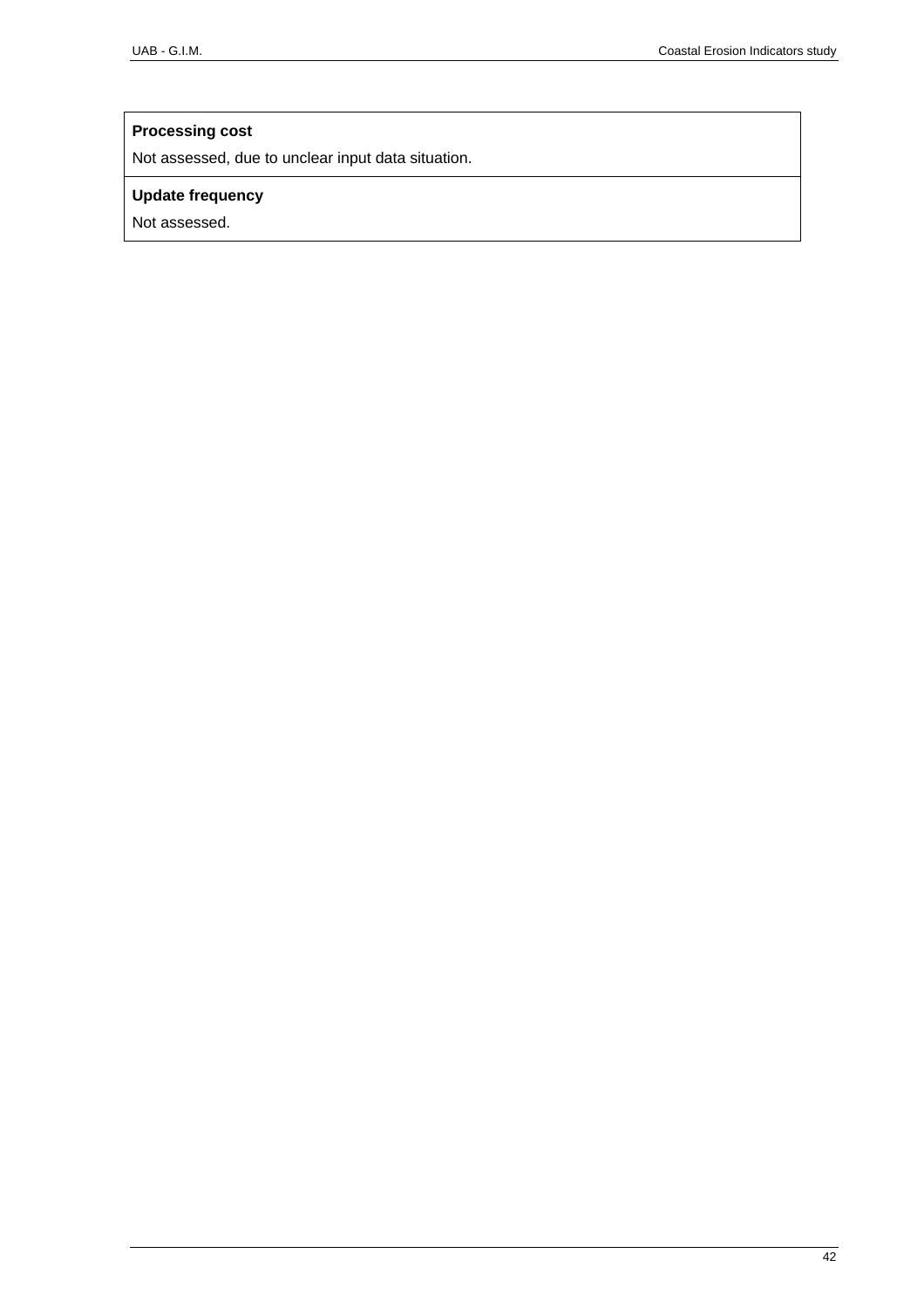# **ANNEX 5 – IDEAS FOR ADDITIONAL INDICATORS**

The indicators presented on the following pages have been considered during the assessment of the feasibility of indicators in the coastal zones, but they were considered to be not feasible due to nonavailability of data or for other reasons.

#### **Title**

Coastal erosion and propagation trends – rate of coastal erosion

#### **Objective**

The indicator supports the generic question about the main environmental changes in the coastal zones. It addresses the concrete policy question related to "What are the specific trends on the coastline?" The indicator can only be calculated for the French coast.

The rate of coastal erosion at which certain parts of the shoreline are retreating serves as an important input for the identification of erosion hotspots. Furthermore the quantification of erosion rates allows to make more concrete assessments about values at risk over different time spans (short, medium, long-term).

On a more local scale the erosion rate can be compared to the existing methods for combating erosion in the vicinity and their impact can be evaluated.

#### **Reporting unit**

Segment level.

The speed of coastal erosion is recorded at the level of the shoreline segments. The results can thus be aggregated to any bigger reporting unit, such as administrative regions as well as natural coastal units or watersheds.

#### **Measurement unit**

Line data.

Meters of landward movement of the shoreline.

#### **Detailed methodology**

No detailed analysis necessary for the identification of erosion hotspots.

Erosion rates are classified into a number of ranges (meter / year). Number of classes are to be discussed. For each class a degree of severity is defined upon expert judgement.

A new attribute with the erosion speed severity is added to the data set. Coastal segments falling into the most severe class are classified as erosion hotspots.

#### **Missing data**

Information on the rate of erosion is not available. Definition of erosion hotspots based on erosion rates are not available.

#### **Processing cost**

Not assessed.

#### **Update frequency**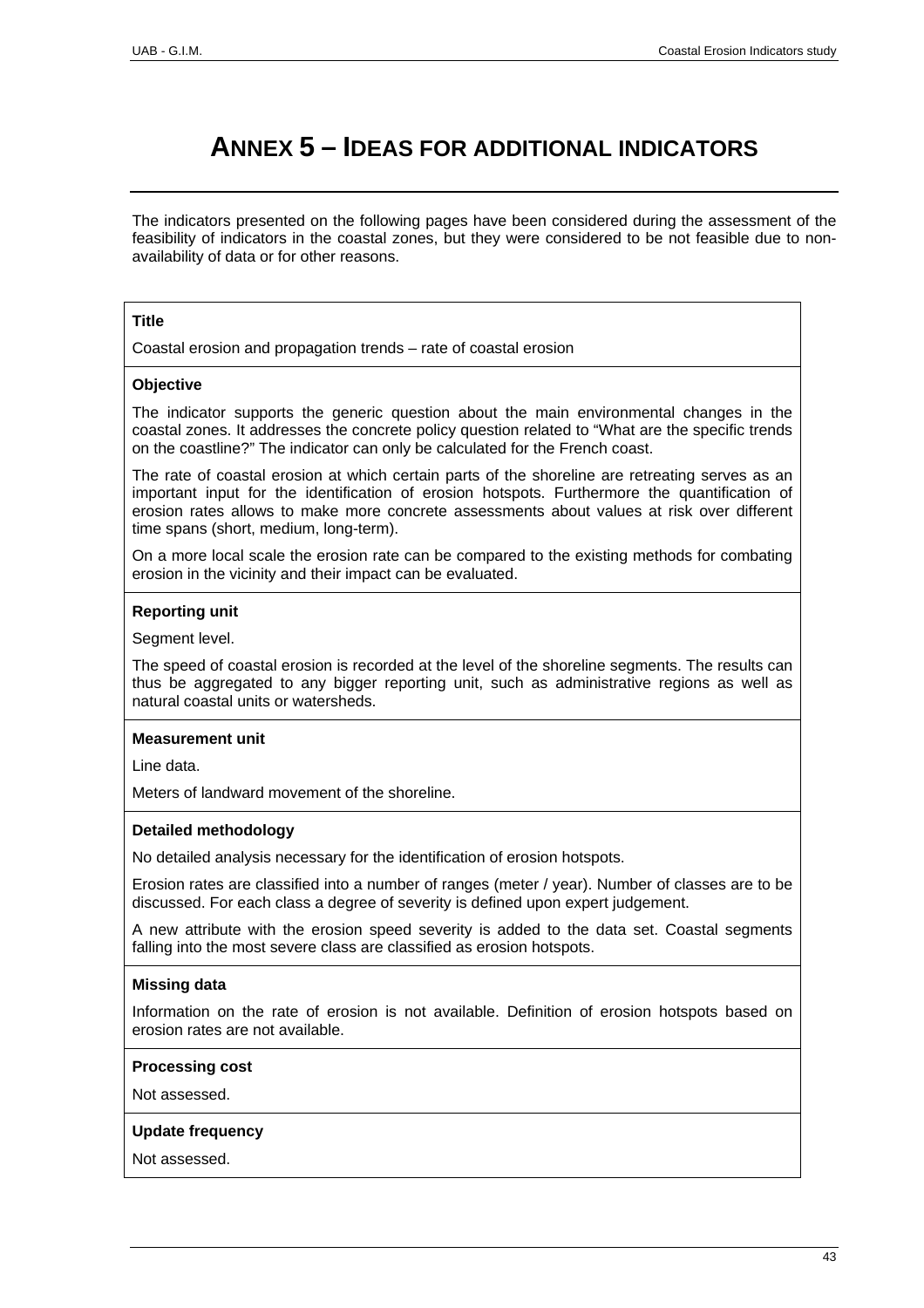Impact of coastal erosion on protected land (i.e. biodiversity)

### **Objective**

The indicator answers to the generic question of specific impacts of increasing pressure on the coastal zone. The concrete policy question addressed is "What are the impacts on coastal biodiversity?"

It is clear that there are not only impacts in the coastal zone leading to erosion, but coastal erosion certainly has an impact on the environment in the coastal zone. The indicator assesses the impact of coastal erosion on land protected by a specific legislation.

The impact of coastal erosion is expressed by the rate of erosion and therefore the risk of the protected area to be destroyed due to its land being washed away by action of the sea. The impact can be differentiated in short, medium and long-term effects.

The impact of coastal erosion can be significant in the case of steep cliffs which are used by birds for nesting.

#### **Reporting unit**

Segment level.

The speed of coastal erosion is recorded at the level of the shoreline segments. The results can thus be aggregated to any bigger reporting unit, such as administrative regions as well as natural coastal units or watersheds.

#### **Measurement unit**

Polygon data.

Area of protected land subject to erosion in short, medium and long-term.

# **Detailed methodology**

The processing has to solve a number of issues in order to provide the desired input for the development of an indicator.

- 1. Identify those protected areas which are either directly situated on the coast or which are in the influence zone of erosion hotspots. The maximum influence zone of erosion is determined by the maximum yearly erosion rate in the database multiplied with the maximum range of years for long-term assessment of impacts (e.g. 10 m/year  $*$  100 year = 1 km max. influence zone).
- 2. Buffer the coastline by the width of the max. influence zone (e.g. 1 km).
- 3. Overlay buffer zone and protected areas and select all protected areas which are fully or partly within the buffer zone (i.e. 1 km from the coastline).
- 4. Create a separate attribute in the coastal erosion database which contains a numeric value of the erosion rate for each segment (if not already existing).
- 5. Add 3 new attributes with the distance of coastal erosion that will be reached on short, medium and long-term. Therefore short, medium and long-term need to be transformed into number of years. The erosion rate /year is multiplied with the respective number of years and the result is stored in the new attribute.
- 6. Buffer each segment of the coastal erosion data set with the distance that coastal erosion will reach under a specific time range (short, medium and long-term).
- 7. Intersect the protected areas (identified in step 1) with the buffer zone of a specific time range.
- 8. If a protected area intersects with the buffer zone, determine the area common to both input data sets. This area is the area lost due to coastal erosion during the specific time range in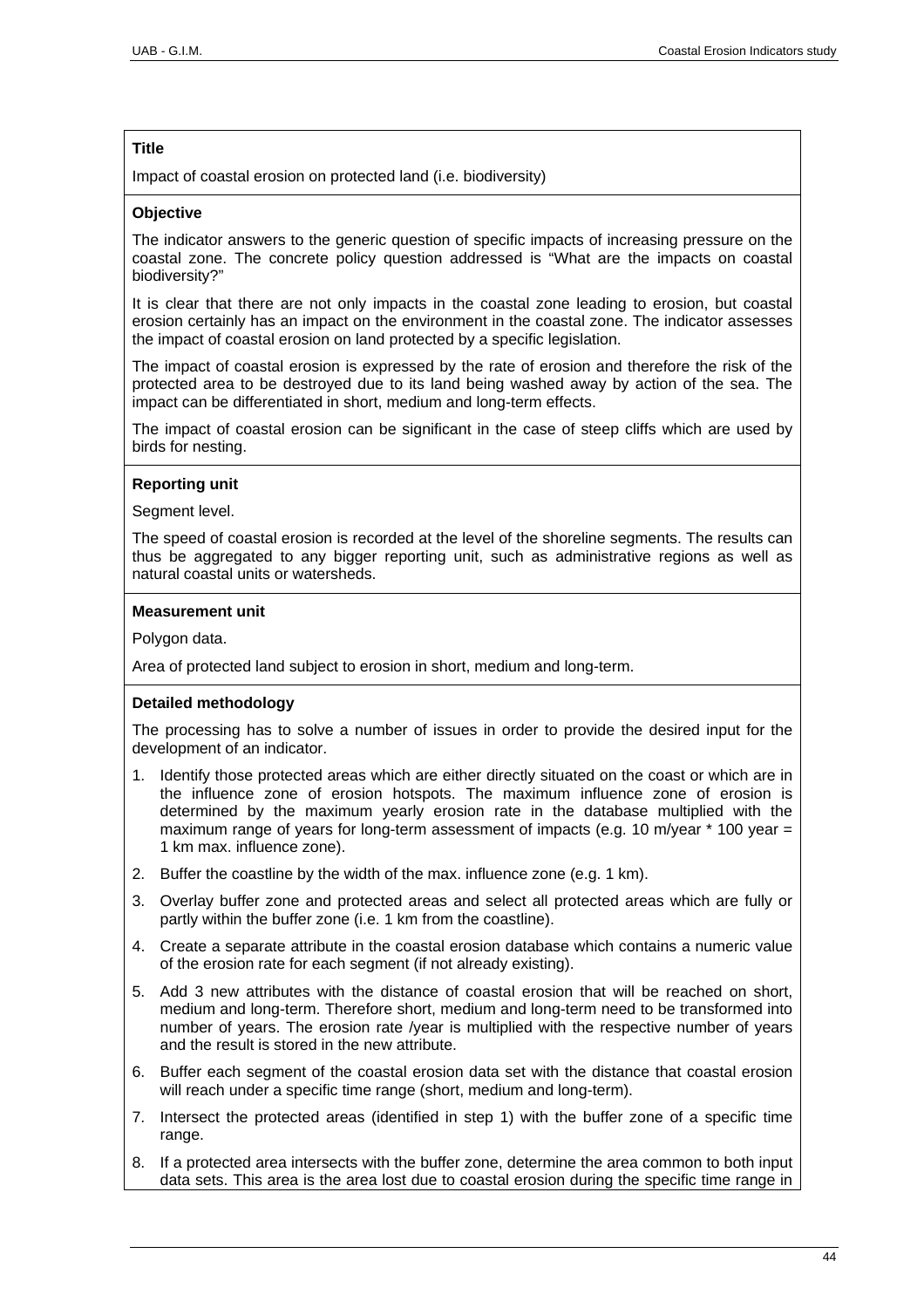question. If a protected area does not intersect with the buffer zone, then this site is not effected by erosion during the examined time range.

When assessing the sites impacted on the long term, then all sites identified in step 1 should be effected.

# **Missing data**

The required information about the rate of erosion does not exist to date.

### **Processing cost**

Not assessed.

# **Update frequency**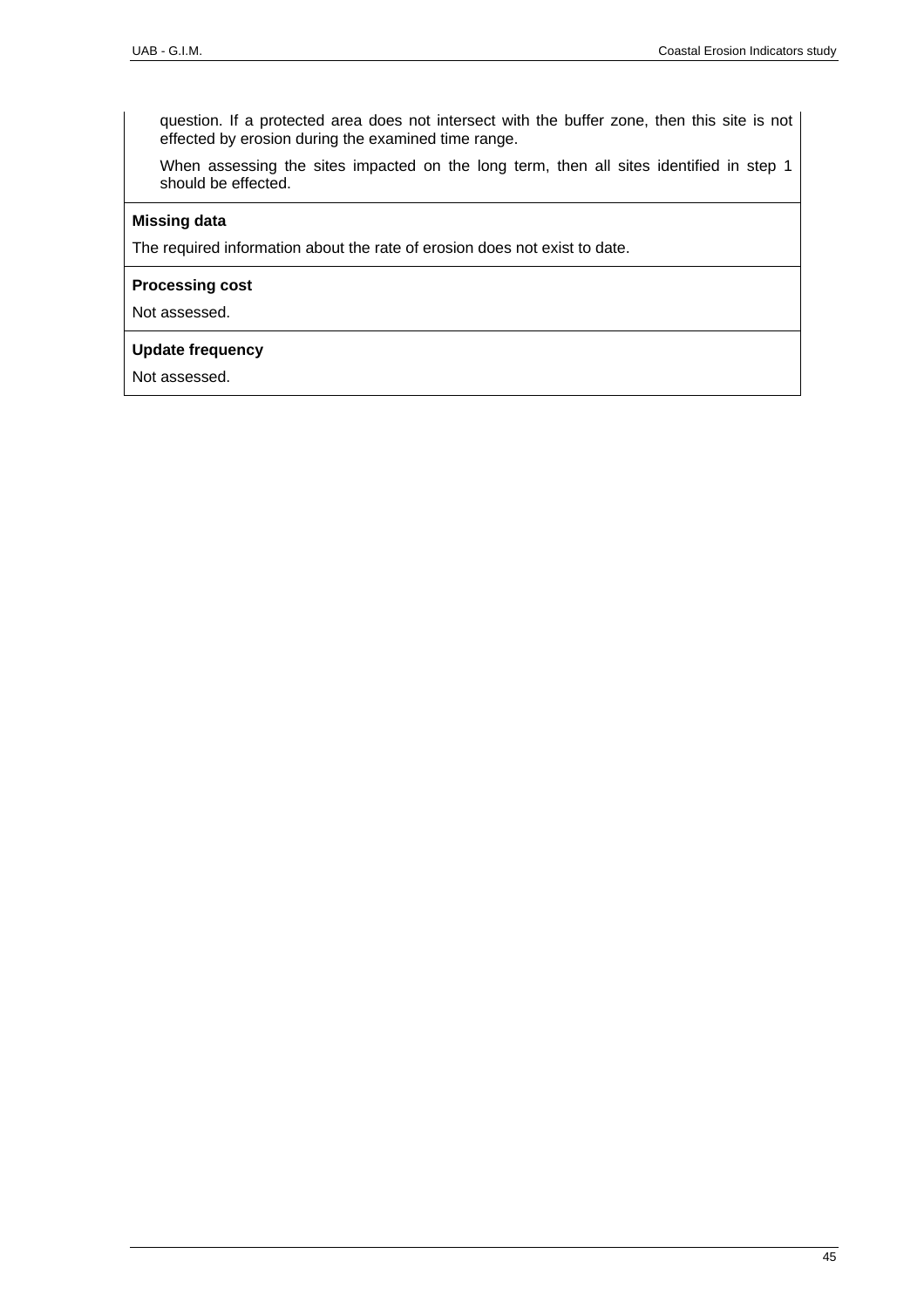Impact of coastal erosion on existing infrastructures (capital at risk)

### **Objective**

The indicator answers to the generic question of specific impacts of increasing pressure on the coastal zone. The concrete policy question addressed is "What are the impacts on coastal infrastructures and investments?"

It is clear that there are not only impacts in the coastal zone leading to erosion, but coastal erosion certainly has an impact on the land in the coastal zone. The proposed indicator assesses the impact of coastal erosion on capital investments made in the coastal zone.

The impact of coastal erosion is expressed by the rate of erosion and therefore the risk of the infrastructures to be destroyed due to its land being washed away by action of the sea.

By considering the LACOAST data, regions of with a high pressure from urbanisation can be identified. Therefore LACOAST data can be used to identify regions with a high potential for continuous urbanisation in the coastal zone in the future.

These area subject to urban sprawl can be compared to areas subject to accelerated coastal erosion and eventually leading to areas in which new development will be under immediate threat by erosion.

# **Reporting unit**

To be discussed.

#### **Measurement unit**

Polygon data.

Surface of built-up area subject to erosion. Capital at risk?

# **Detailed methodology**

It is proposed to calculate the current indicator for the French data only. The French CCEr database contains information on erosion rates which are not collected in the other countries.

- 1. Identify those urban areas which are either directly situated on the coast or which are in the influence zone of erosion hotspots. The maximum influence zone of erosion is determined by the maximum yearly erosion rate in the database multiplied with the maximum range of years for long-term assessment of impacts (e.g. 10 m/year \* 100 year = 1 km max. influence zone).
- 2. Buffer the coastline by the width of the max. influence zone (e.g. 1 km).
- 3. Overlay buffer zone and urban areas and select all urban areas which are fully or partly within the buffer zone (i.e. 1 km from the coastline).
- 4. Create a separate attribute in the coastal erosion database which contains a numeric value of the erosion rate for each segment (if not already existing).
- 5. Add 3 new attributes with the distance of coastal erosion that will be reached on short, medium and long-term. Therefore short, medium and long-term need to be transformed into number of years. The erosion rate /year is multiplied with the respective number of years and the result is stored in the new attribute.
- 6. Buffer each segment of the coastal erosion data set with the distance that coastal erosion will reach under a specific time range (short, medium and long-term).
- 7. Intersect the urban areas (identified in step 1) with the buffer zone of a specific time range.
- 8. Assign to each urban land cover class a monetary value per surface area unit (e.g.  $km^2$ ).
- 9. If an urban area intersects with the buffer zone, determine the area common to both input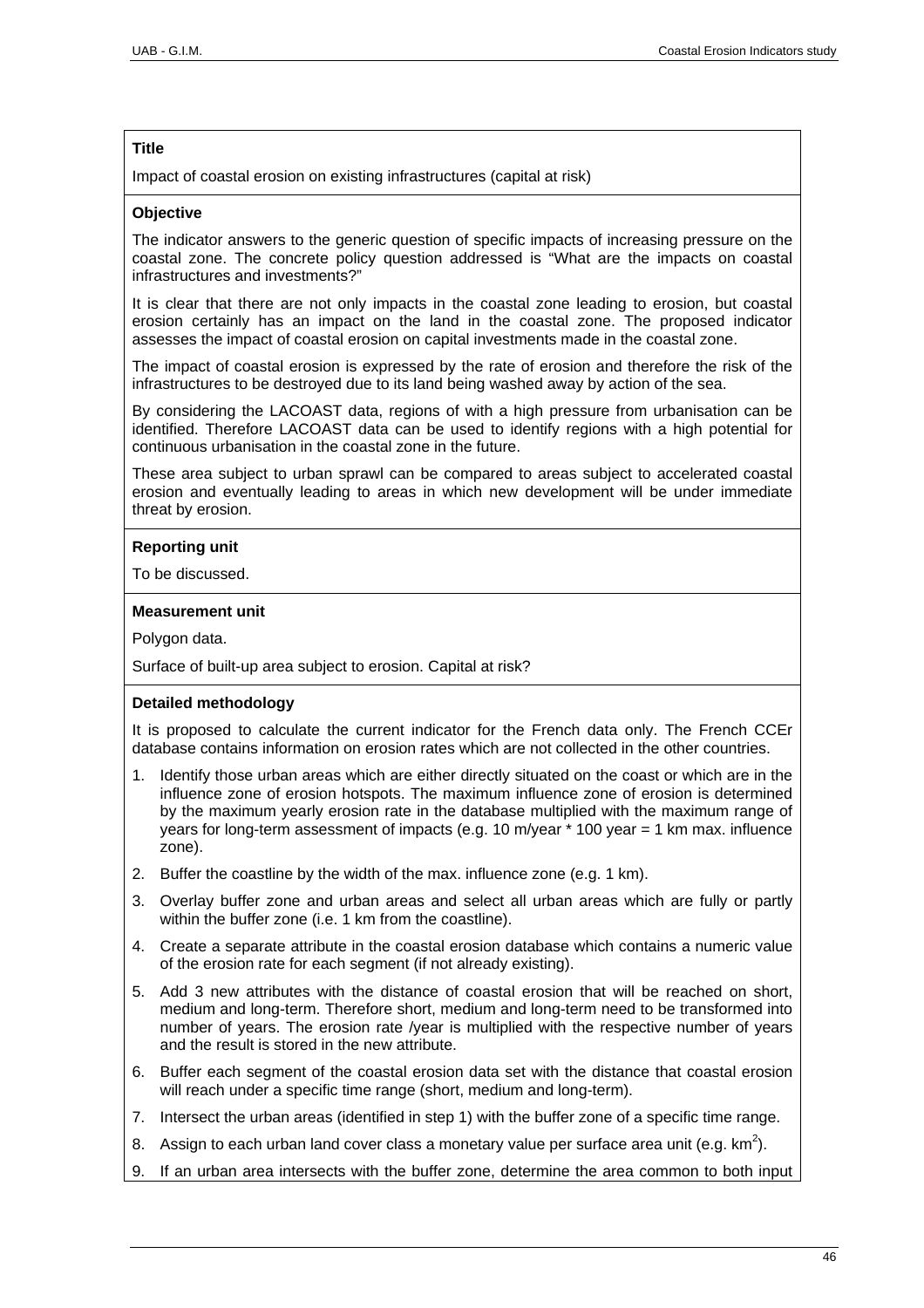data sets. This area is the area lost due to coastal erosion during the specific time range in question.

10. Multiply the area lost with its monetary value to determine the capital lost within this time range.

Use Bruun rule to extend indicator to all European coasts?

# **Missing data**

The required information about the rate of erosion does not exist to date.

Information about monetary values of urban areas has not been determined yet.

## **Processing cost**

Not assessed.

# **Update frequency**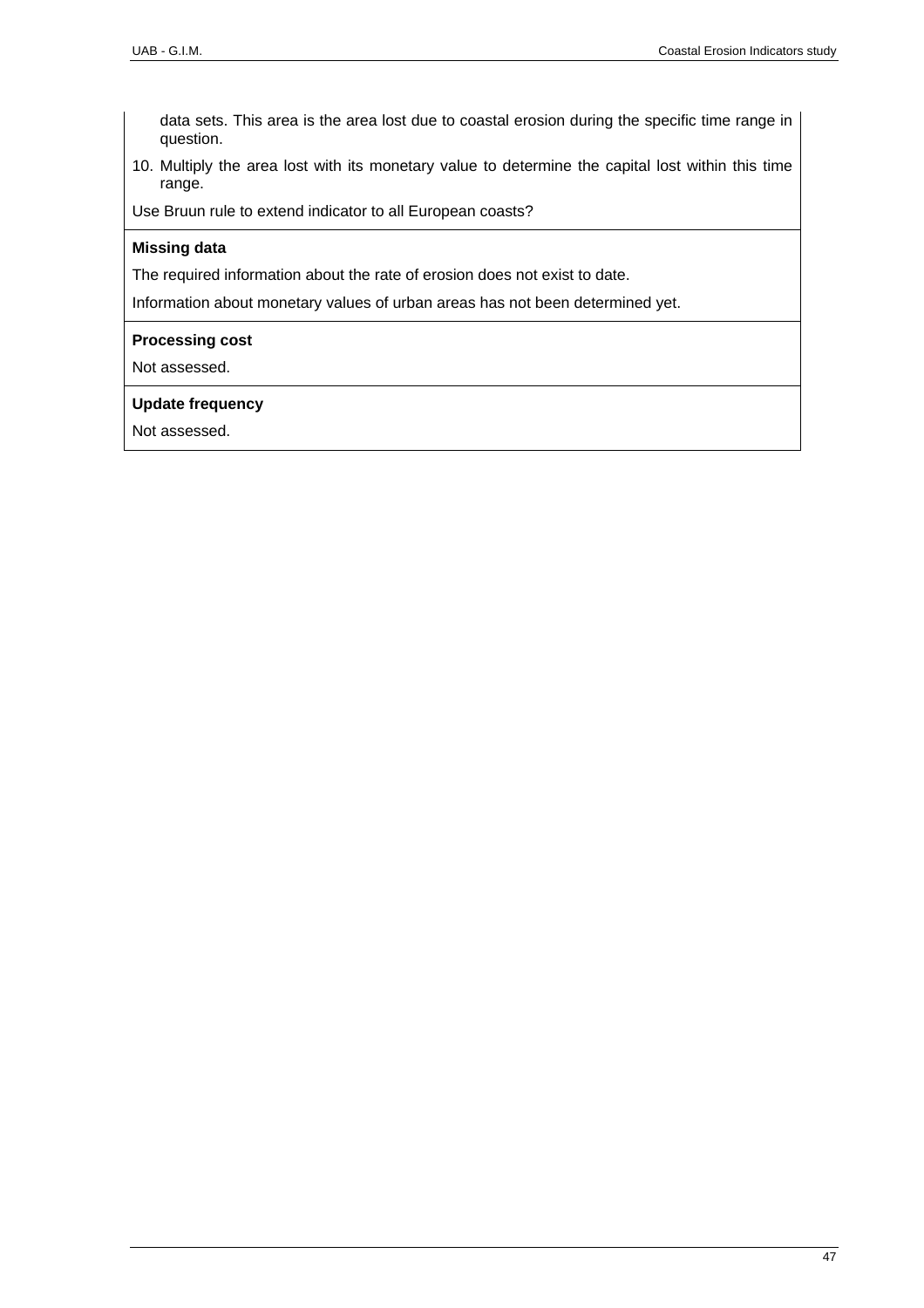Impact of human activities in coastal zones – extension of harbour facilities

#### **Interest**

EUROSION – impact of human activities

 $FEA - no link in COAST 4 or 5$ 

#### **Objective**

The indicator relies on CORINE land cover information from LACOAST (1975), CLC90 and CLC2000. The area occupied by harbour facilities in the coastal zones are extracted from the databases and compared. In addition the transport volume for the same years will be assessed.

Change in surface area and increase in transport volume are summarised in one value that can be used to assess the impact of human activities in the coastal zone.

#### **Reporting unit**

Coastal unit, administrative unit

#### **Measurement unit**

Change of surface occupied by harbour facilities

#### **Detailed methodology**

1. Intersect the CLC data with another data set to provide each harbour facility with a unique identifier. The ID can be used in subsequent steps to assess the area change for each location separately.

If no unique layer is available, the CLC data can also be intersected with administrative boundaries. The drawback of the boundary layer is that large facilities can extend across borders.

- 2. Extract areas related to harbour facilities from the CLC databases. Only harbour facilities within a 10 km stretch from the coastline will be considered.
- 3. Assess the changes in surface area for each facility.
- 4. Aggregate the change information by the desired output unit.
- 5. Link the transport volume information to each facility.
- 6. Multiply the surface change with the change in transport volume

# **Missing data**

Information about transport volume is not available.

#### **Processing cost**

Not assessed.

#### **Update frequency**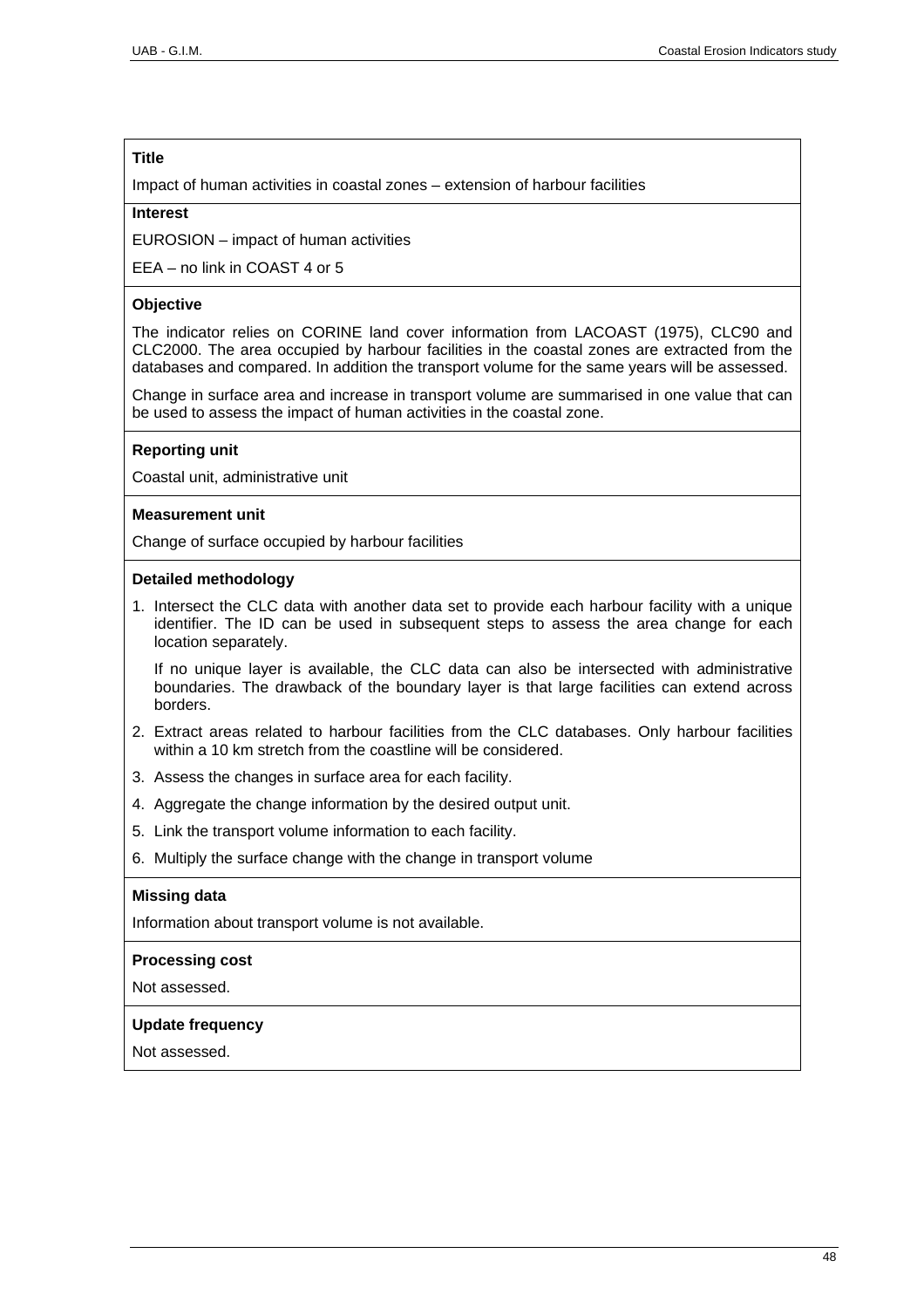Impact of human activities in the coastal zone – tourism

#### **Interest**

EUROSION – impact of human activities

EEA – no link in COAST 4 or 5

#### **Objective**

Mass tourism is a significant stress factor for coastal zones, since they occupy the top position among the most favourite recreational areas. This has often a non-reversible influence on the coastal ecosystems.

Permanent constructions have destroyed many natural habitats. In addition many activities have a negative impact on coastal and ocean ecosystems.

On the other hand, tourism in the coastal zones is a vital economic factor in many countries. This income source has to be compared to the cost of maintaining coastal beaches and other assets. At which economic and ecological expense is tourism sustainable.

#### **Reporting unit**

Not assessed.

#### **Measurement unit**

Not assessed.

#### **Detailed methodology**

Not assessed.

#### **Missing data**

Information on tourist expenditures in the coastal zone, number of nights spent, length of the tourist season.

#### **Processing cost**

Not assessed.

#### **Update frequency**